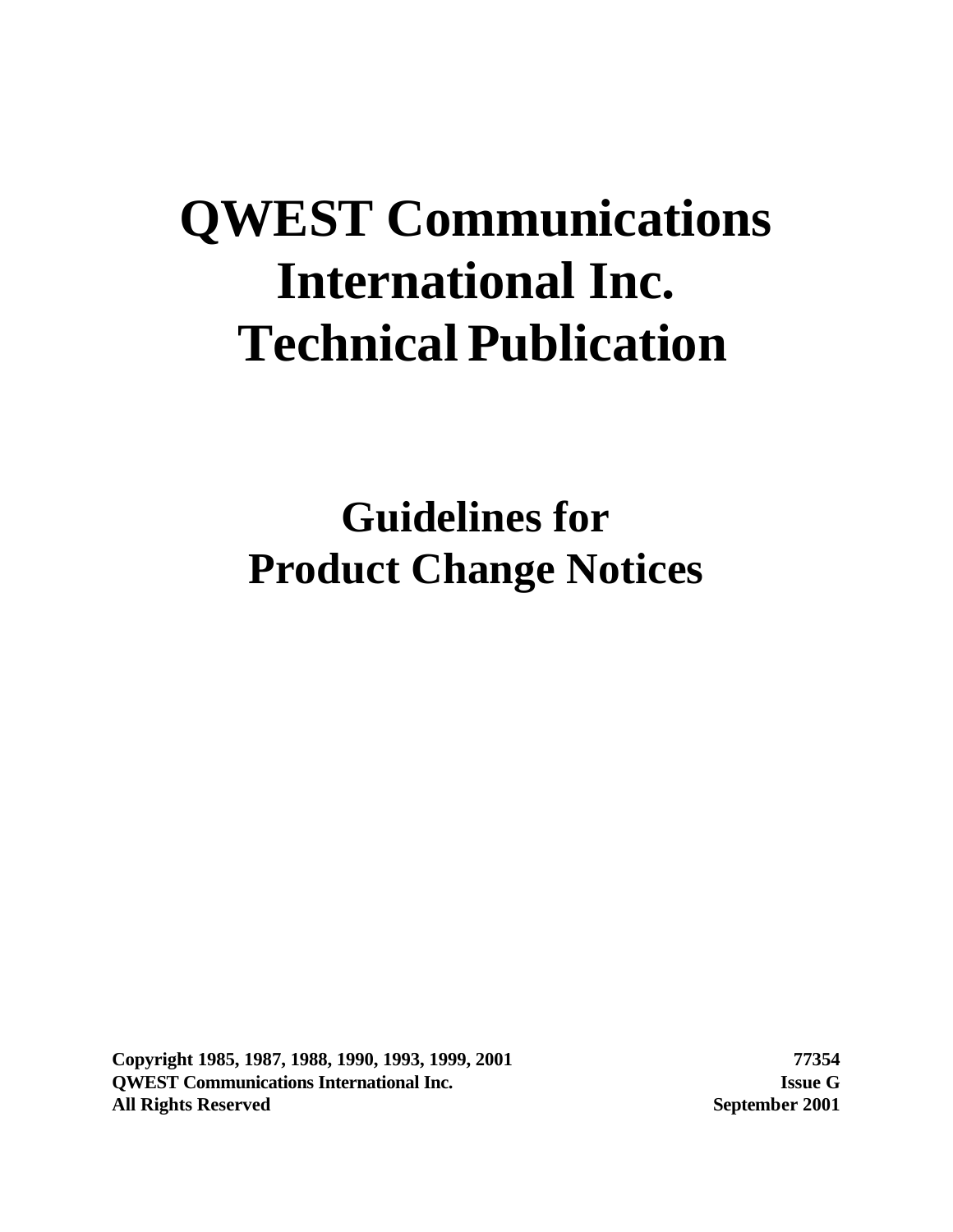#### **NOTICE**

This publication has been prepared to provide Suppliers of telecommunications equipment with Product Change Notice (PCN) guidelines required to effectively interface with QWEST concerning Product Changes. To emphasize the importance of the PCN Process, some internal QWEST functions and responsibilities are also defined. There are no proprietary restrictions governing application of these guidelines; therefore, a Supplier may elect to follow the procedures described herein with customers other than QWEST.

QWEST reserves the right to revise this document for any reason, including but not limited to, conformity with standards promulgated by various governmental or regulatory agencies; utilization of advances in the state of the technical arts; or to reflect changes in the design of equipment, techniques, or procedures described or referred to herein.

Liability to anyone arising out of use or reliance upon any information set forth herein is expressly disclaimed, and no representation or warranties, expressed or implied, are made with respect to the accuracy or utility of any information set forth herein.

This document is not to be construed as a suggestion to any manufacturer to modify or change any of its products, nor does this publication represent any commitment by QWEST to purchase any specific products. Further, conformance to this publication does not constitute a guarantee of a given supplier's equipment and/or it's associated documentation.

Ordering information for QWEST Technical Publications can be obtained from the Reference Section of this document.

> QWEST Communications International Inc. Manager – New Services Planning 700 W. Mineral Ave. MN-F15.15 Littleton, CO 80120 (303) 707-7107 (303) 707-9497 Fax # E-mail: jhsmit2@qwest.com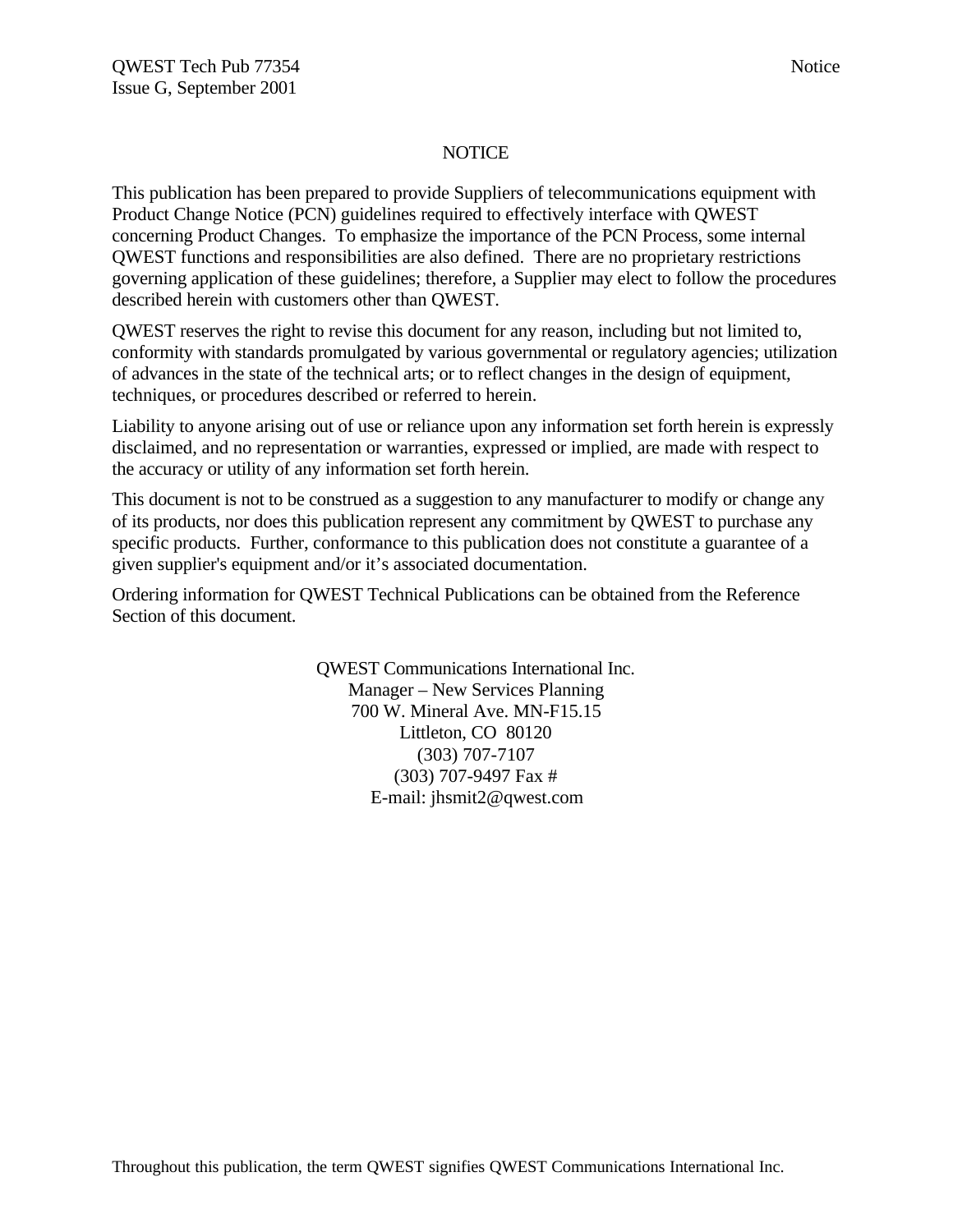#### COMMENTS on PUB 77PUB

#### PLEASE TEAR OUT AND SEND YOUR COMMENTS/SUGGESTIONS TO:

QWEST Corporation Manager – New Services Planning 700 W. Mineral Ave. MN-F15.15 Littleton, CO 80120 (303) 707-7107 (303) 707-9497 Fax # E-mail: jhsmit2@qwest.com

Information from you helps us to improve our Publications. Please take a few moments to answer the following questions and return to the above address.

Was this Publication valuable to you in understanding The technical parameters of our service? YES \_\_\_\_\_\_ NO \_\_\_\_\_\_ Was the information accurate and up-to-date? YES \_\_\_\_\_\_ NO \_\_\_\_\_\_ Was the information easily understood? YES \_\_\_\_\_\_ NO \_\_\_\_\_\_ Were the contents logically sequenced? <br>
YES \_\_\_\_\_\_ NO \_\_\_\_\_\_ Were the tables and figures understandable and helpful YES \_\_\_\_\_\_ NO \_\_\_\_\_\_ Were the pages legible? YES \_\_\_\_\_\_ NO \_\_\_\_\_\_

If you answered NO to any of the questions and/or if you have any other comments or suggestions, please explain:

\_\_\_\_\_\_\_\_\_\_\_\_\_\_\_\_\_\_\_\_\_\_\_\_\_\_\_\_\_\_\_\_\_\_\_\_\_\_\_\_\_\_\_\_\_\_\_\_\_\_\_\_\_\_\_\_\_\_\_\_\_\_\_\_\_\_\_\_\_\_\_\_\_\_

|                         | (Attach additional sheet, if necessary) |
|-------------------------|-----------------------------------------|
| Name                    | Date                                    |
|                         |                                         |
|                         |                                         |
| <b>Telephone Number</b> |                                         |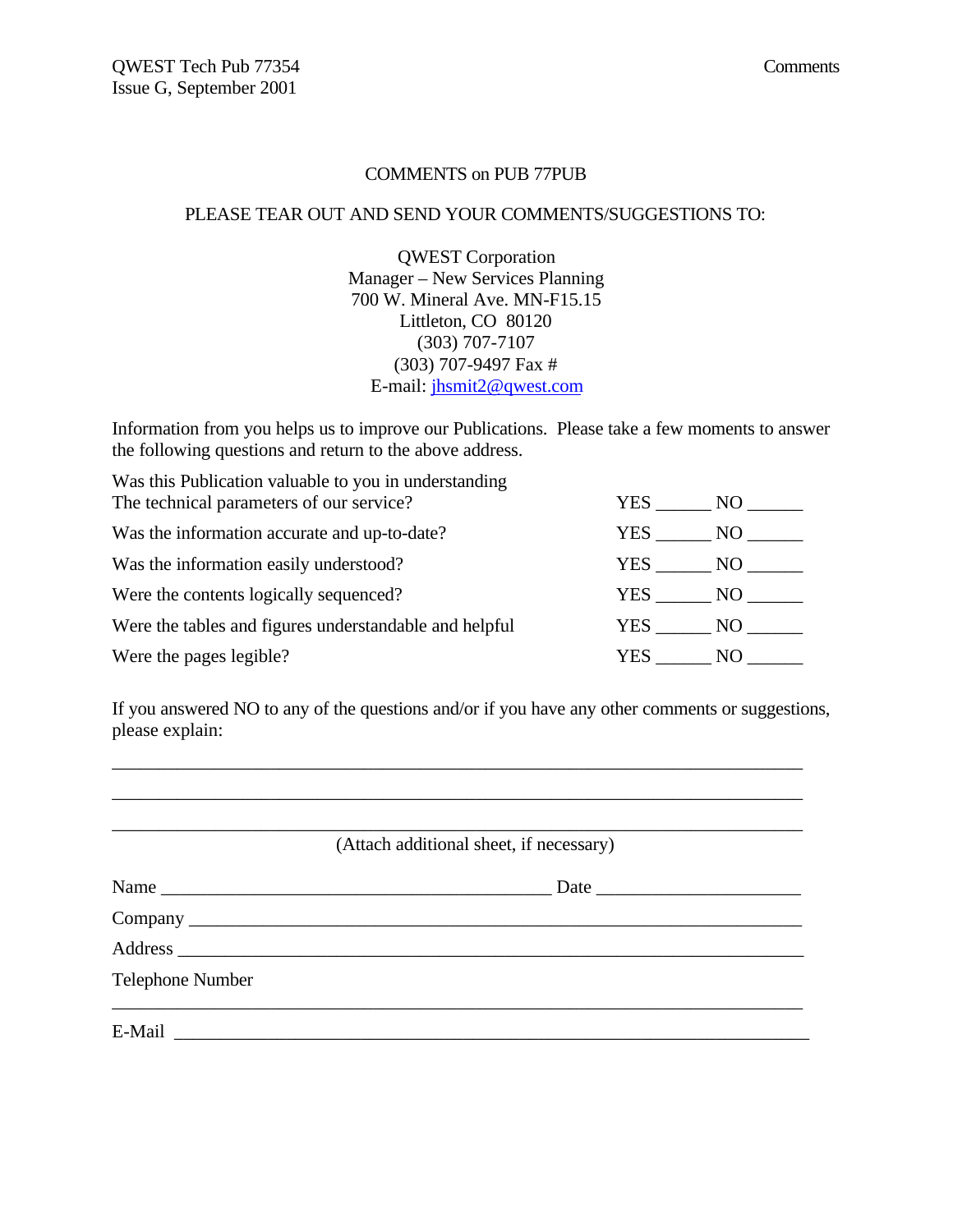|                |     | <b>Chapter and Section</b>                                 | Page |
|----------------|-----|------------------------------------------------------------|------|
| 1.             |     |                                                            |      |
|                | 1.1 |                                                            |      |
|                | 1.2 |                                                            |      |
|                | 1.3 |                                                            |      |
| $\overline{2}$ |     |                                                            |      |
|                | 2.1 |                                                            |      |
|                |     |                                                            |      |
|                |     |                                                            |      |
|                |     |                                                            |      |
|                |     |                                                            |      |
|                | 2.2 |                                                            |      |
|                |     |                                                            |      |
|                | 2.3 |                                                            |      |
|                |     |                                                            |      |
|                |     |                                                            |      |
|                |     |                                                            |      |
|                |     |                                                            |      |
|                | 2.4 | <b>Customer Services Computer Access Network Standards</b> |      |
| 3.             |     |                                                            |      |
|                | 3.1 |                                                            |      |
|                | 3.2 |                                                            |      |
|                |     |                                                            |      |
|                | 3.3 |                                                            |      |
| 4.             |     |                                                            |      |
|                | 4.1 |                                                            |      |
| 5.             |     |                                                            |      |
|                | 5.1 |                                                            |      |
|                | 5.2 |                                                            |      |
|                | 5.3 |                                                            |      |
| 6.             |     |                                                            |      |
| 7.             |     |                                                            |      |
| 8.             |     |                                                            |      |
| 9.             |     |                                                            |      |
| 10.            |     |                                                            |      |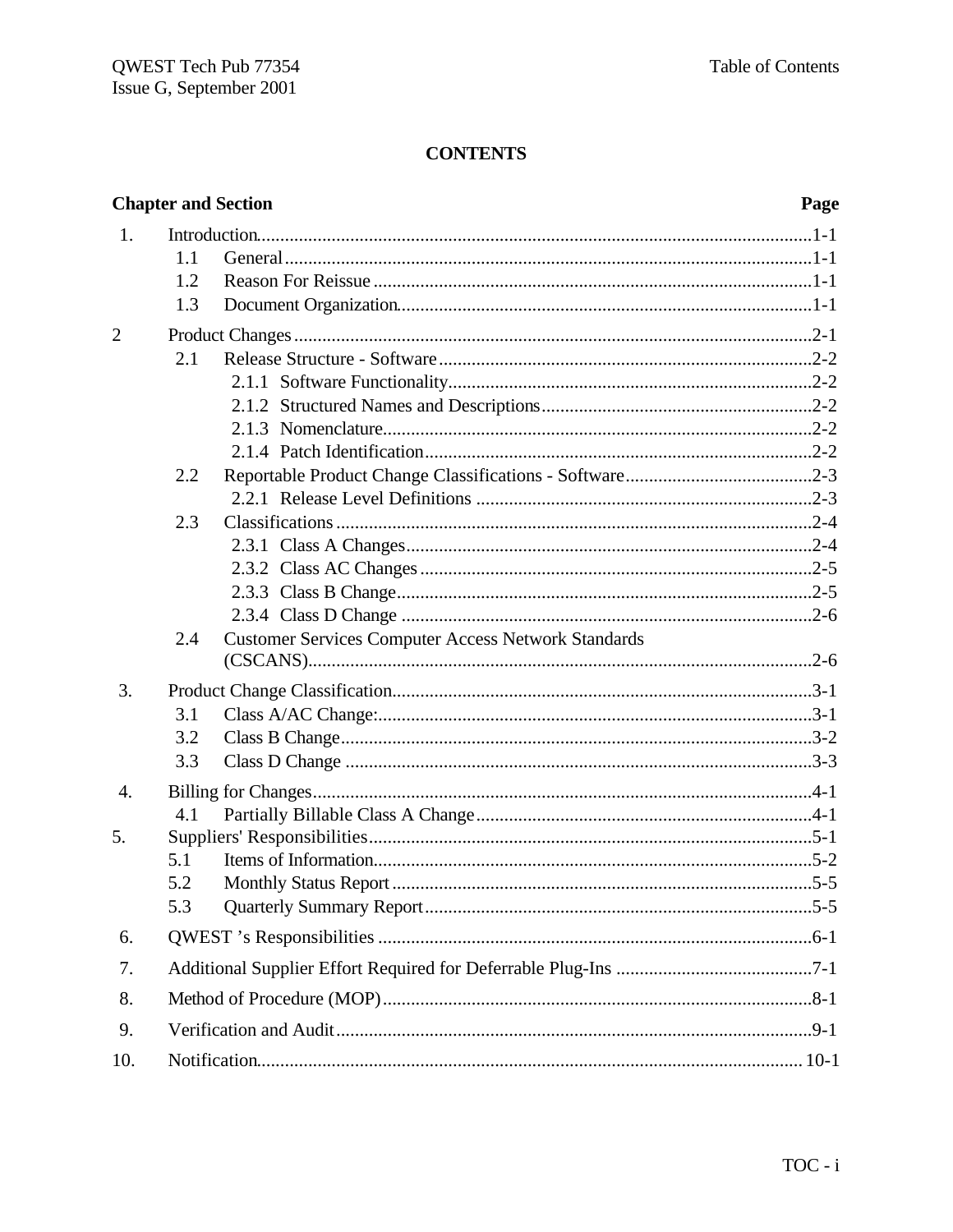# **CONTENTS(Continued)**

| 11. |      |  |  |
|-----|------|--|--|
|     | 11.1 |  |  |
|     |      |  |  |
|     |      |  |  |
|     |      |  |  |
|     |      |  |  |
|     |      |  |  |
|     |      |  |  |
|     |      |  |  |
|     |      |  |  |
| 12. |      |  |  |
|     | 12.1 |  |  |
|     | 12.2 |  |  |
| 13. |      |  |  |
|     | 13.1 |  |  |
|     | 13.2 |  |  |
|     | 13.3 |  |  |
|     | 13.4 |  |  |
|     |      |  |  |

# **Tables**

# **Exhibits**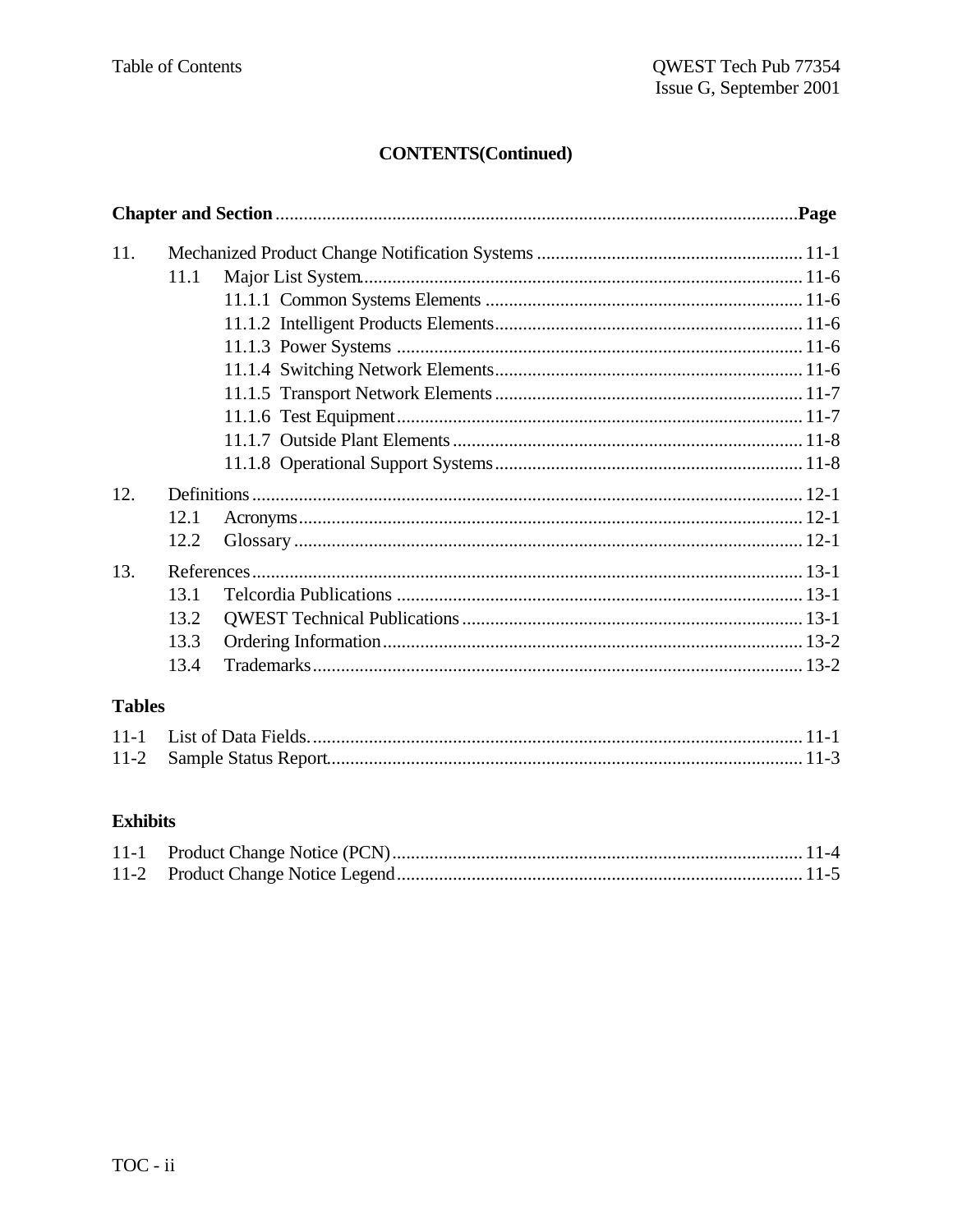# **Chapter and Section**

#### Page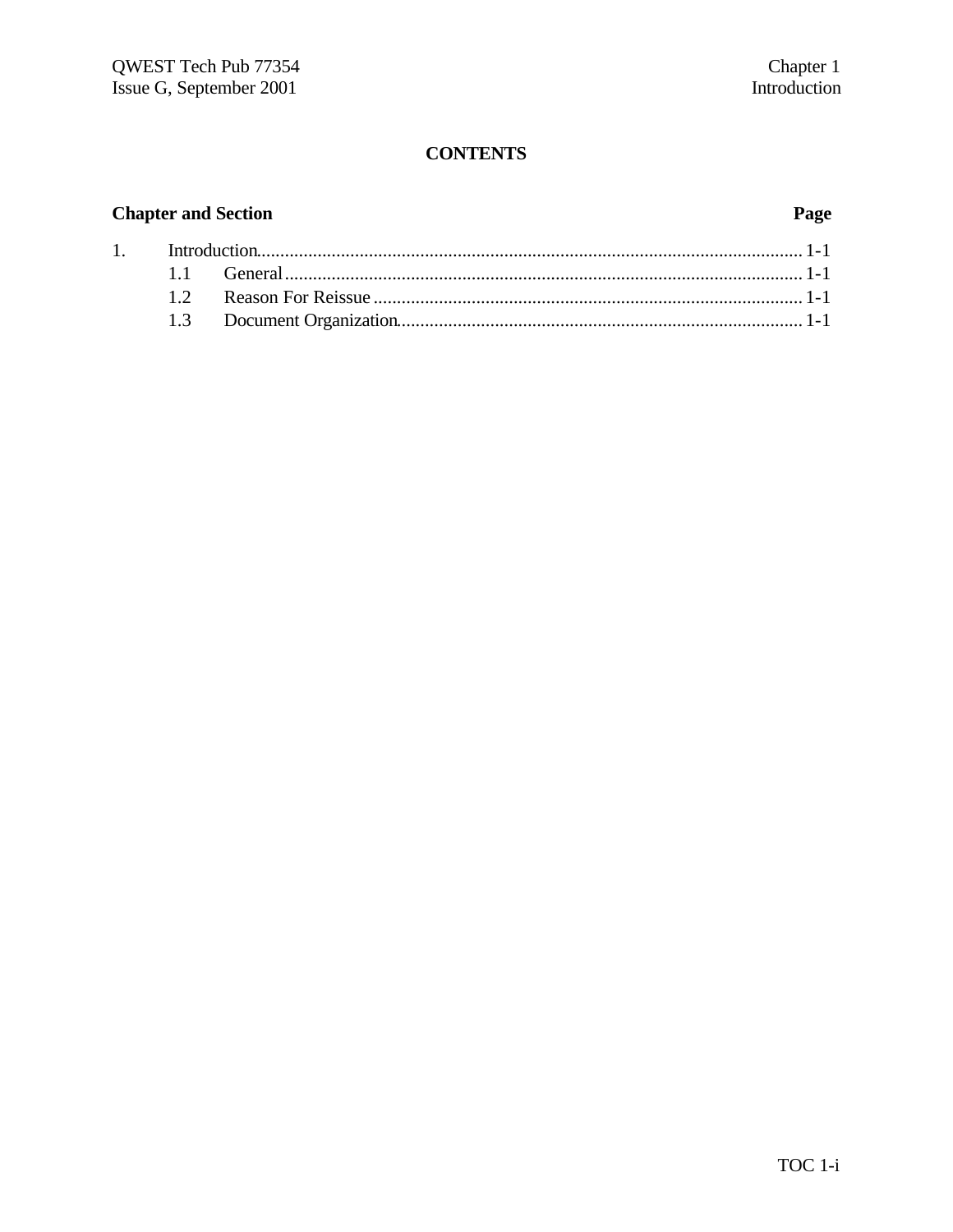## **1. Introduction**

#### **1.1 General**

This publication has been prepared to provide Suppliers of telecommunications equipment with Product Change Notice (PCN) guidelines required to effectively interface with QWEST concerning Product Changes. To emphasize the importance of the PCN Process, some internal QWEST functions and responsibilities are also defined. There are no proprietary restrictions governing application of these guidelines; therefore, a Supplier may elect to follow the procedures described herein with customers other than QWEST.

#### **1.2 Reason For Reissue**

This Technical Publication is being revised to include Changes that occurred in GR-209-CORE.

#### **1.3 Document Organization**

This document is organized as described in Table 1-1.

| Chapter        | Title                                                          | Contents                                                                  |
|----------------|----------------------------------------------------------------|---------------------------------------------------------------------------|
|                | Introduction                                                   | General information                                                       |
| $\overline{2}$ | Product Changes                                                | Definition of a Product Change Notice                                     |
| 3              | Product Change Classification                                  | Class A/AC, B, & D Classifications                                        |
| $\overline{4}$ | <b>Billing For Changes</b>                                     | Responsible Party Billing                                                 |
| 5              | Suppliers' Responsibilities                                    | Product Change Notice Supplier Responsibility                             |
| 6              | <b>QWEST</b> 's Responsibilities                               | Product Change Notice QWEST Responsibility                                |
| 7              | Additional Supplier Effort Required for Deferrable<br>Plug-Ins | Details for Implementation for Deferred Plug-Ins                          |
| 8              | Method of Procedures (MOP)                                     | Step-By-Step Procedure for a Particular PCN                               |
| 9              | Verification and Audit                                         | <b>Quality Assurance Audits</b>                                           |
| 10             | Notification                                                   | Notification of PCNs Monthly Status & Quarterly<br><b>Summary Reports</b> |
| 11             | Mechanized Product Change Notification Systems                 | <b>Electronic Means of Delivery</b>                                       |
| 12             | Definitions                                                    | A list of acronyms and a glossary of terms used in<br>this publication.   |
| 13             | References                                                     | References used in this publication                                       |

#### **Table 1-1** Document Organization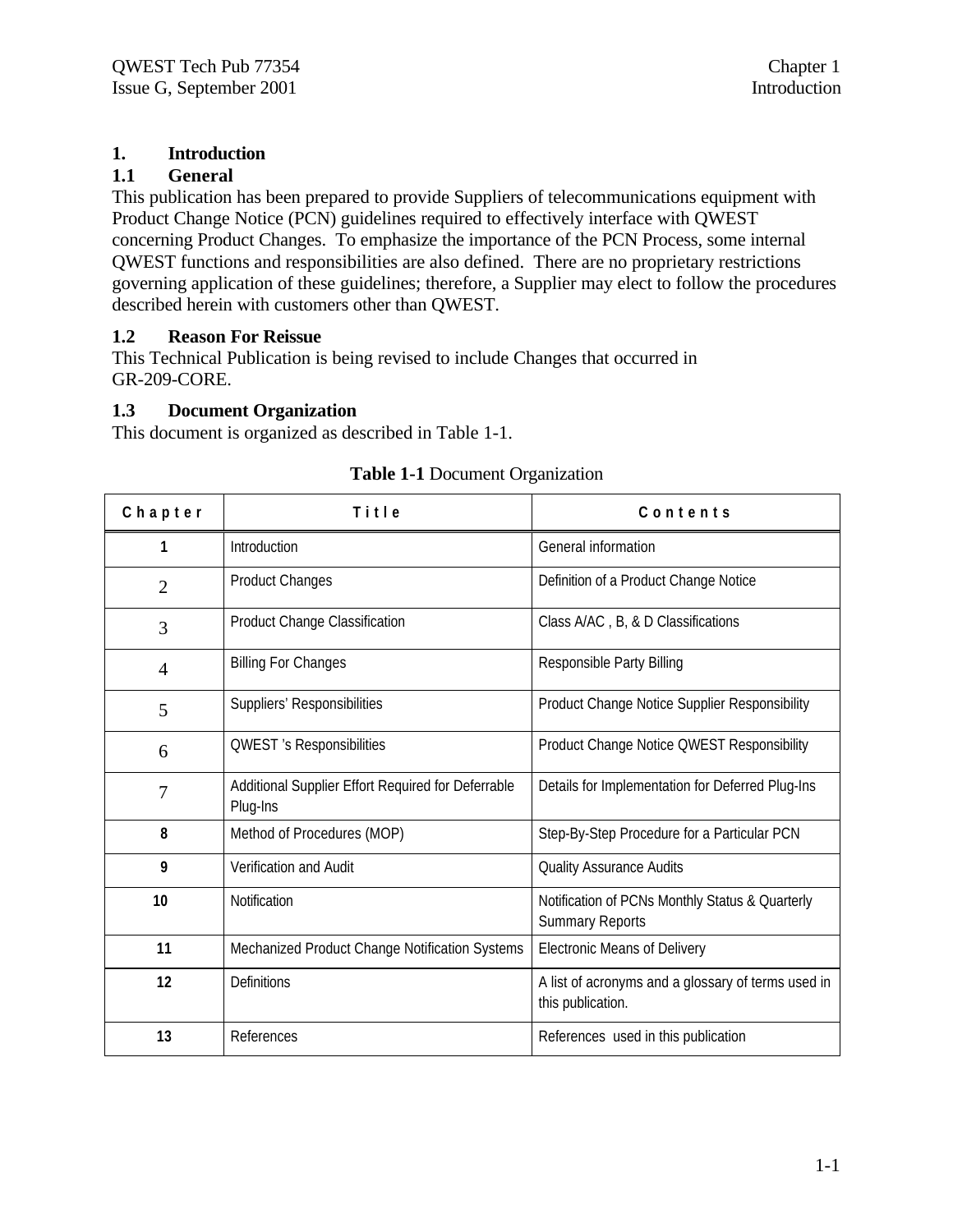# **Chapter and Section**

#### Page

| 2. |     |                                                                 |  |
|----|-----|-----------------------------------------------------------------|--|
|    | 2.1 |                                                                 |  |
|    |     | 2.1.1                                                           |  |
|    |     |                                                                 |  |
|    |     | 2.1.3                                                           |  |
|    |     |                                                                 |  |
|    | 2.2 |                                                                 |  |
|    |     |                                                                 |  |
|    | 2.3 |                                                                 |  |
|    |     |                                                                 |  |
|    |     |                                                                 |  |
|    |     |                                                                 |  |
|    |     |                                                                 |  |
|    | 2.4 | Customer Services Computer Access Network Standards (CSCANS)2-5 |  |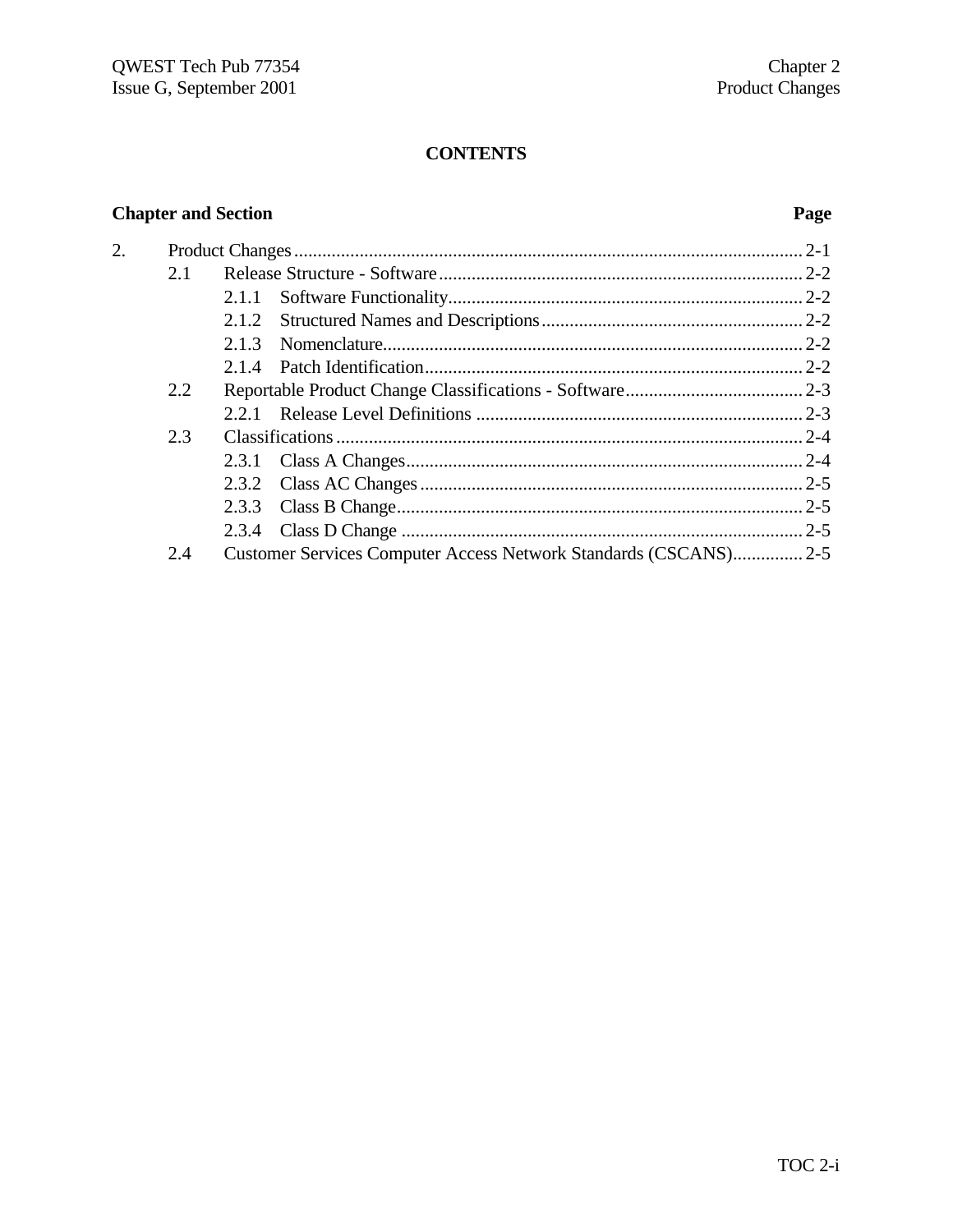#### **2. Product Changes**

Product changes range from those that are considered very minor and not field affecting to those that are significant. Non-field affecting would be those that have no affect on customer use and are completely invisible to the field maintenance force. No component values have changed and the product looks and acts exactly like it did prior to the change. A Product Change, however, does not include the introduction of new products.

Product Changes are considered significant when they affect the performance or life span of the product. Such changes include any that can affect the form, fit, function, product technical specification, safety or reliability of the product. Even a cosmetic change may be considered significant. For example, a cosmetic change that involves painting a product with a new, textured paint which affects the thermal threshold of the product would be considered significant. Since the paint has altered the product's ability to withstand certain temperatures and, therefore, its performance, it must be referred to as a Product Change.

Suppliers are obligated to announce all changes to their products throughout the life of the product.

Other sections of this document discuss situations when it may be appropriate for QWEST to implement and install a product change. However, because of limited facilities, lack of proper test equipment and personnel available for this type of work, no product change will be accomplished by providing loose parts to QWEST without prior QWEST approval. This is particularly relevant where plug-in circuits are involved.

Most of the sections of this publication apply directly to hardware; however, the term Product Change can include changes to hardware, firmware and software. There are some procedures that only apply to firmware and software changes.

Firmware (referenced in the paragraph in Chapter 14 starting with the word "FIRMWARE.") in the loose chip form is very ESD sensitive, the central office field locations usually are not equipped for operations involving the handling and changing of this type of material. Therefore, product changes that involve firmware should be accomplished by changing the complete plug-in unit that the firmware is mounted on. The firmware issue marking should comply to the marking standards as outlined in TR-STS-00485, "COMMON LANGUAGE® CLEI™ Code Assignment and Equipment Marking Requirements".

Program Retrofit or Update. This is usually the change of a complete program and is supplied on disk or tape.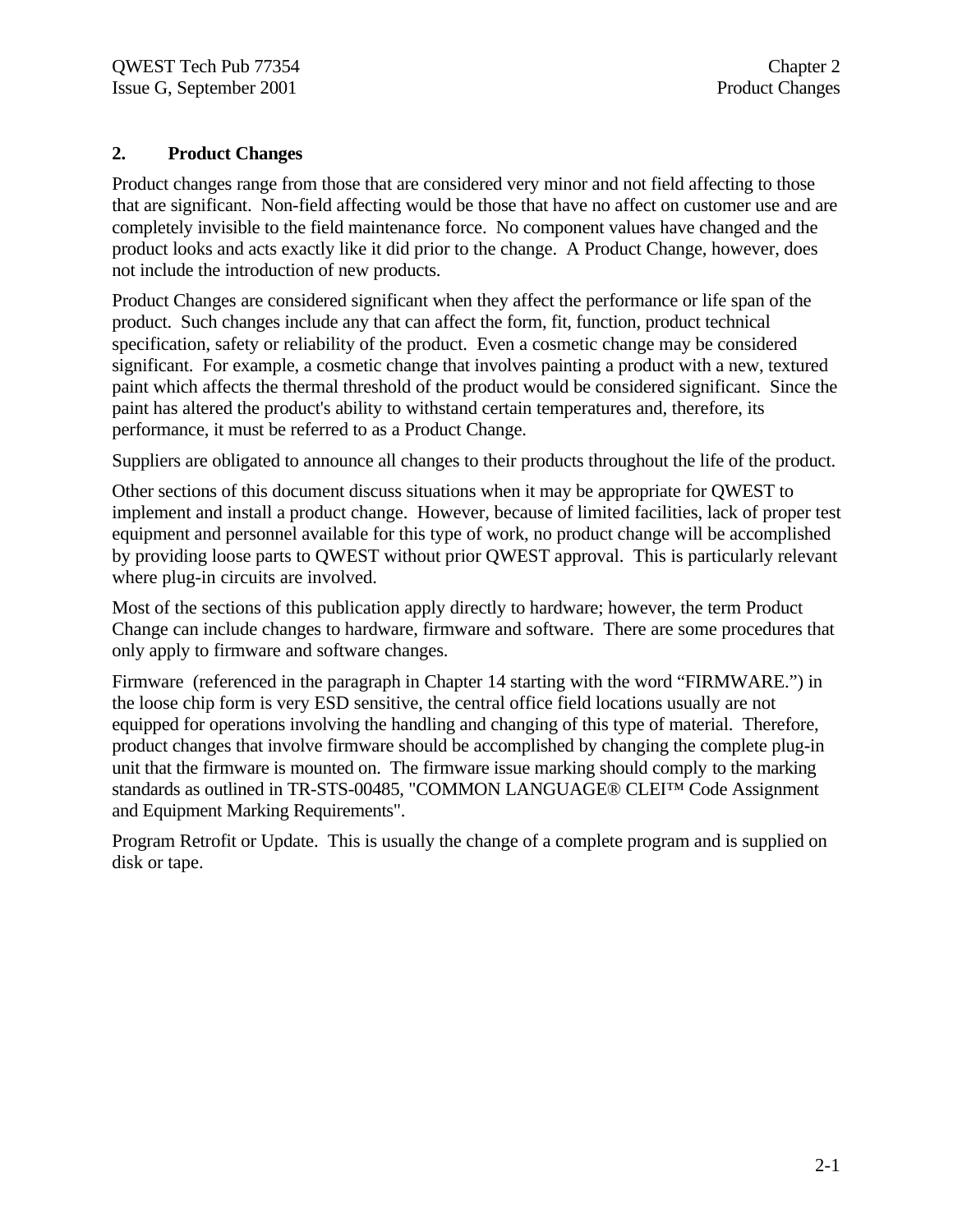#### **2.1 Release Structure - Software**

#### **2.1.1 Software Functionality**

Changes to software product are implemented through modification to the instruction code, resulting in a change in the functionality. This use of functionality is not to be confused with its usage as the equivalent of feature content.

#### **2.1.2 Structured Names and Descriptions**

Each new release, while a separate product, bares a relationship to other Software Product(s) in the way it will be used. Since a given Software Product is not always applied in the same configurations by its various users, the effect of upgrading to it, or from it to another version, is not nearly as predictive as is the case with hardware products. The impact analysis and the importance of implementing the new software product is the responsibility of the customer.

All switches, NE's and additional support systems should be capable of reporting the precise software currently running. The reporting may be accomplished through maintenance terminals, network management systems, or other intelligent systems interface devices.

#### **2.1.3 Nomenclature**

R11-1 [64] Software products representing different functional "streams" shall be identified with a proper name unique within the supplier's company - not a description that could vary in context and interpretation.

#### **2.1.4 Patch Identification**

R11-2 [65] It is critical that the presence or application of one or more patches on any NE or managed system be recognized. The means of requesting information on installed patches, and the manner in which it is displayed shall be consistent with those functions for other software elements or products.

Rules for software changes can be found in the LSSGR, FR-NWT-000064, "LATA Switching Systems Generic Requirements (LSSGR)", Section 8.6, and TR-TSY-000541, "LSSGR: Administration (Traffic Measurements)". This section was primarily issued for switching systems, but applies to any software-based system. Documentation for software standards can be found in the LSSGR, Sections 19.2 and 19.3, TR-TSY-000519, "LSSGR: Documentation, Common" and TR-EOP-000208, "Stored Program Control Proposed Software Documentation Requirements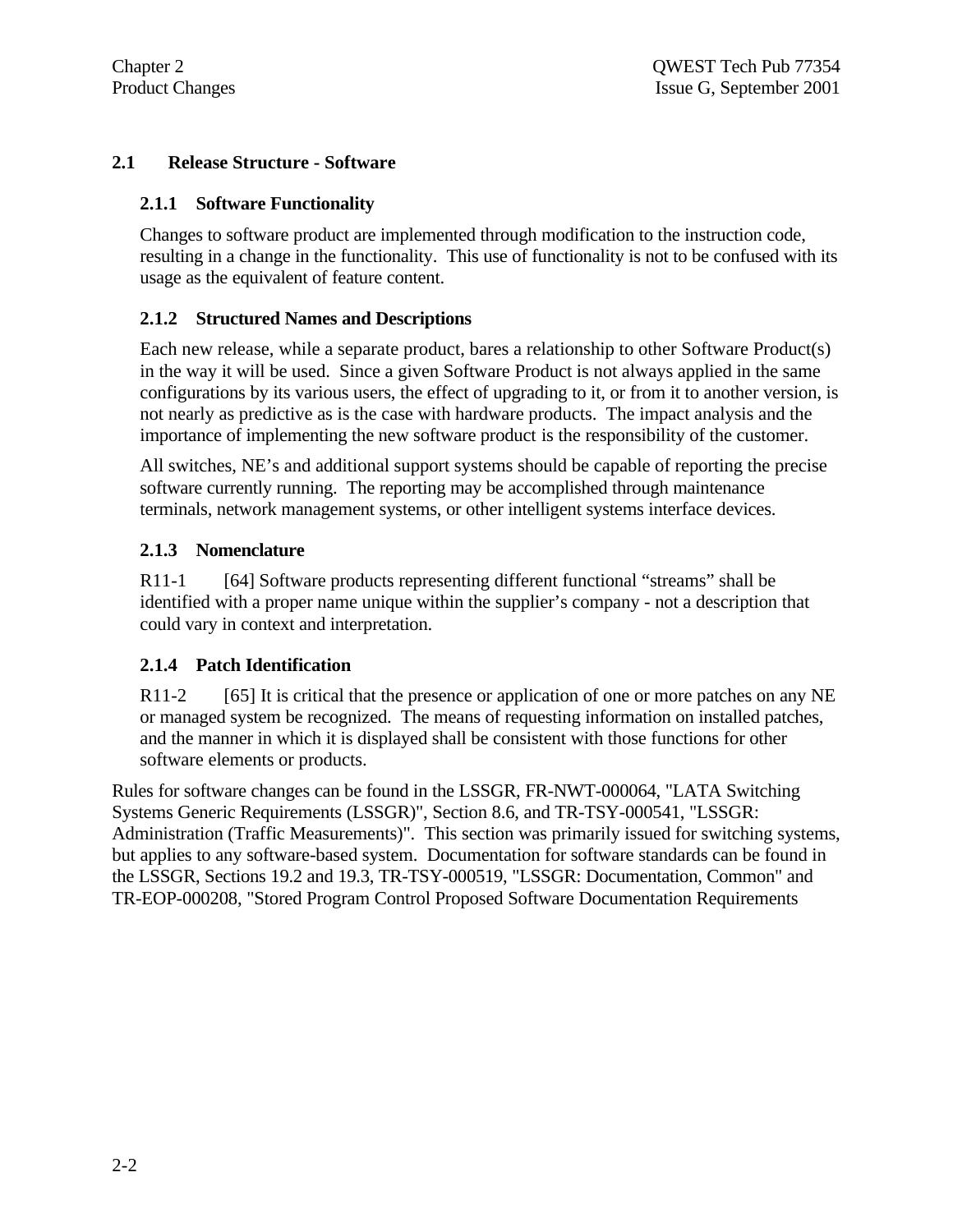#### **2.2 Reportable Product Change Classifications - Software**

The Release Levels in this section are used by suppliers to determine whether a Class B PCN, or a New Product Announcement should be issued. Class A/AC PCNs will always be issued to correct product deficiencies. If the decision is made to write a PCN, the Change Classifications in this section should be used to categorize changes made to software products. While the Release Levels will be used by suppliers to determine if a Class B Pcn will be issued, it is not necessary for the levels to appear in the PCN document.

#### **2.2.1 Release Level Definitions**

#### **2.2.1.1 Release Level 1**

A Level 1 release includes introduction of significant new functionality or features. It may also involve a change of underlying architecture or technology in the software. It may include changes described in Level 2 but should be distinguished as a Level 1 release by the new significant functionality. A Level 1 release is typically identified with an integer change to the release or version nomenclature and is usually available to the general marketplace. A supplier will notify the customer of the new product's existence by means of a New Product Announcement.

#### **2.2.1.2 Release Level 2**

A Level 2 release is typically identified with a change to the release or version nomenclature and is identified with a decimal or sub-level change to the release or version nomenclature. Level 2 releases are usually available to the general marketplace and are considered to be revisions to existing software products. A change to previous software releases involve the following:

- refinements or improvements to existing functionality
- performance or ease-of-use improvements
- new features
- changes made to enhance compatibility with hardware
- regain compliance with applicable external standards
- corrections to software

Upon issuance of a Level 2 change, the supplier will notify the customer by means of a Class A, A/C or B Product Change Notice.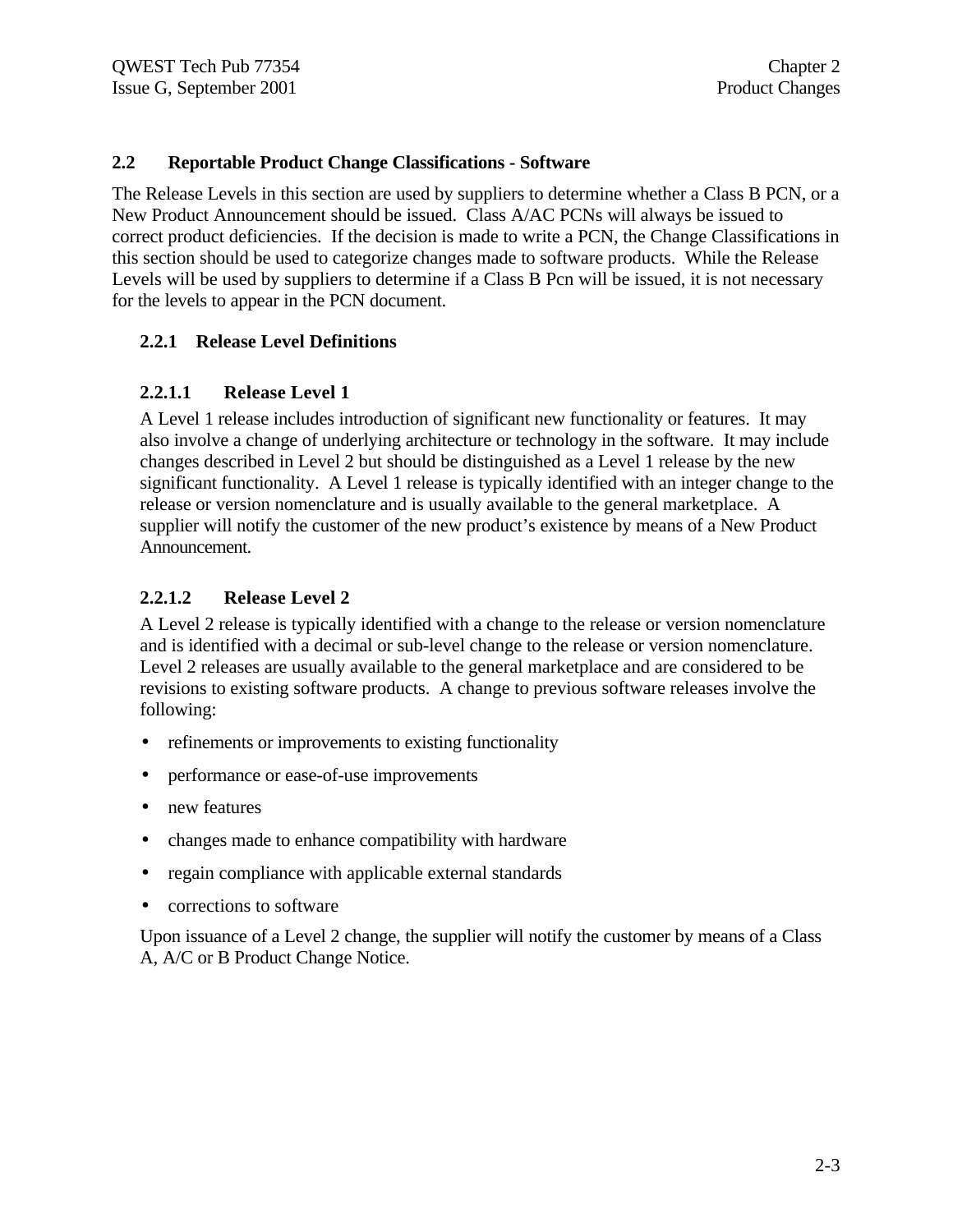#### **2.2.1.3 Release Level 3**

A Level 3 release is a restricted distribution release, which may be a software patch or a patched monolithic load. It is used to correct service affecting problems that are configuration or application specific and affect a limited number of customers and/or sites. This definition allows a supplier to deliver such a fix to the small affected population in the shortest amount of time by reducing the regression testing required to determine if the release is appropriate for all configurations, applications, and locations in the installed base. Level 3 releases have some distinctive marking, or pattern of nomenclature, that distinguishes them from all other releases, and from general availability releases. Level 3 changes will be documented, tracked and communicated to affected customers by the supplier.

#### **2.3 Classifications**

The classification of changes serves to uniformly categorize changes made to software products. Reportable changes to a Supplier's software product shall be classified by that Supplier to one of the following classification codes: Class A, AC, or B. If the customer disagrees with any classification issued by the Supplier, the Supplier will present evidence that such a classification is justified.

Class A, AC, and B changes are defined in the following paragraphs, along with a general description and the application of each.

#### **2.3.1 Class A Changes**

R12-1 [66] The Class A designation shall apply to changes required to correct a software product deficiency, for example:

> Operational or design defects that cause higher than the supplier's specified product failure rates or cause adverse operational performance of the network in which it operates (including excessive initializations or restarts).

Product does not provide features or functions that are documented in the Supplier's product technical specifications, as warranted by the Supplier, or as specified in the customer contract.

- R12-2 [67] Suppliers shall inform the customers immediately, by means of a PCN, of all Class A changes, because they could affect installation dates or require changes to products that have been delivered to the customers for installation.
- R12-3 [68] The Supplier shall take immediate action on Class A changes to correct the condition in all of the software products involved (except as indicated in R12-7 [72]). This would include all of the software products to be shipped to the customer and all of the software product owned by the customer.
- R12-4 [69] Software products within the manufacturing process shall have all available Class A changes applied before shipment.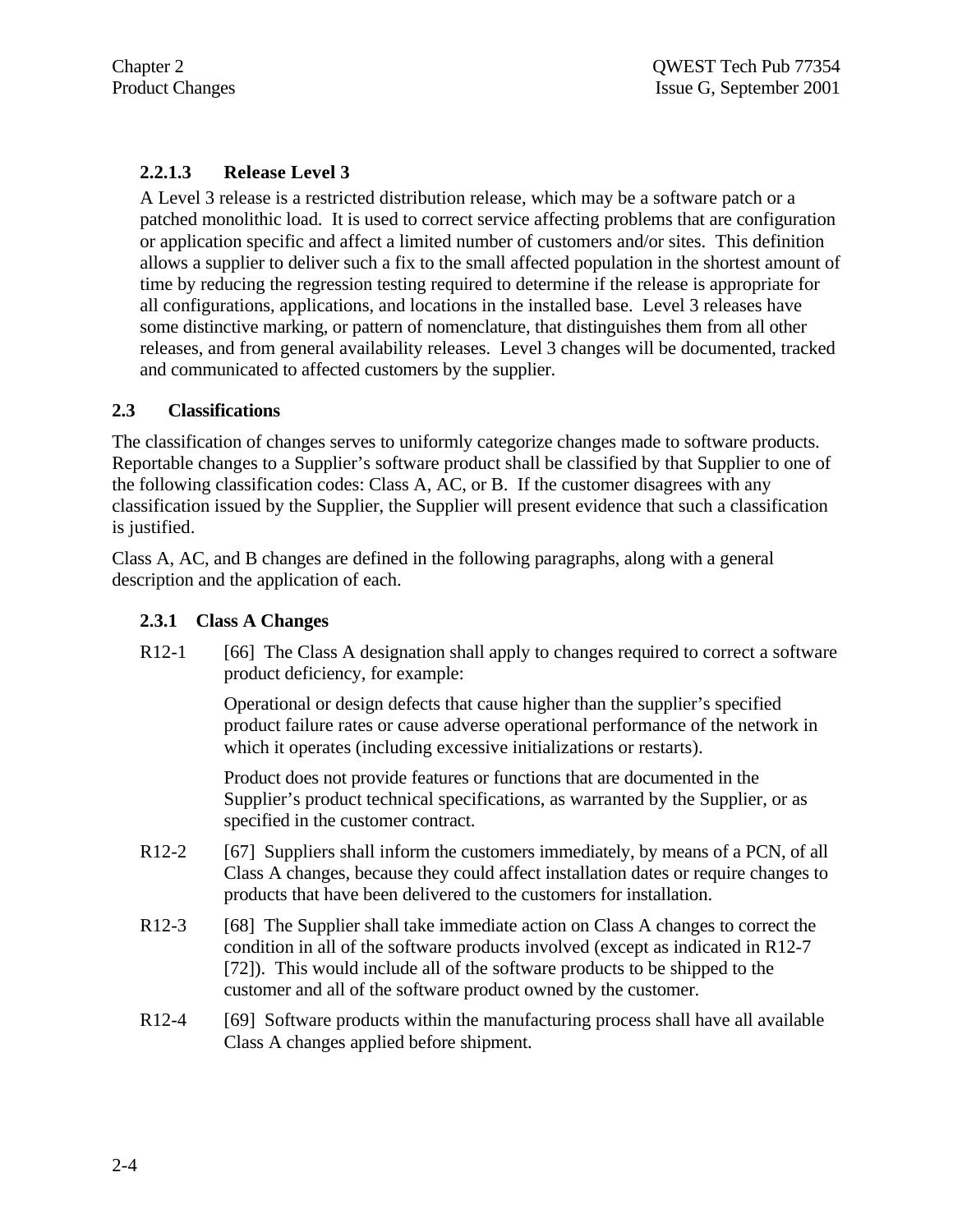- R12-5 [70] Software products delivered to the customer but still being installed by the supplier shall have all Class A changes applied before it is turned over to the customer. Where Class A change application could affect job completion dates, the customer maintenance representative will be notified. The changes will then be reviewed and their application negotiated.
- R12-6 [71] A list of all software Class A changes applied during the installation period shall be turned over to the customer maintenance representative.

#### **2.3.2 Class AC Changes**

- R12-7 [72] In some cases it may be necessary to make changes only at selected locations for a particular software product. This might occur when it is necessary to correct a condition that affects a specific product over time, specific subset of products, specific product combinations or with the use of certain products. These conditions shall be described in the Product Change Notice. The determination of which location(s) require shall be subject to negotiation between the supplier and the customer.
- R12-8 [73] All known conditions shall be listed early and prominently in the change notice text.
- R12-9 [74] Except for completion time frames, the items listed for Class A changes shall apply to a Class A change. However, previous versions of software products should remain orderable, after AC changes, for those customers explicitly requiring those previous versions. Completion time frames may be extended when the known conditions may not have immediate impact but could become apparent over time. Any time frame extensions shall be negotiated with the customer.

#### **2.3.3 Class B Change**

The Class B designation normally applies to changes made to incorporate improvements in design resulting in better operation, improved testing and maintenance, longer life, service improvements, cost reductions to the customer, and/or addition of new features. Suppliers may elect to combine software fixes with Class B changes.

- R12-10 [75] Class B changes shall be applied to software products in the manufacturing process or in the field.
- R12-11 [76] Customers shall negotiate to receive software fixes when technically possible, as stand alone items, at no charge. The decision to purchase and apply Class B changes is the responsibility of the customer.

#### **2.3.4 Class D Change**

R12-12 [77] Class D changes shall not be issued for software products.

#### **2.4 Custome r Services Computer Access Network Standards (CSCANS)**

Suppliers using or evolving to CSCANS (or equivalent) method of electronic distribution may use unclassified change administration.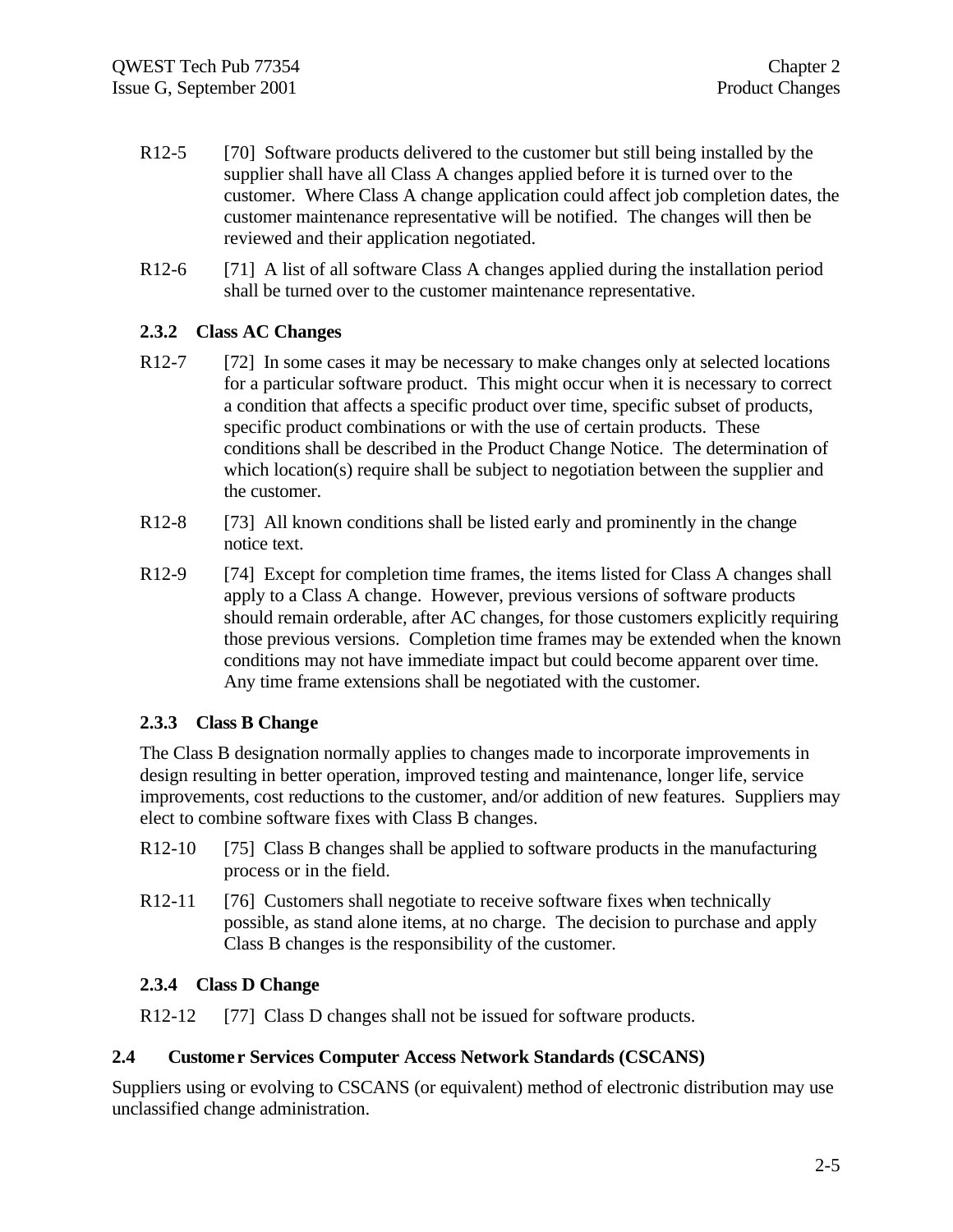# **Chapter and Section Page**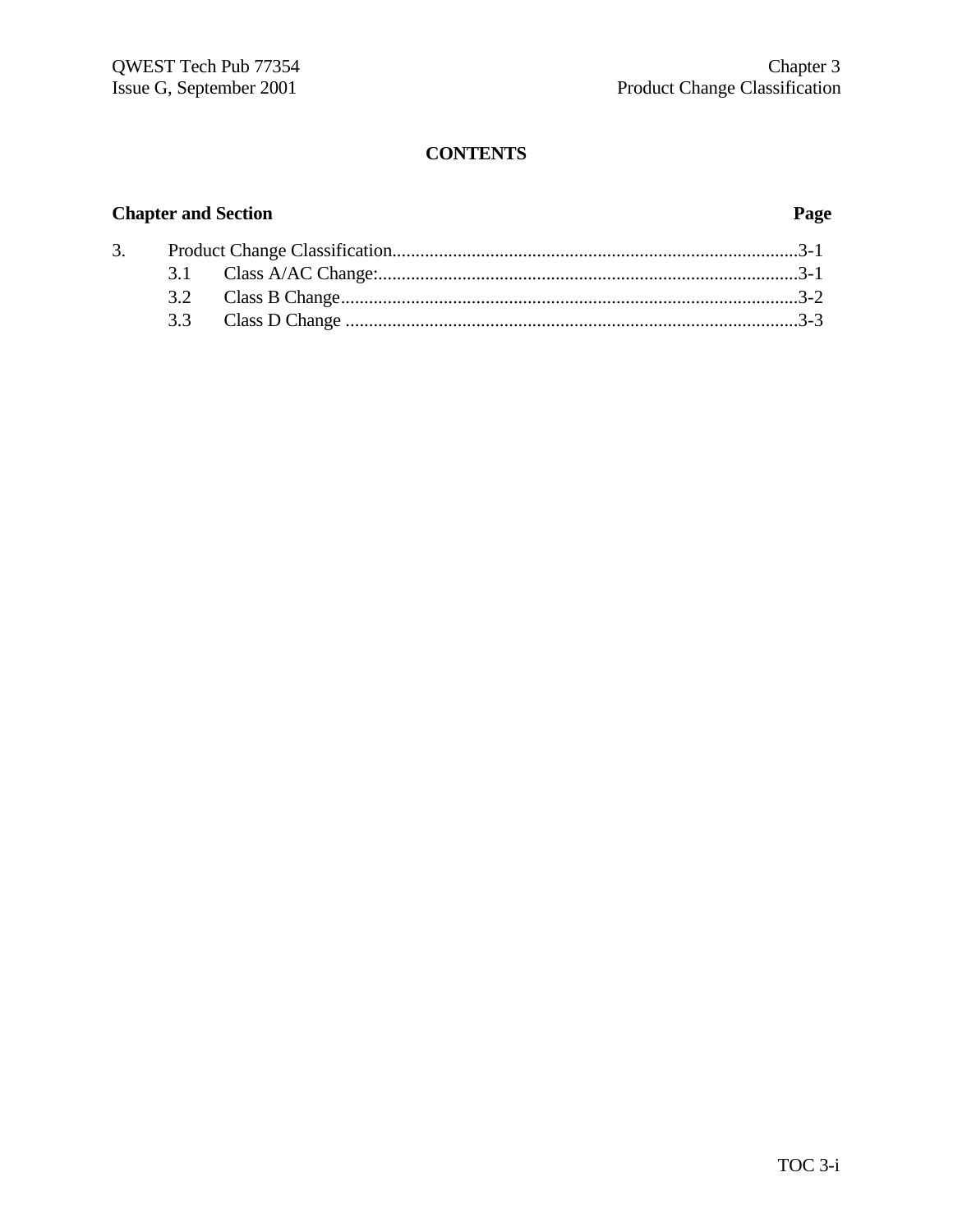#### **3. Product Change Classification**

The classification of changes serves to uniformly categorize all changes made to products. All changes to a supplier's product will be classified by that supplier to one of three classification codes. These codes are A/AC, B and D. The changes range from higher to lower degrees of urgency as they are listed from A to D. A has the highest urgency, while D has the lowest. Each classification code designates the urgency of the change and the party responsible for financing the change (i.e., Supplier or QWEST). If QWEST disagrees with any PCN classification proposed by the Supplier, the Supplier shall present evidence that such classification is justified. Supplier justification of classification shall be presented in writing within 30 days of said request from QWEST. If QWEST disagrees with Supplier's classification justification, the Supplier will negotiate with QWEST until a final resolution is mutually agreed upon by both parties.

Class A/AC, B and D changes are defined in the following paragraphs, along with a general description and the application of each. Certain procedures for application, however, may be subject to negotiation between the Supplier and U S WEST.

#### **3.1 Class A/AC Change:**

The Class A designation applies to changes required correcting a product deficiency, for example:

- Safety or fire hazard.
- Electrically or mechanically inoperative.
- Operational or design defects that cause higher than the Supplier's advertised product failure rates, or causes adverse subscriber reaction.
- Product does not operate as documented in the Supplier's descriptive literature and/or product technical specifications, as warranted by the Supplier or specified in QWEST contract.

The Class A/C changes are those that would otherwise be classified as Class A changes, but have a "Limited Application" or Conditional Application." That is, the change affects only a limited number of a particular product, and/or is a change necessary to correct a condition that affects:

- A specific product over time
- A specific subset of products
- Specific product combinations
- The use of certain options/configurations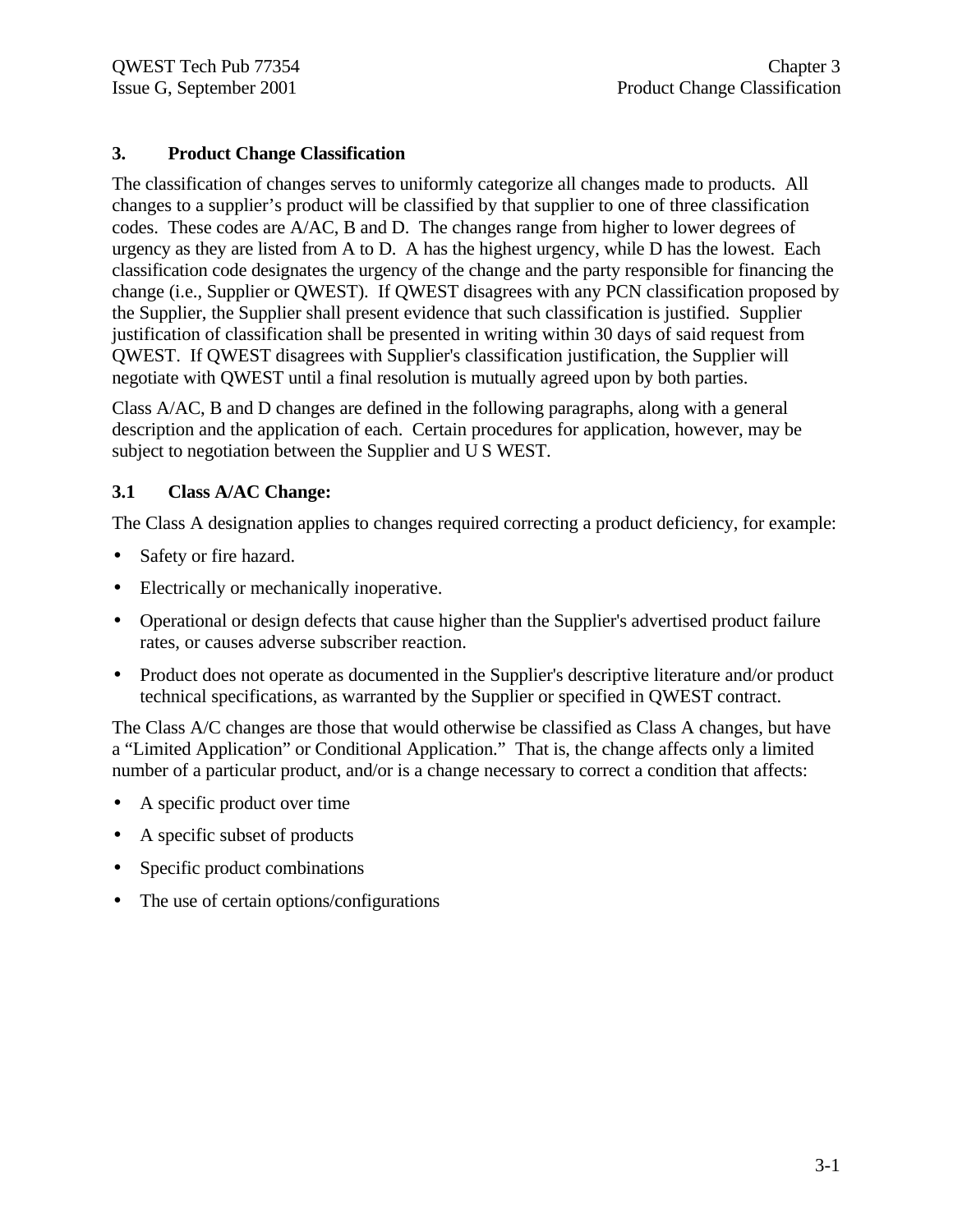All requirements listed for a Class A change shall also apply to a Class AC change, except for time frames.

Completion time frames may be extended when the known conditions may not have immediate impact, but could become apparent over time. The supplier shall negotiate an agreement with customers on any time frame extensions.

Limited Application and Conditional changes shall be designated as "Class AC" changes, and shall be described on a PCN. The determination of which applications require change may be subject to the negotiation of an agreement between the supplier and the customer.

All known limited applications and conditional changes shall be listed in "Reason for Change" field of the PCN.

QWEST must be informed within 30 days of a change implementation in production of all Class A changes since they could affect installation dates or require changes to products that have been delivered to QWEST.

Class A/AC changes require action within 30 days of a change implementation in production by the Supplier to correct the condition in all products involved. This would include all of the product still owned by the Supplier and all of the product owned by QWEST, including spare equipment or products. Class A/AC changes will be performed by the Supplier on a non-billable basis.

Product in manufacture should have all available product changes completed before shipment.

Product delivered to QWEST, but still being installed, should have all Class A changes applied to the equipment before it is turned over to QWEST. Where Class A change application could affect job completion dates, QWEST (Maintenance Engineer) should be notified. The changes could then be reviewed and their application negotiated.

A list of all Class A changes applied during the equipment installation period should be turned over to the PCN Coordinator.

#### **3.2 Class B Change**

The Class B designation applies to changes made to incorporate improvements in design resulting in better operation, improved testing and maintenance, longer life, service improvements, cost reductions to QWEST, and addition of new features. Class B changes are applied to manufactured products and may be recommended for application to existing equipment in the field. The decision to purchase and apply Class B changes is the responsibility of QWEST.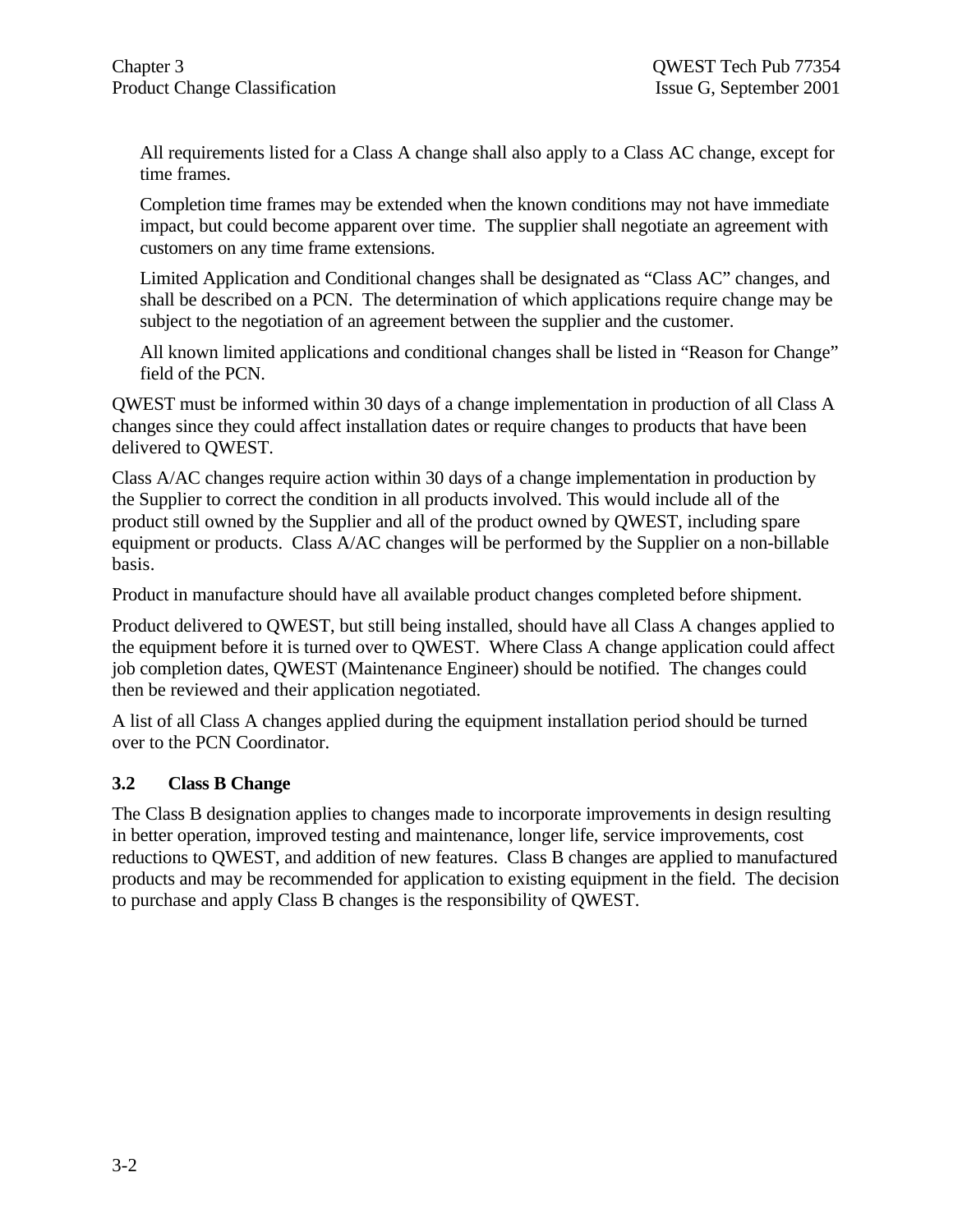#### **3.3 Class D Change**

The Class D designation applies to changes that incorporate minor new features and design improvements that do not affect the existing functionality, component changes, or other minor service improvement, test capabilities, and are not customer or field affecting and not sufficiently significant to require a Class B change. This change class is also used when a change is required to facilitate manufacture or to affect a supplier cost reduction. Routine changes in a product documentation or technical specification; i.e., status/availability, titles, clarification of notes, and correction of drawing errors should also be Class D.

Class D changes should not affect compatibility, QWEST cost, or customer use of the product. These changes are applied only to Supplier-owned products and are not recommended for application to existing equipment in the field. However, they may, on a non-billable basis, be applied to product during the repair process when necessary for factory test purposes.

Listed below are examples of changes, which may be minor, but cannot be considered Class D (they would be Class A).

- Component changes made to meet the product reliability standards (i.e., failure/replacement rates, FIT, RIT, in accordance with the Suppliers reliability statements in the product technical specification or in accordance with QWEST reliability standards).
- Component changes made to bring a product into agreement with the Supplier's environmental standards (heat loss, temperature/humidity ranges) as stated in the product technical specification.
- Component or design changes made to bring operational standards into agreement with the Supplier's advertised features or descriptions in their product technical specification.
- Component or design changes to eliminate a potential fire or safety hazard.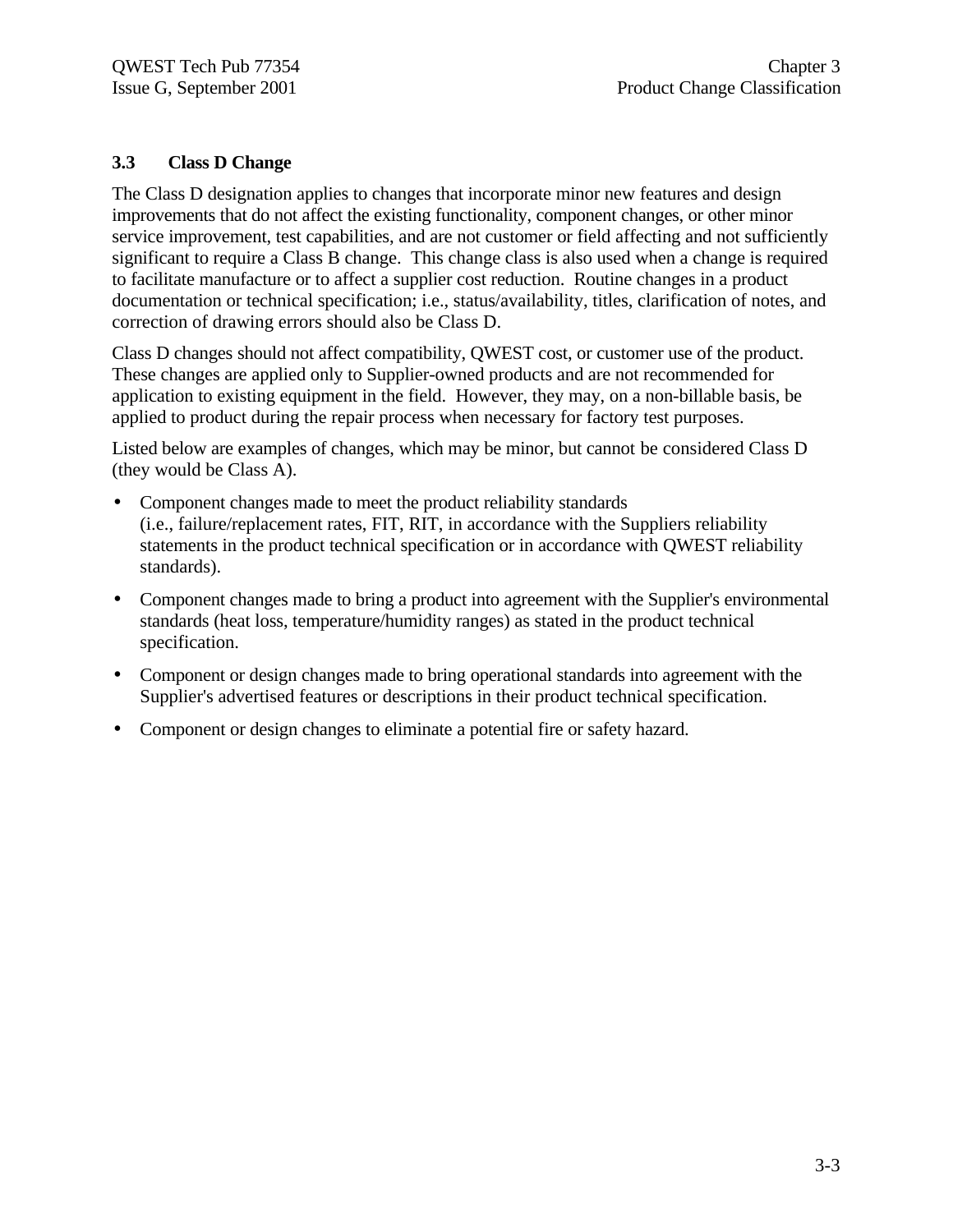# **Chapter and Section Page**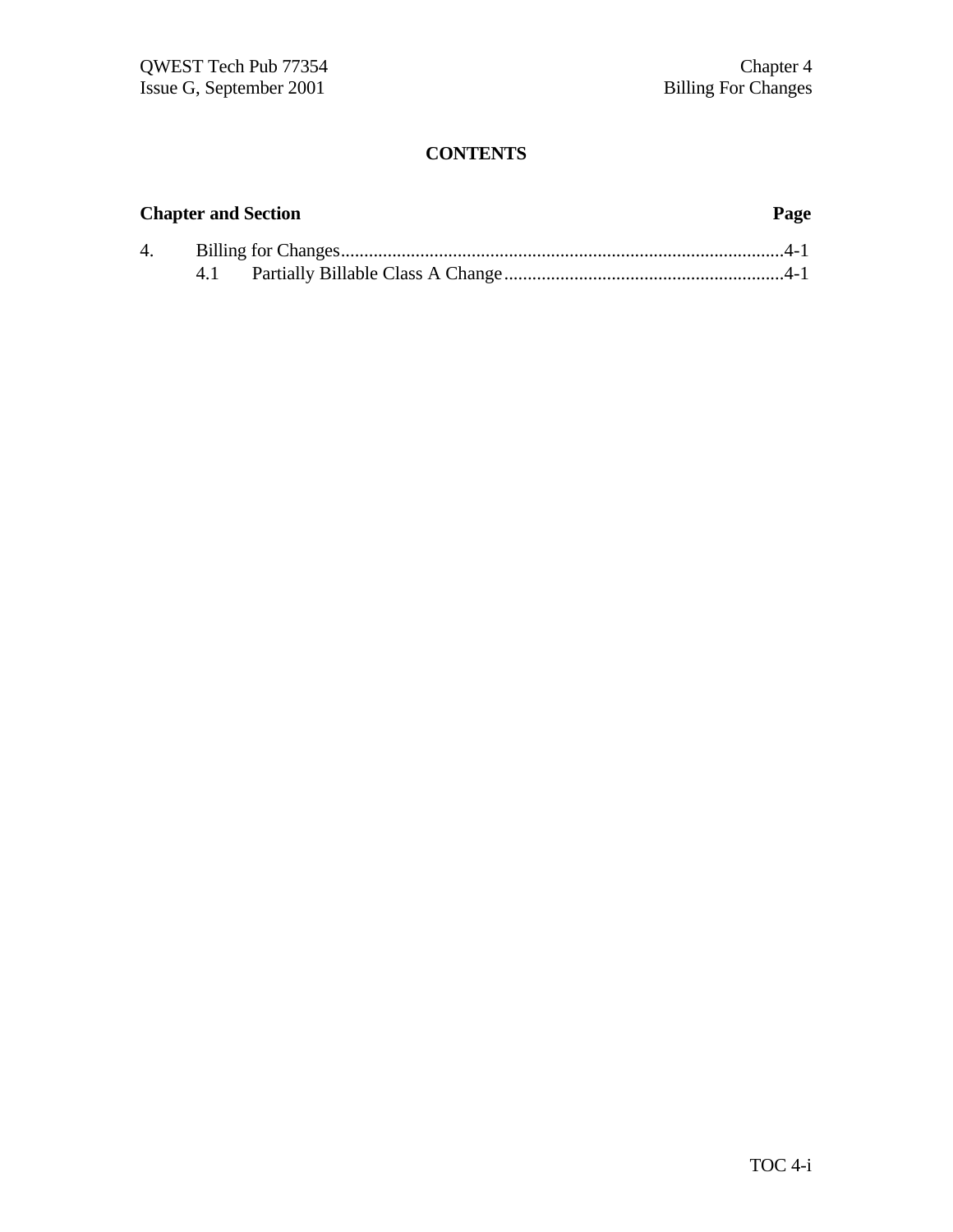#### **4. Billing for Changes**

In the following paragraphs, the party normally responsible for financing each type of change is identified. Contracts between QWEST and its Suppliers may alter this section. Product liability or government regulations may also affect billing responsibility.

Class A changes are paid for by the Supplier and provided on a non-billable basis to QWEST.

Class B changes normally are provided only upon receipt of a Telephone Company Equipment Order (TEO). Payment is made by QWEST when the change has been completed according to contractual agreements.

Class D changes normally have no billing associated. If there should be some unusual circumstance that causes QWEST to request that a Class D change be applied, the billing will be negotiated.

#### **4.1 Partially Billable Class A Change**

While the Supplier normally incurs all of the expense associated with the application of Class A changes, billing to QWEST might occur under the following conditions:

- ENHANCED VALUE. If the change, in addition to resolving a serious condition, adds value to the equipment, the additional value may be billable. The billable difference should not exceed the difference between the previous and the enhanced price.
- EQUIPMENT NOT INITIALLY ENGINEERED AND/OR INSTALLED BY THE SUPPLIER: Material will be furnished at no charge, but any engineering and/or installation effort by the Supplier may warrant billing.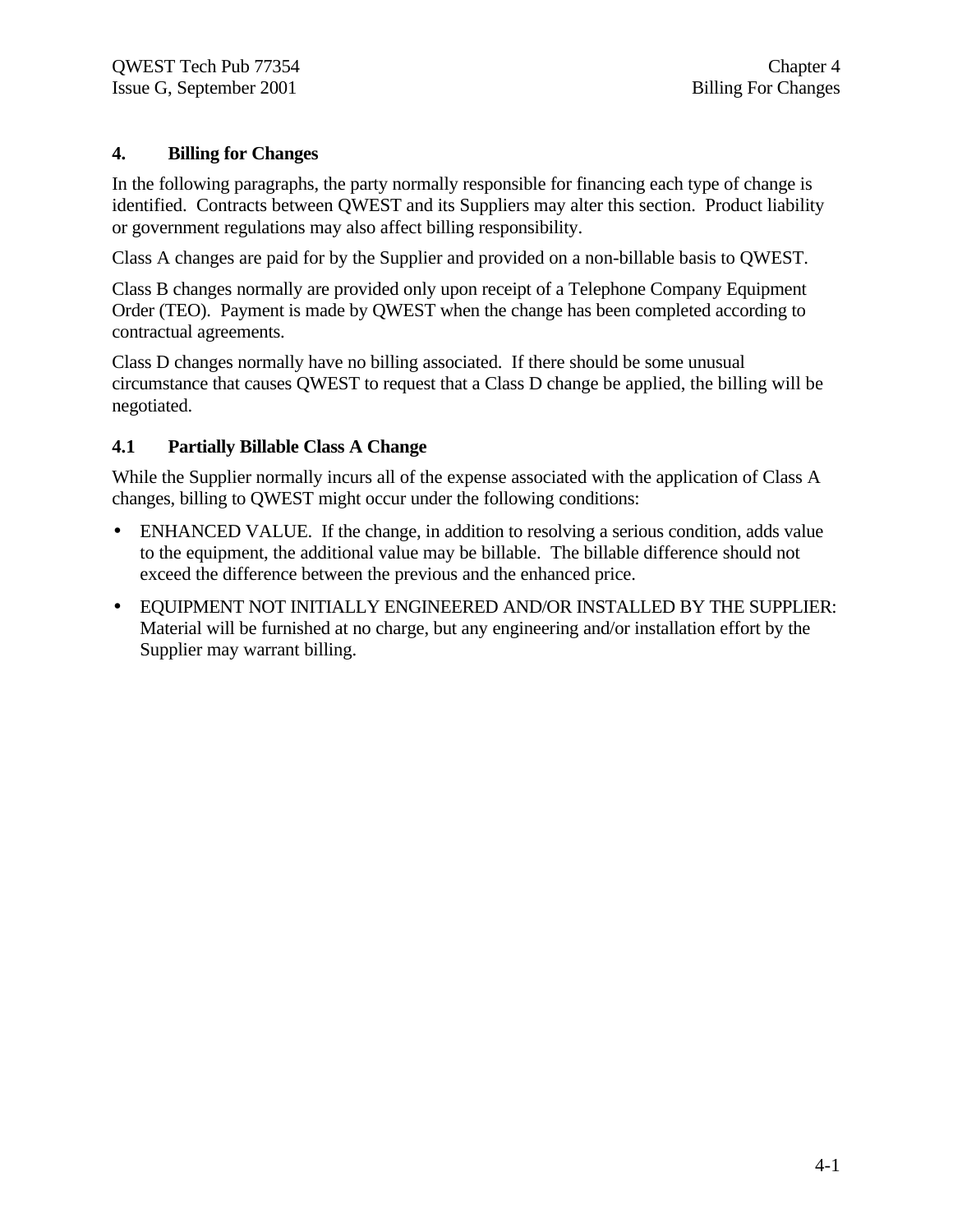# **Chapter and Section Page**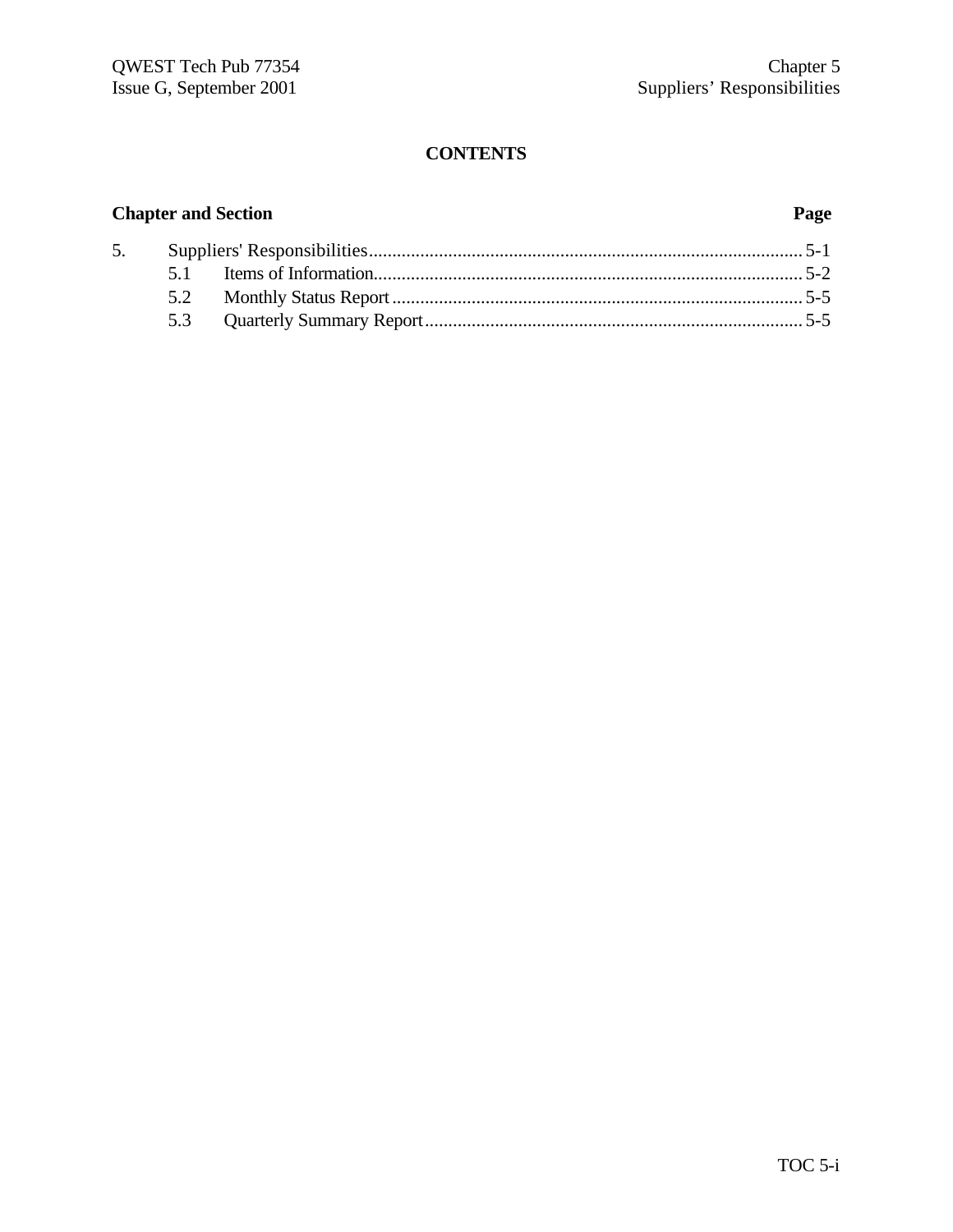#### **5. Suppliers' Responsibilities**

The Suppliers will submit a Product Change Notice to QWEST within 30 days of a change implementation in production. A Product Change Notice form is provided at the end of this publication (see Exhibit 12-1). The form may be used as is, or modified for use, but all items of information listed on the form must be separately defined in the Product Change Notice.

#### **Notes:**

- 1. A Product Change Notice is required for all classes (A/AC, B or D) of product changes. However, when the change is minor and not affecting QWEST, then QWEST may agree to waive this notification. Such an instance could be when the change information is made available to on-site QWEST authorized factory quality representatives.
- 2. Product Change Notices required to resolve an engineering complaint must be provided to the Regional Engineering Complaint Coordinator in accordance with Generic Requirements For Engineering Complaints, GR-230-CORE.
- 3. Any exceptions must be agreed to by QWEST. Exceptions will not apply to documentation corrections, changes in status and availability, nor changes that require product-marking changes.

The Supplier will be responsible for developing an MOP for accomplishing the change. It will be prepared by the installation supervisor or installer and agreed to by QWEST (see Chapter 9).

The supplier will be responsible for changes made to all products in regards to Product Change Notices supplied to QWEST, whether manufactured by the supplier or purchased from other suppliers.

Where the original equipment was installed by the Supplier, the Supplier will be responsible for installing the hardwired change or changed product in all of the QWEST locations affected by the Product Change Notice. The change should be completed in a timely manner, usually within 180 days of the release of the Product Change Notice (see the following two paragraphs for inclusions).

With agreement from QWEST, the time period can be extended to one year where extensive plugin substitution is being done using pack rotation (see the first paragraph in Chapter 7).

In certain circumstances, QWEST may elect or agree to install the hardwired change or changed product at one or more locations themselves. The agreement and change procedure will be negotiated between the Supplier and QWEST. All material required, detailed installation instructions, and any drawings or other documentation required will be supplied to QWEST without charge.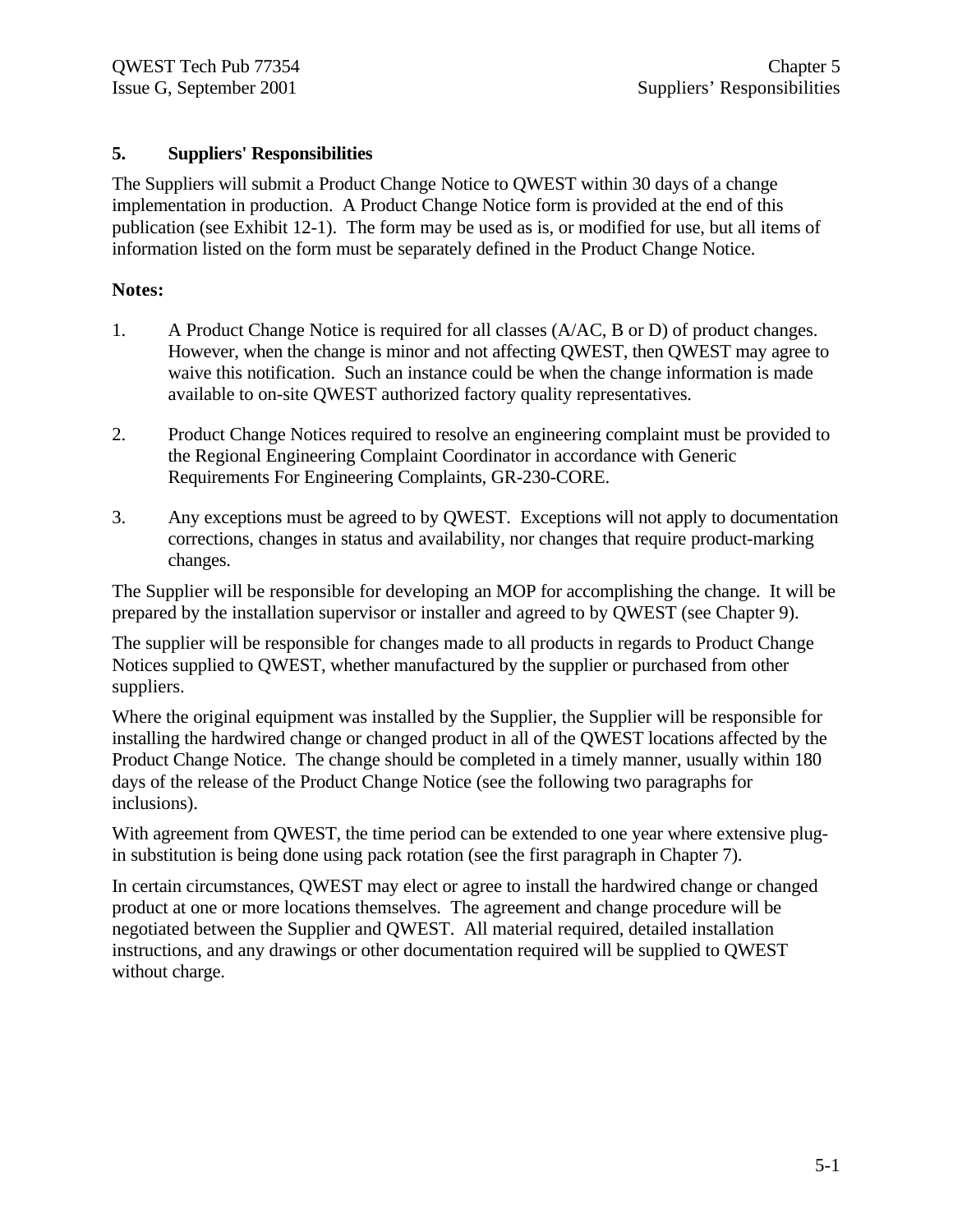#### **5.1 Items of Information**

At the time of QWEST notification, the Supplier is required to provide the following 24 separate items of information. No omissions or deviations from the applicable items of information will be allowed unless changed or excluded in the contract negotiated between QWEST and the Supplier.

- Supplier Information: Supplier's name, address, technical contact name and telephone number.
- Product Change Notice Number: Number conforming to a single sequential numbering scheme used by Supplier, and the Product Change Notice issue number if applicable.
- Issue Date of Change: Date Product Change Notice is transmitted.
- Major System and Subsystem Description: Description of the product affected; e.g., BMS 700, 2W Line Card.
- New Product Code: Unique identity of the changed product; e.g., Circuit Pack CP 11101, Series 1, List 4.
- Old Product Code: Unique identity of the product being changed; e.g., Circuit Pack CP 11101, Series 1, List 3.
- New CLEI<sup>TM</sup> Code(s): The alphanumeric CLEI<sup>TM</sup> code(s) assigned to the changed product.
- Old CLEITM Code(s): CLEITM code(s) of all equipment associated with this change (see Item 9).
- Associated Products or Coordinated Changes Affected: Coordinated product changes that must be applied in conjunction with, or prior to, this change.
- Drawing Number: The circuit (schematic) drawing number and issue that incorporates the change; this is the number of the principal drawing supplied to QWEST through normal distribution that shows the circuit and/or the equipment being changed.
- Product Change Classification: Classification of the change (A/AC, B or D).
- Classification Substantiation: Details of why this classification is appropriate: Class A/AC changes shall reference applicable Engineering Complaints for U S WEST. Class B or D changes shall provide details of why this classification is appropriate.
- Reason for Change: Detailed explanation of why the change is necessary, for example:
	- Is change a manufacturing change or does it fix a trouble condition or safety hazard?
	- What are the symptoms of the condition being corrected?
- Description of Change: Installation details of the engineered change, for example:
	- What is to be changed?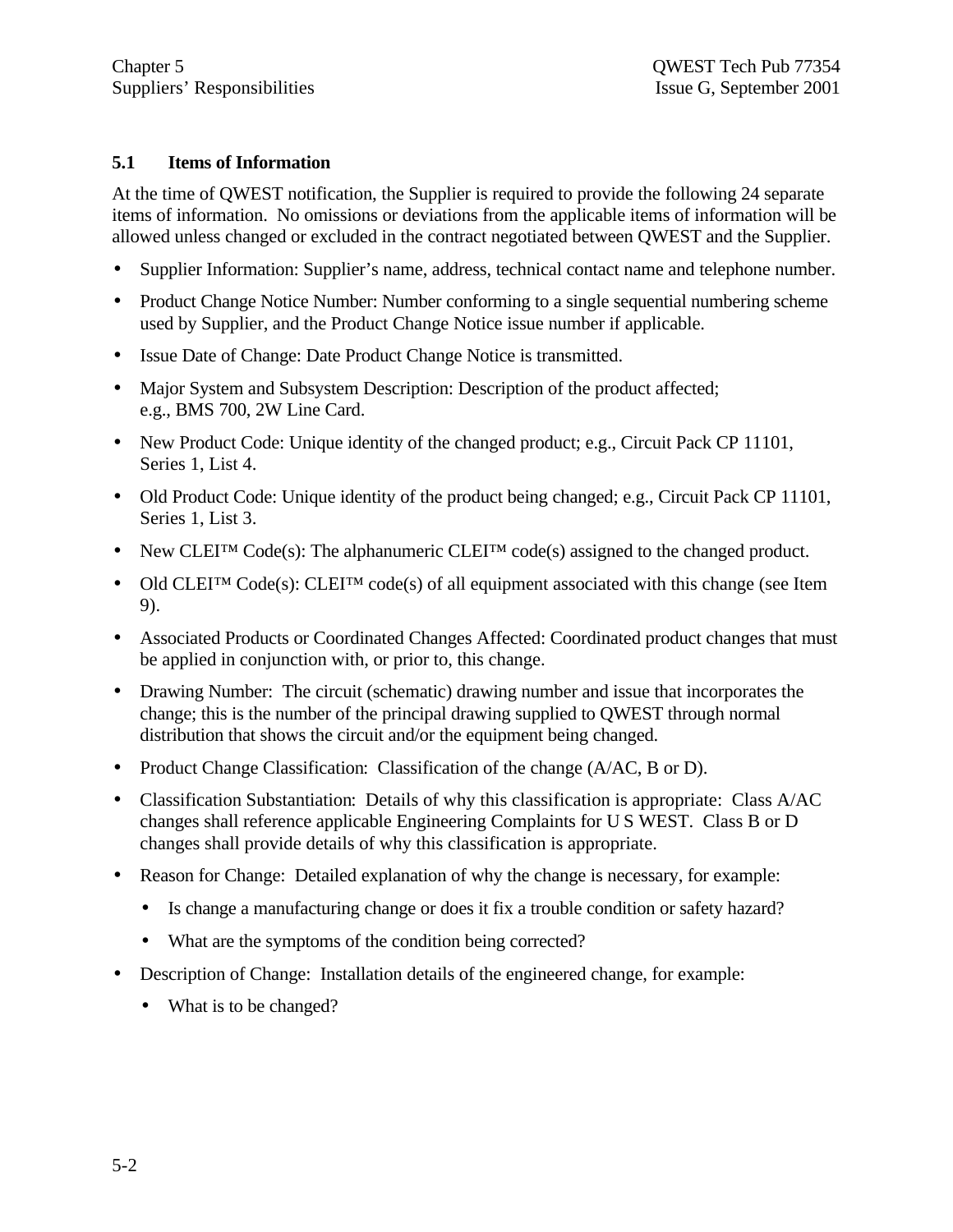If acronyms are used for equipment descriptions supplier must define.

- How is it to be changed?
- How can the change be tested/verified?
- Effect of Change: Description of the effect of the change on:
	- Service
	- Transmission
	- Traffic
	- Maintenance
	- Reliability
	- Commercial Specifications (defined in the paragraph in Chapter 12 starting with "COMMERCIAL SPECIFICATIONS").
	- Control Specifications (defined in the paragraph in Chapter 12 starting with "CONTROL" SPECIFICATIONS").
	- Safety
- Material Affected: Apparatus, wiring, plug-in circuits, etc., that are affected by the change.
- Documentation Affected: List of associated drawings, programs, practices, manuals, nomenclature, etc., affected by the change.
- Supplier Implementation Date: Date after which all newly manufactured products will incorporate the change
- Modification Expiration Date: (for Class A changes only): Date after which Supplier terminates responsibility for applying the change, providing modification material, etc., on a non-billable basis.
- Modification Location: Supplier recommendation for Field and/or Factory installation of the change and Supplier's Factory Address, Technical Contact Person and Telephone Number of where to ship QWEST 's equipment to be modified.
- Modification Cost (Class B and D only): Total Modification Cost per circuit or unit to include Material, Engineering and Labor where applicable.
- Location and Quantity of Equipment: Quantity shipped to QWEST. If the Supplier has access to these records, the location and quantity of working or spare equipment owned by QWEST that requires the change.
- Attachments: Any supplementary reference information relative to the change.
- Comments: Additional comments or recommendations of the Supplier.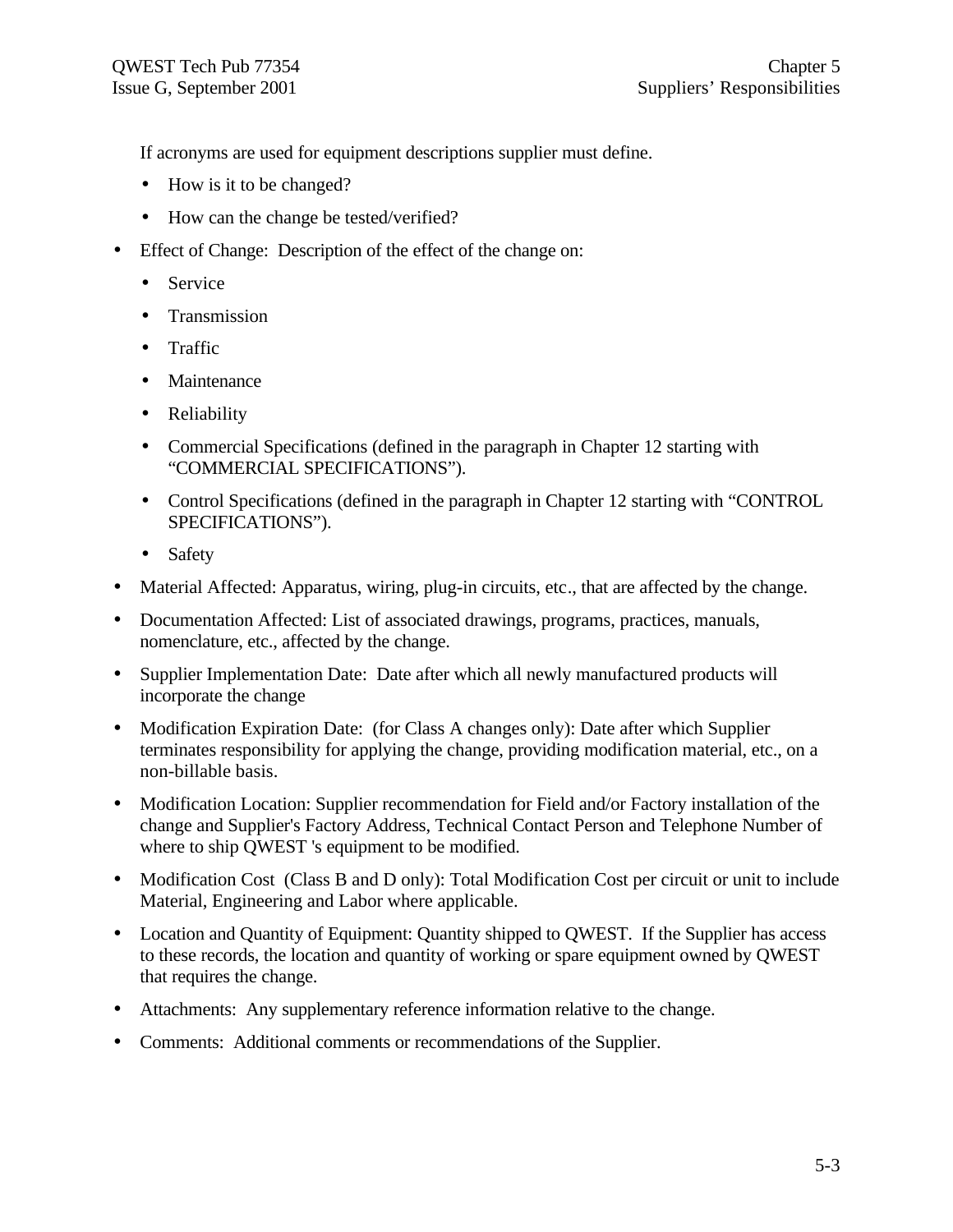If the equipment being changed requires a CLEI™ code change, the Supplier will contact Bellcore, Language Standards Division, per TR-STS-000485 for the new code. A CLEI™ code change is required if:

- Any component on the plug-in product has been changed for another of different value or tolerance, regardless of the interchangeability and functional characteristics of the resulting product.
- A changed plug-in product is not bi-directionally interchangeable physically, electrically or functionally, with its predecessor.
- A changed hardwired product is functionally different (features added, deleted or changed) from its predecessor.
- A manufacturer's part, model, drawing, issue/vintage or identification number is changed for that product
- A manufacturer's company name is changed.

#### **NOTES**

- 1. For hardwire and plug-ins, all Class A and many Class B changes require  $CLE<sup>TM</sup>$  code changes. A Class D change would require a  $CLE<sup>TM</sup>$  code change only if the drawing issue number or the identification number of the product has changed. When a Class A change or a Class B change affecting interchangeability is issued for a plug-in, a new CLEI™ code, changed within the first 7 characters, must be assigned to the new version of the plug-in. For any other type change, the code will change in the 9th and 10th characters. For hardwire products, a feature affecting change will require a change at the 7-character level. For more information on CLEI™ codes, see the paragraph in Chapter 12 starting with COMMON LANGUAGE®.
- 2. There may be instances where a product will require remarking when it has not been changed.

One instance of this could be when a change only affects a limited number of the product and a screening or physical examination is required to identify the affected units. To avoid constant rechecking or future identification problems, a marking change would be required to identify it as having been examined and found not to require the change.

Only the standard markings as described in the documents listed in the paragraph in Chapter 12 starting with COMMON LANGUAGE® will be acceptable.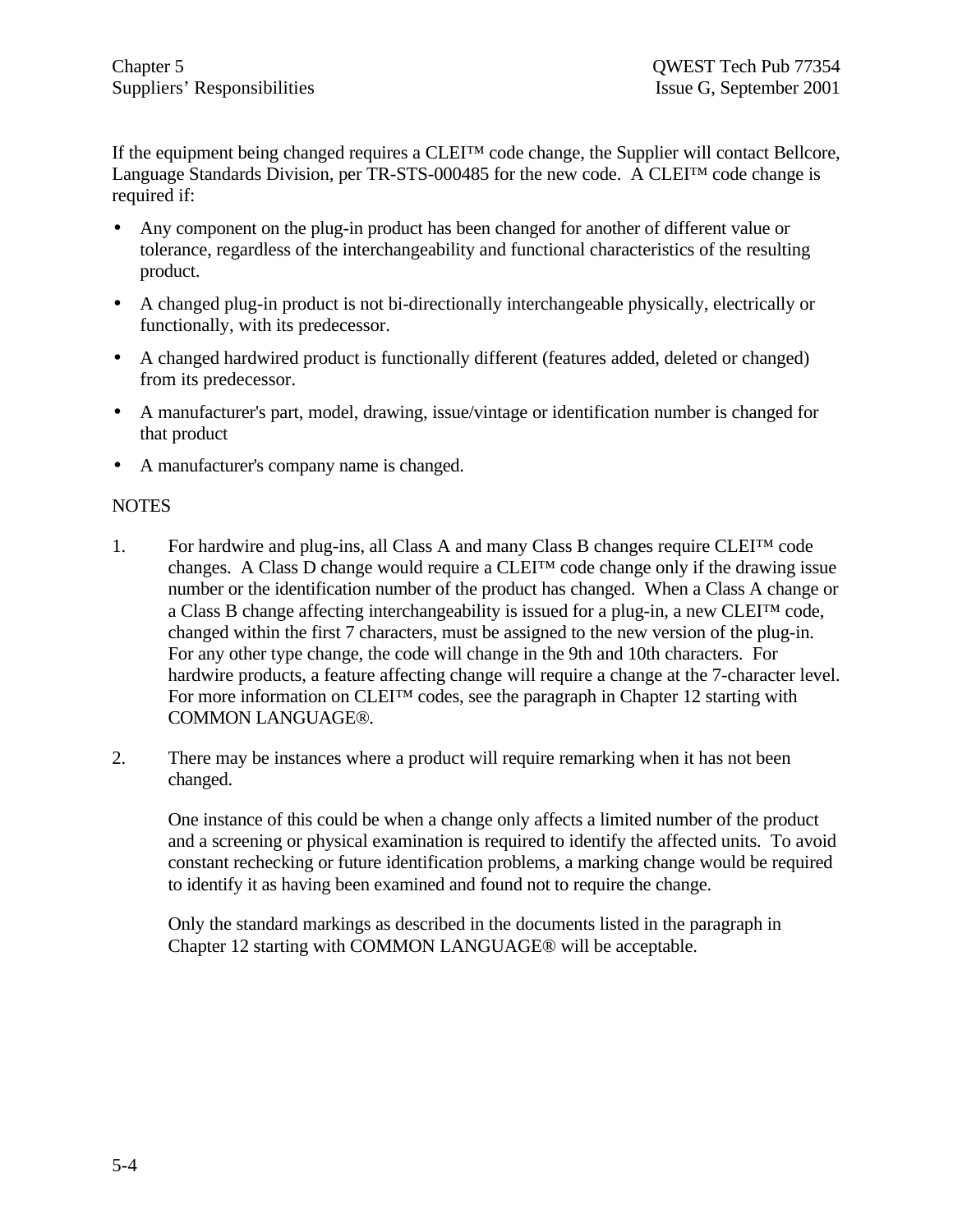#### **5.2 Monthly Status Report**

The Supplier will furnish monthly status reports to QWEST for all Class A/AC changes on plugins and hardwired equipment that are to be installed or tracked to completion by the Supplier (see Chapter 10). This report will contain the following 11 items:

- Product Change Notice Number
- Identity of the product
- Model or part number and issue
- CLEI™ code, if applicable
- Date Product Change Notice sent to QWEST
- Material ship date
- Installation or application responsibility
- Locations at which change is to be made (if the Supplier maintains these records.)
- Date completed, by location
- Changes on hold at any location. Are they held by Supplier or QWEST?
- If the change is on hold, why? (For example: waiting for material, manpower, related work, etc.)

#### **5.3 Quarterly Summary Report**

The Supplier will furnish QWEST a quarterly summary report listing all Product Change Notices released to QWEST during the previous 12 months (see Chapter 10). This report will contain the following 5 items:

- Product Change Notice Number
- Issue Date of Change
- Drawing Number
- Supplier Change Classification
- Modification Expiration Date

If the Supplier cancels a change, QWEST must be notified through the same channels that announced the change. The Supplier must state the reason for cancellation and what action is to be taken in locations where the change may have been already implemented.

If a Supplier changes the Status/Availability (defined in the paragraph in Chapter 12 starting with SUPPLIER.) of a product, the change must be announced in a Class D Product Change Notice. This information must be available to QWEST for ongoing and future Product Change Notice implementation plans.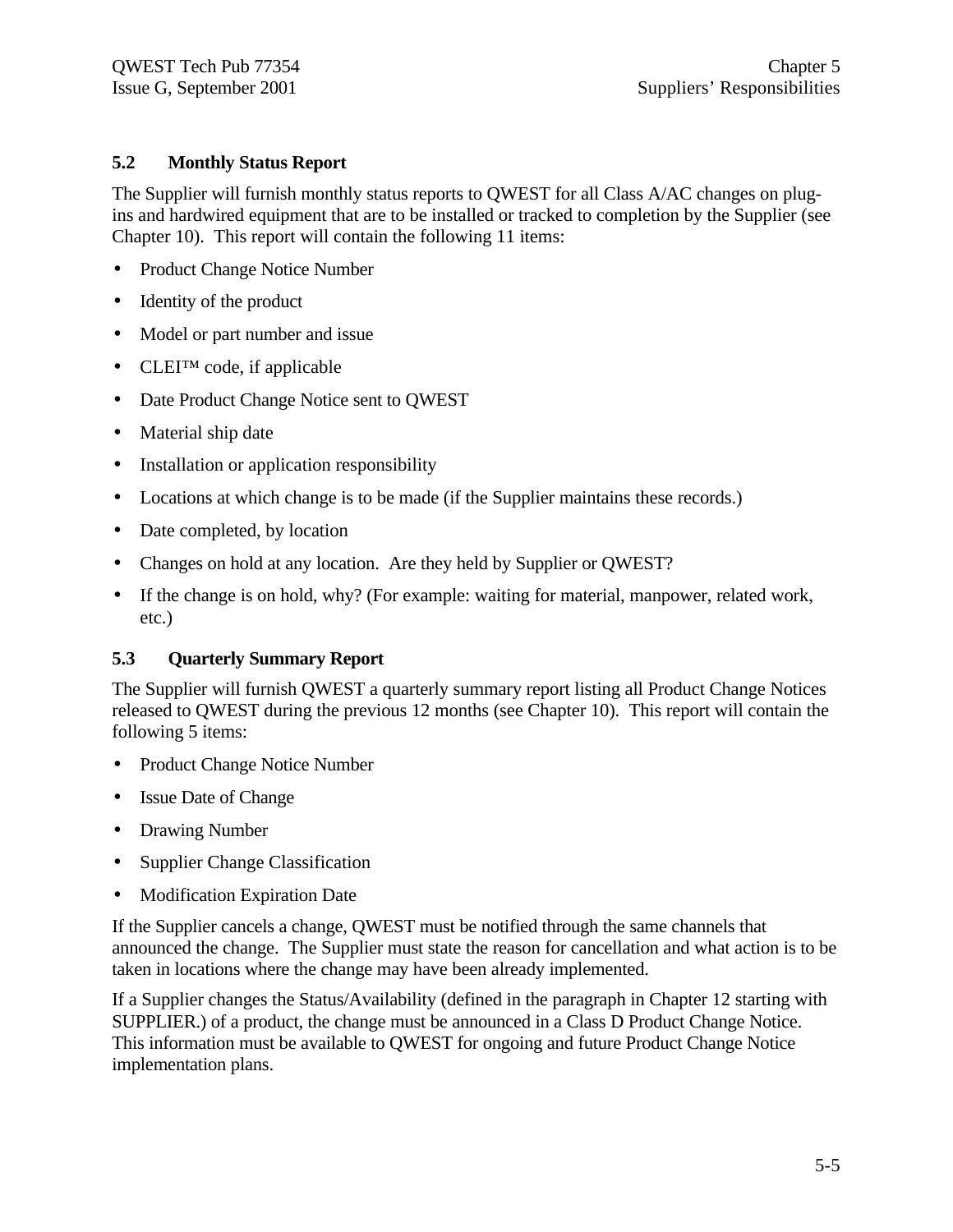Defects found by QWEST verification/audits (see Chapter 9) of an installed product change, will be corrected by the Supplier within 30 days of notification of the defect. Defects that are serious and/or service affecting will be corrected immediately.

The following QWEST Technical Publications must be adhered to when performing Product Changes:

- PUB 77350 Central Office Telecommunications Equipment Installation and Removal Guidelines.
- PUB 77351 Module 1 QWEST Engineering Standards General Equipment Requirements. Issue F, June 2001.
- PUB 77351 Module 2 QWEST Communications, Inc. Central Office Records Engineering Standards Requirements. Issue C, January 1993.
- PUB 77351 Module 3 QWEST Communications, Inc. Engineering Standards General Output Requirements for Engineering Services Suppliers. Issue C, January 1993.

All changes to the office records not corrected nor changed during the engineering of the job will be marked and manually changed by the installer and returned to QWEST.

If the Supplier has access to or maintains the office equipment record that defines the equipment affected by the Product Change, they are responsible for updating the records. If the Supplier does not have access to the office equipment records, they must provide the Product Change information and related equipment information to QWEST PCN Coordinator.

The Supplier shall furnish QWEST a copy of all drawings and associated documents that are affected by the Product Change. The documents will be supplied to each location that will have the Product Change applied.

Class A PCNs for products originally purchased from and installed by the Supplier on an Engineer Furnish and Install (EFI) or Furnish and Install (FI) basis will also be installed by that Supplier at no charge. The sole exception to this agreement is noted in the last paragraph in this chapter.

Class A PCNs for products originally ordered and purchased from a Supplier, on a Furnish (F) only basis, will be installed at Suppliers expense and at the location(s) designated by QWEST PCN Coordinator or representative. The sole exception to this agreement is noted in the last paragraph in this chapter.

Class A PCN's for hardwired products will be installed by the Supplier in every applicable product equipment location within 180 days after Supplier issues the PCN. The sole exception to this agreement is noted in the last paragraph in this chapter.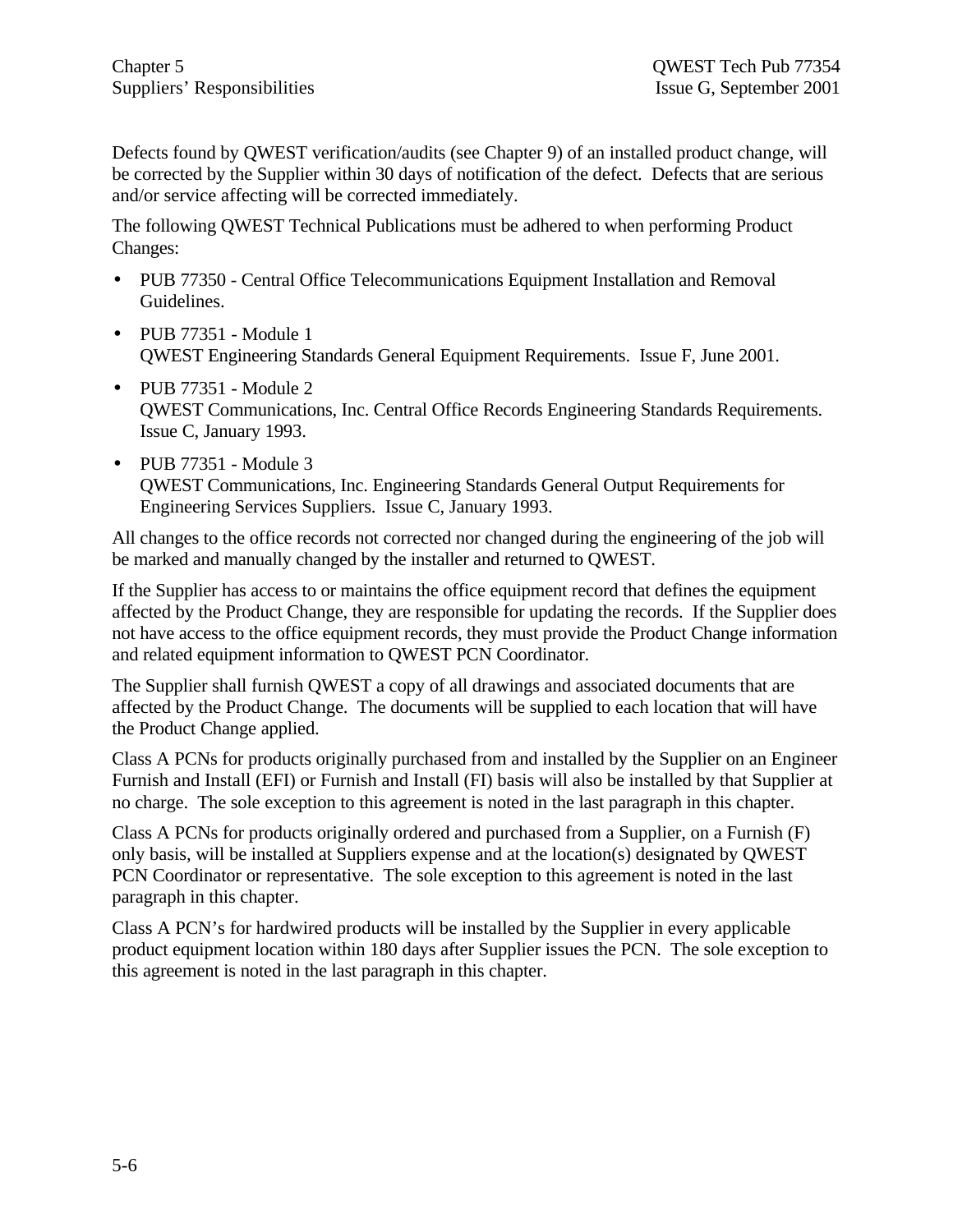Class A PCN's for plug-in products will be installed by the Supplier in every applicable product equipment location or other designated location (i.e., spare stock) within 180 days after Supplier issues the PCN. The designated location sites and 180 day time period are negotiable between the Supplier and the QWEST PCN Coordinator. Before negotiations take place, the Supplier must show good cause for wanting an exception to this requirement and must propose a suitable alternative to QWEST PCN Coordinator. The sole exception to this agreement is noted in the following paragraph:

In certain circumstances, QWEST may elect to install a Class A PCN in one or more locations themselves. In these cases, PCN materials, records and detailed installation instructions will be provided to QWEST by the Supplier at no charge.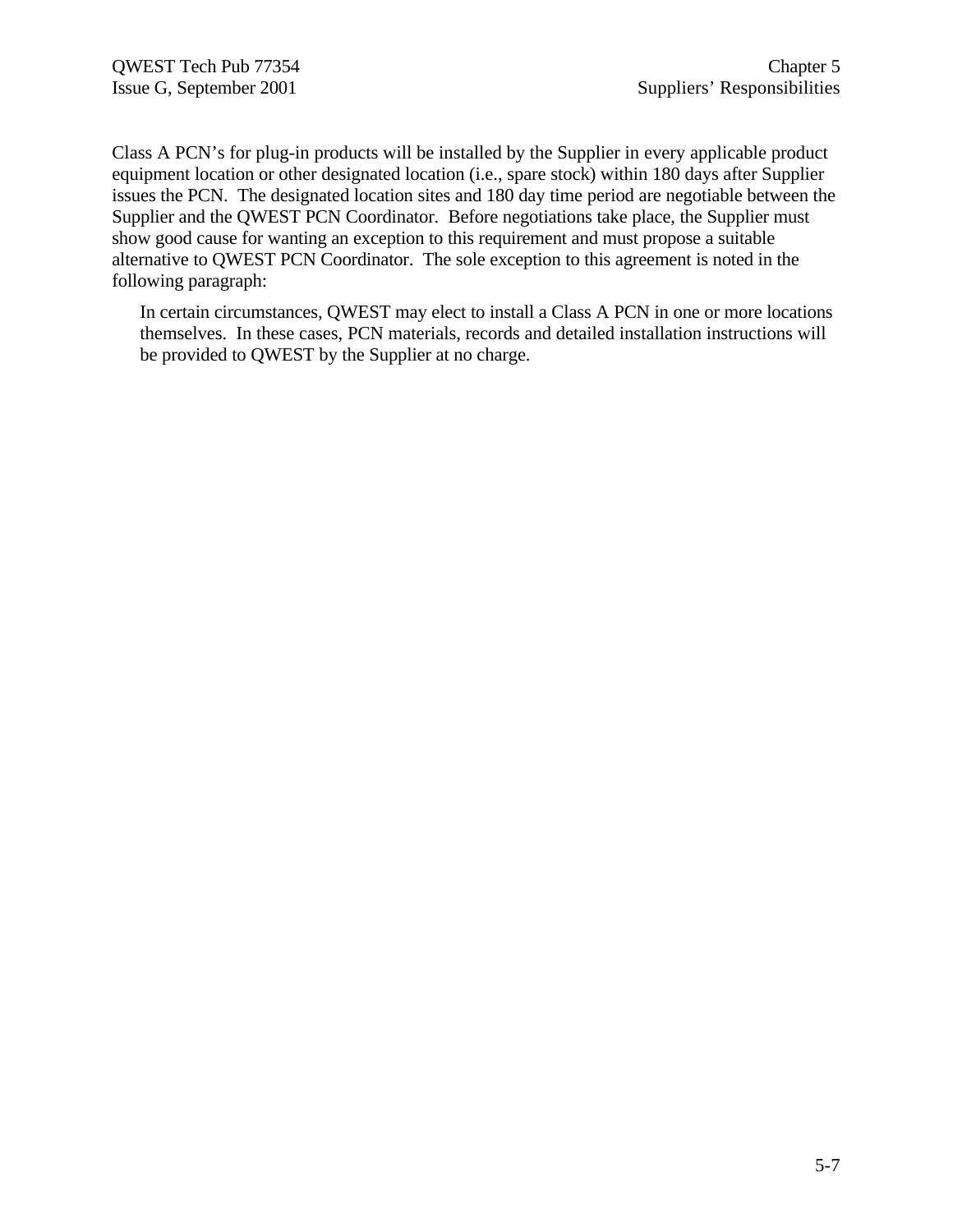| <b>Chapter and Section</b> | Page |
|----------------------------|------|
|                            |      |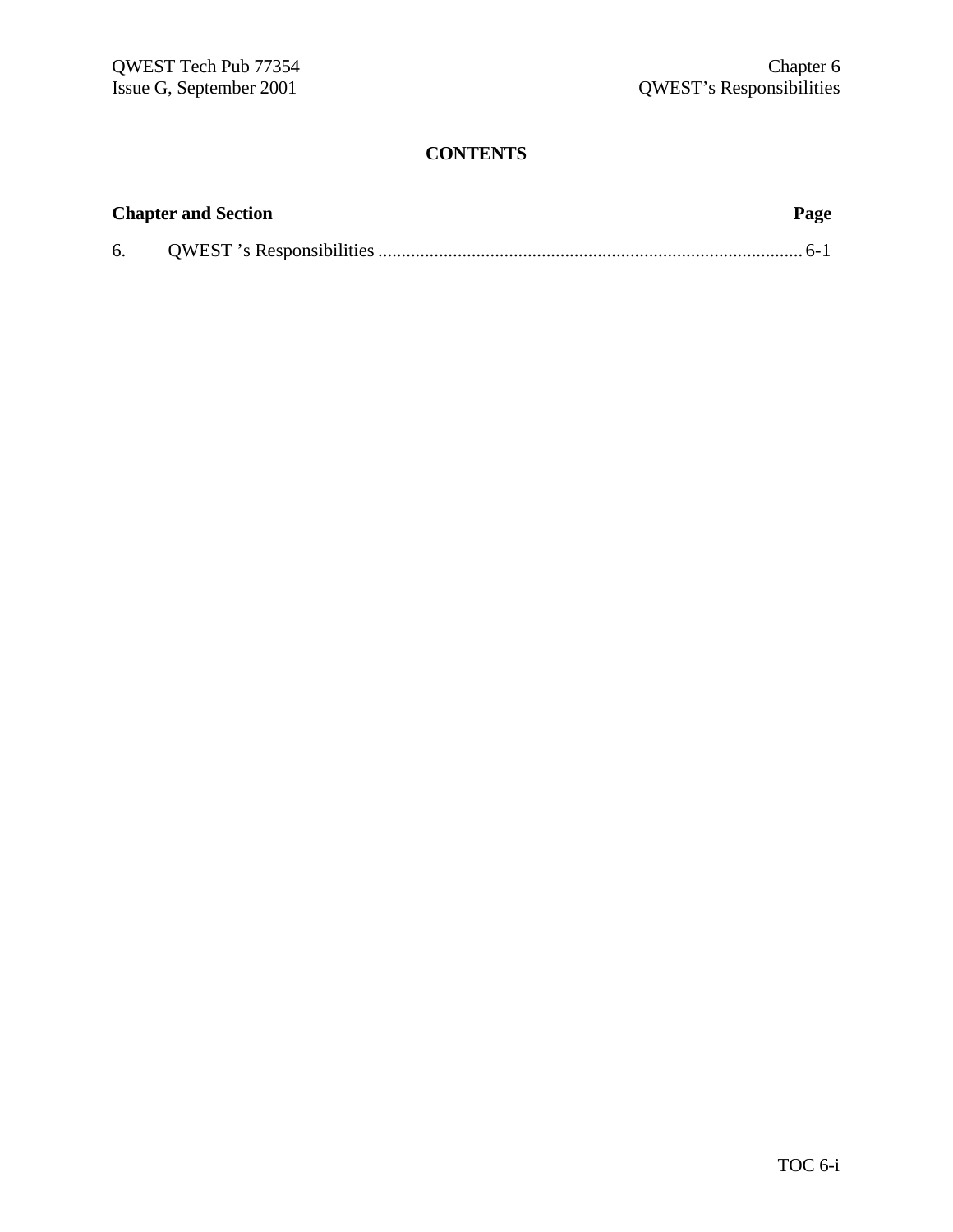#### **6. QWEST's Responsibilities**

The QWEST SME/PCN Coordinator, or other organization representative designated by QWEST, will check the Product Change Notice for completeness and evaluate the change. Some considerations used in the evaluations are:

- Need to make the change?
- Compatibility?
- Function of Product Change?
- Who will pay for the change?
- How will the change be implemented?
- Will it be done at QWEST or Supplier location?
- What are possible service impacts?
- Is the purpose of the Product Change written clearly enough for QWEST personnel to understand?
- Is the Product Change classification valid?
- If the change is to be made by OWEST forces, is it described in sufficient detail as to be easily understood?
- Is the test and verification information adequate?

**Note:** If the QWEST SME/ PCN Coordinator finds fault with any of the above items, the Supplier must be notified in writing. The reasons for finding fault must also be stated.

The QWEST representative will ensure that a proper MOP (see Chapter 9) has been written to implement the change and that it is followed until the job completes.

Class A changes will be promptly implemented unless the change is canceled by the Supplier. The right to waive or defer the implementation of any Class A change for any reason is retained by the QWEST PCN Coordinator or other designated personnel. If the implementation is waived or deferred, written notification to the Supplier is required.

For safety or service protection, it may be necessary for the maintenance forces to halt or defer the installation of a change. The PCN Coordinator should be notified. If the Supplier is installing the change, and the need to halt or defer the change results in failure to meet a previously arranged installation date, every effort should be made to establish a new date at the time of delay.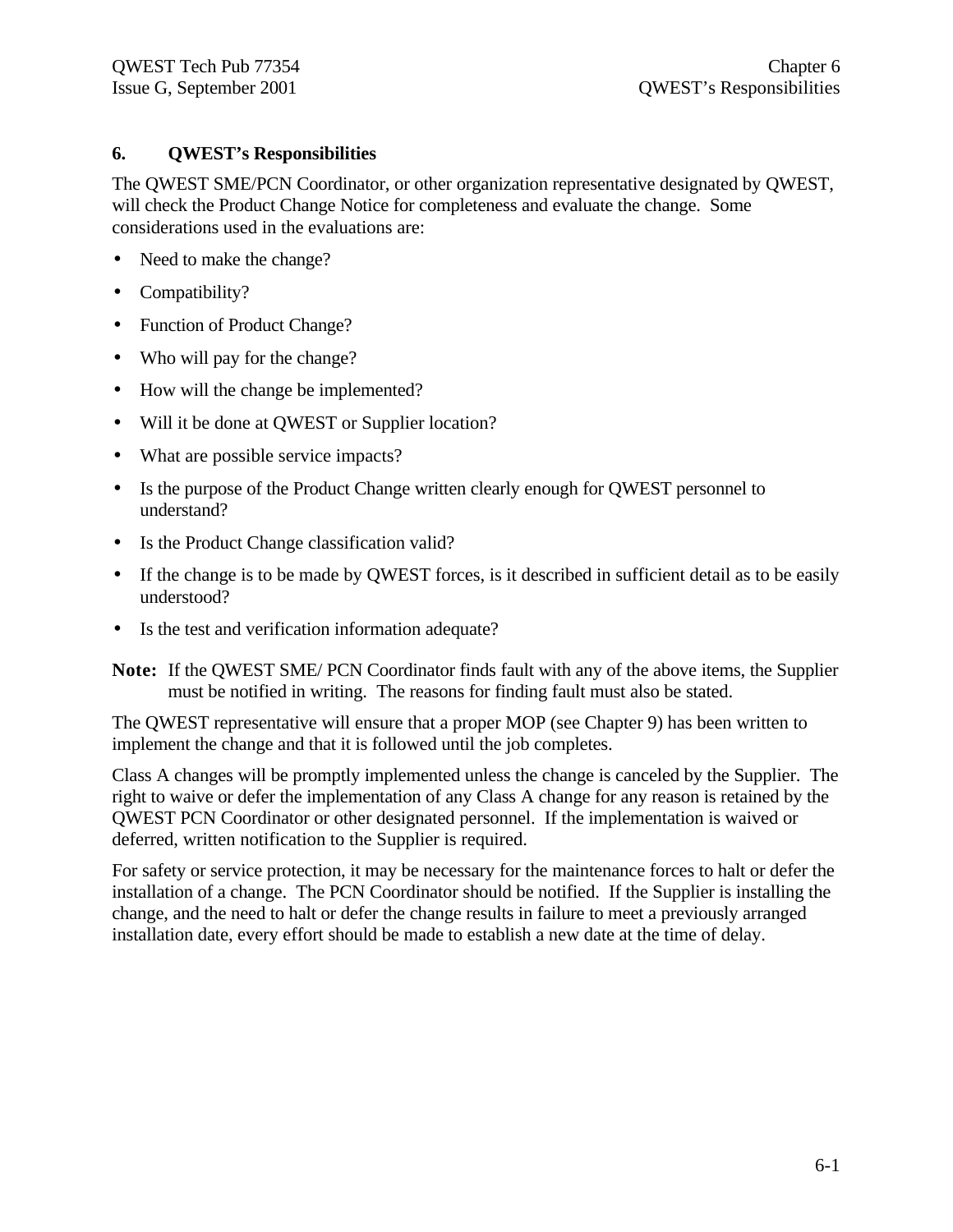| <b>Chapter and Section</b> | Page |
|----------------------------|------|
|                            |      |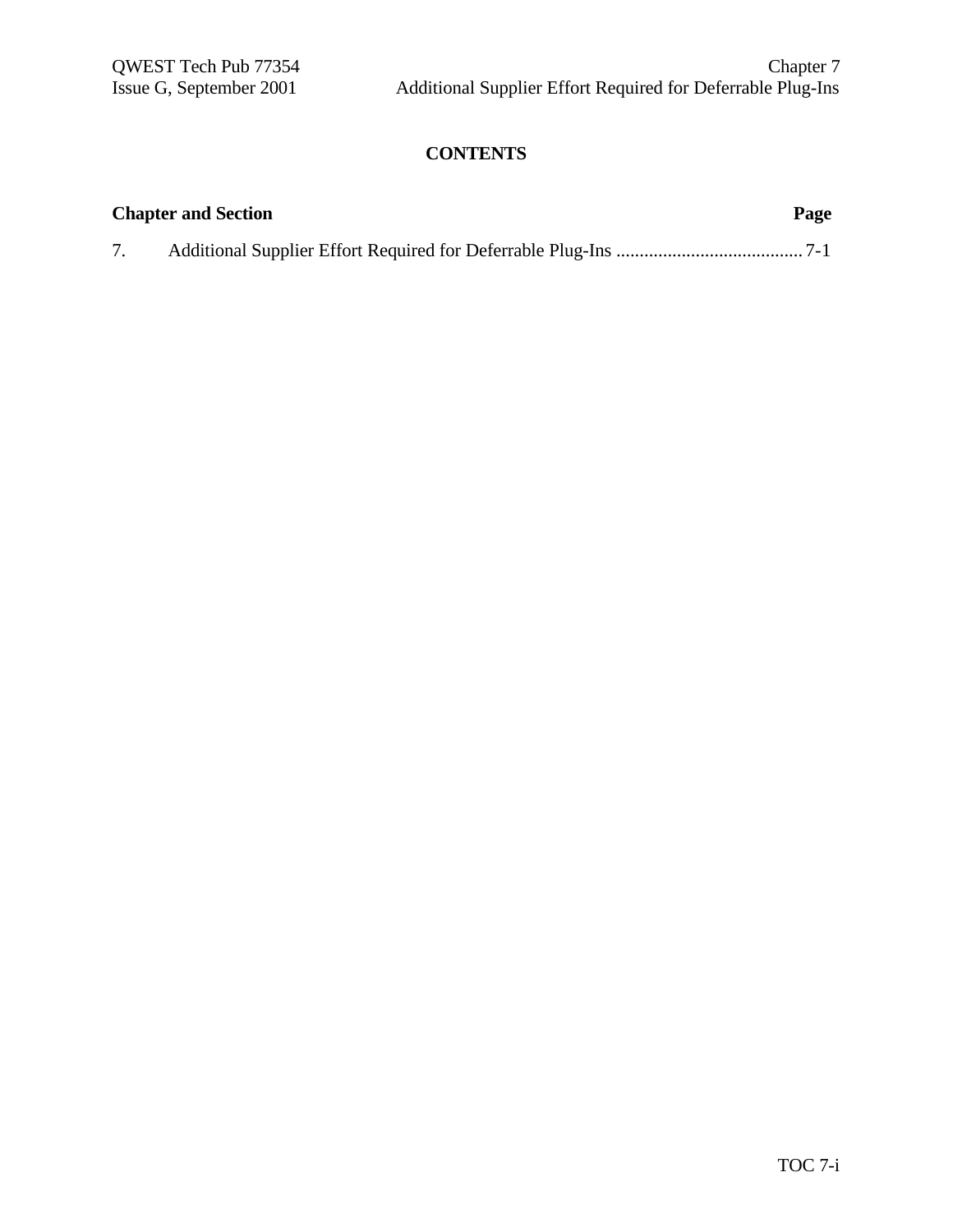### **7. Additional Supplier Effort Required for Deferrable Plug-Ins**

When a PCN is received for deferrable plug-ins, it is necessary that OWEST, using the CLEI™ code, search the PICS computer inventory to learn the locations and approximate quantities of the circuits to be changed. The installation method used for implementation is called the "seed stock rotation method". The Supplier will furnish QWEST with a seed stock of plug-in circuits. The minimum seed stock is 5 percent of the total to be replaced. QWEST will replace as many circuits (working and spare) as possible with the seed stock and return the replaced circuits to the Supplier. The Supplier will update these circuits and return them to QWEST. This rotation will continue until all circuits have been replaced and a number of old circuits equal to the seed stock has been returned to the Supplier.

Two additional methods of making changes to deferrable plug-ins are:

- A) QWEST notifies the Supplier of the locations and quantities of the circuits, and the Supplier makes on-site modifications.
- B) The Supplier sends QWEST a number of modification kits equal to the number of circuits to be modified and QWEST installers implement the change.

The Supplier should recommend, in the Product Change Notice, the method for implementing the change. The method may be dictated by the need to make factory adjustments or tests, or the need to test in the field. QWEST will select a method of implementation that is in the best interest of QWEST, considering cost and service.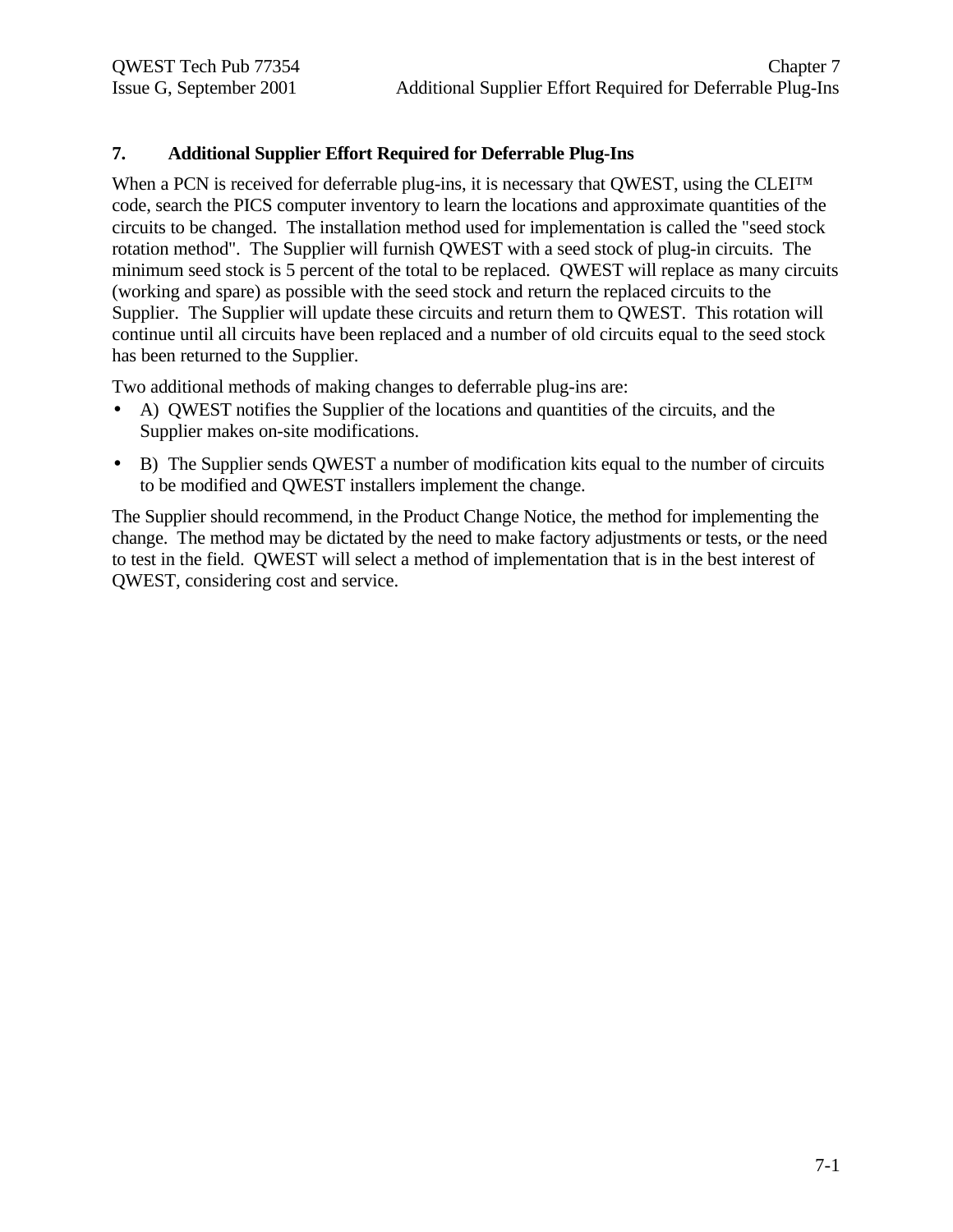| <b>Chapter and Section</b> | Page |
|----------------------------|------|
|                            |      |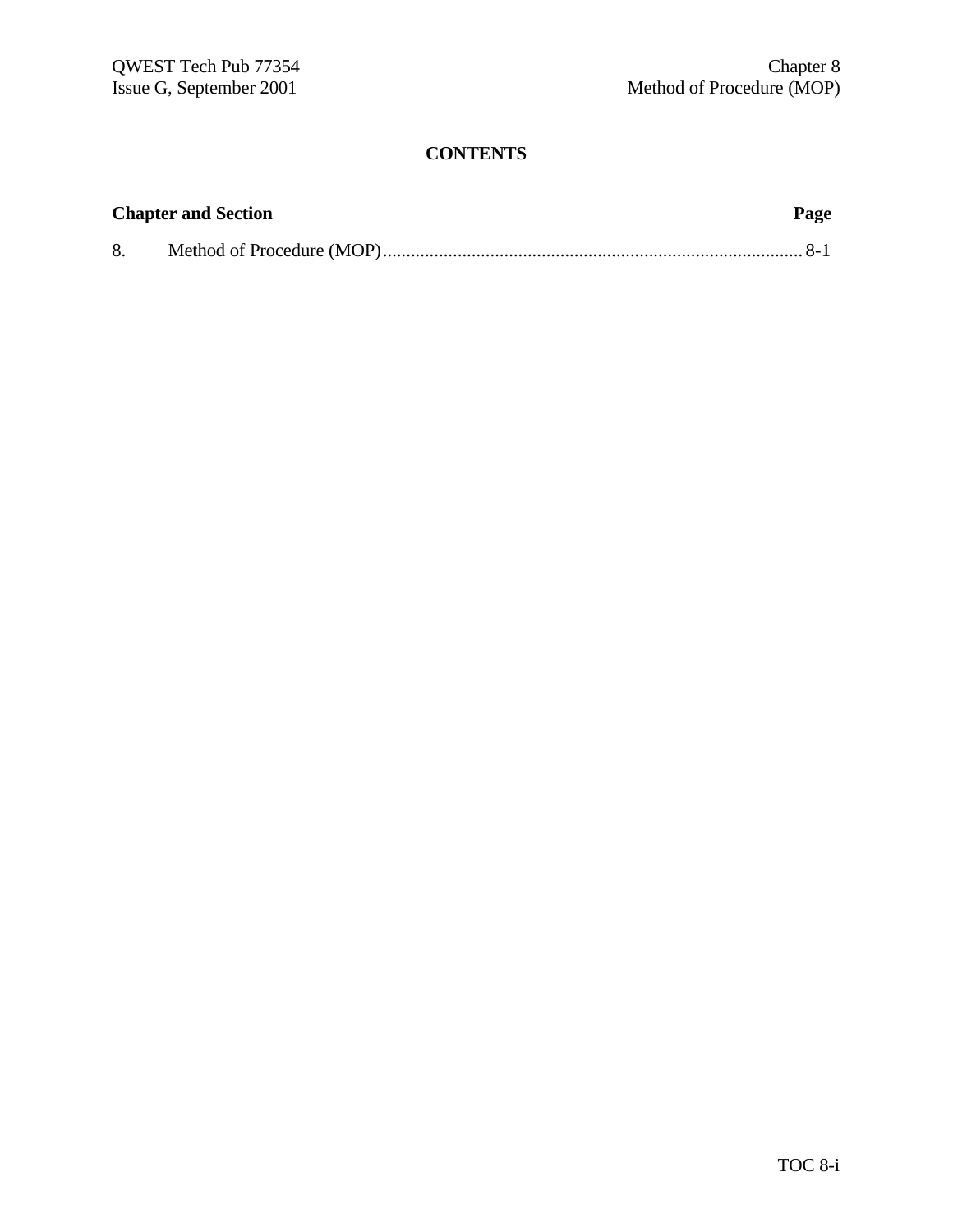### **8. Method of Procedure (MOP)**

A MOP is a written, step-by-step procedure for a particular Product Change, which has been agreed upon and signed by the QWEST representative and installation representatives prior to the beginning of installation. It will be prepared by the installer or the installation supervisor. The QWEST representative may be the Subject Matter Expert. The MOP may be prepared on the following QWEST forms:

- RG 47-0005 Method of Procedure Authorization RG 47-0006 Method
- RG 47-0006 Method of Procedure Checklist
- RG 47-0007 Method of Procedure Step-By-Step Procedure
- RG 47-0008 Method of Procedure (Continued Form)

Forms may be obtained from the QWEST SME or other QWEST authorized representative.

Completed MOP forms must be presented to the QWEST SME/PCN Coordinator or other designated representative no later than fourteen (14) working days prior to Supplier installation start date. This will allow sufficient time to review the MOP for completeness, scheduling and effect on employee safety and customer service.

When installation work is being performed on or near working central office equipment, every effort must be made to prevent the occurrence of a service interruption or jeopardize employee safety. A written MOP is used to detail how, when, and where installation work is to be performed on service affecting equipment, to minimize the possibility of a service interruption.

All changes to central office records (drawings) that were not corrected or changed during the installation of the Product Change will be marked by the installer and returned to QWEST. These marked drawings should be returned to the QWEST PCN Coordinator or Central Office Equipment Facilities Management (COEFM).

The following 16 areas of concern should be thoroughly understood and included in the written Method of Procedure:

- The service-affecting hazards involved and degree of risk imposed.
- Safety precautions to be used and any special equipment required for safety will be listed.
- The installation methods, tools, and test sets to be used.
- The experience of the personnel on the job.
- Protection required for the equipment and tools.
- The time during which the various work steps will be performed.
- Which work steps will require notification to the QWEST representative before starting?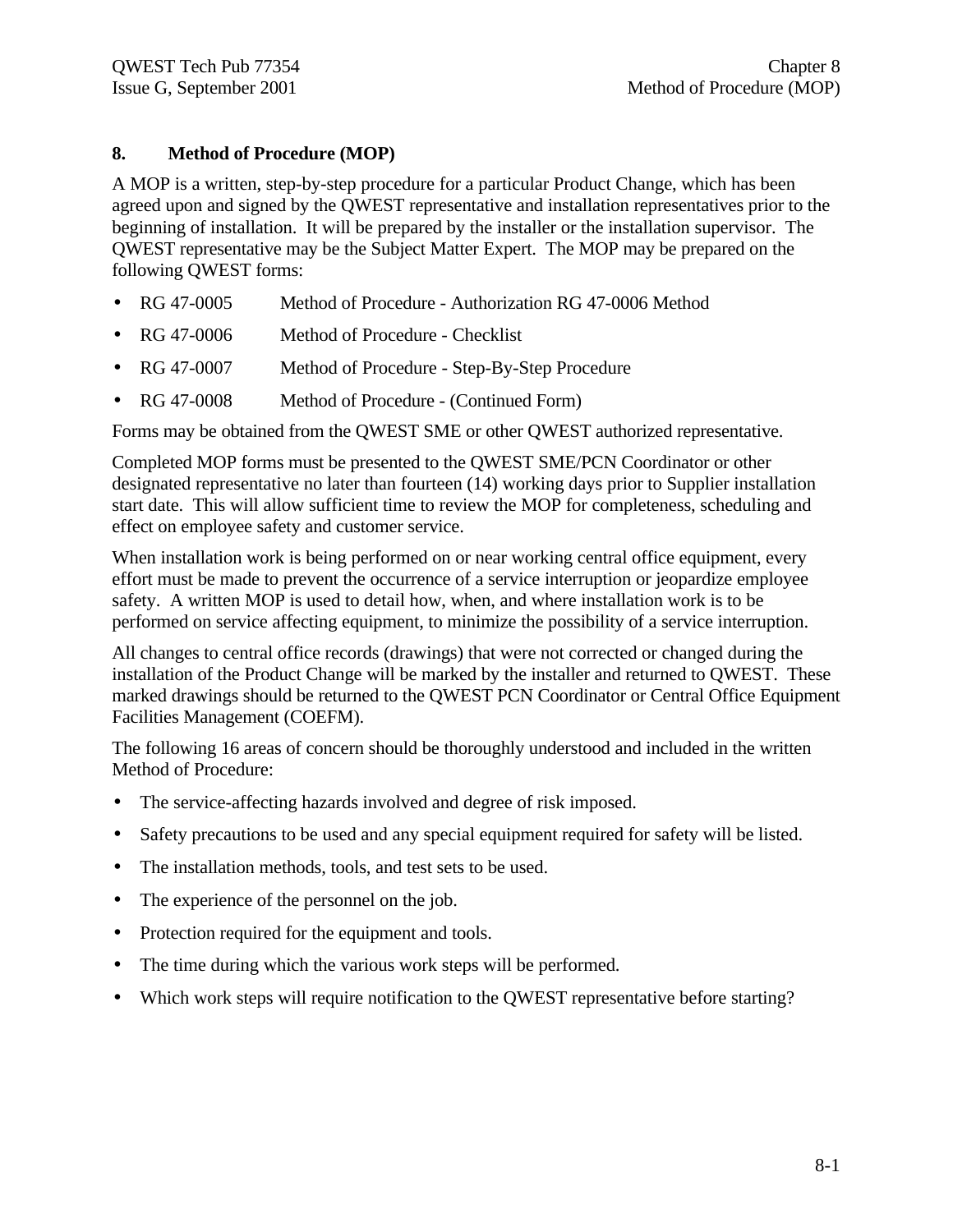- Procedures to be followed and tests to be made before additional or modified equipment is connected to any working equipment. This is particularly true of equipment to be connected to common power supply leads or any other common leads that would affect the integrity of other equipment.
- Steps to be taken by the installer before any alarm associated with the work is disconnected.
- Procedures to be followed to ensure that the stamping and/or fuse record will be checked with the proper drawing before any fuse is removed at the request of the installer.
- Time of day or night the equipment removed from service must be restored. PCN activity will be performed during maintenance window (between 10:00 P.M. & 6:00 A.M. Monday through Saturday and all day Sunday) unless otherwise negotiated between QWEST and supplier and customer.
- Reports of progress required during the scheduled interval and, in case of unforeseen delays, what additional measures can be taken to ensure that the equipment will be restored to service on time.
- Identification of safe stop points if the work will extend beyond a work shift and/or if trouble is encountered with working equipment.
- Which work steps will require the assistance of QWEST employees?
- Installer Handbook (or other) tests that are applicable for all wiring operations. If Supplier documents are referenced in the MOP, they must be furnished to QWEST. If Supplier documents cannot be furnished because of proprietary information, the pertinent narrative in the document must be included in the MOP.
- Name, Title, Location and Telephone Number of responsible installation and QWEST supervisors.

All work will be completed during maintenance window, as specified above.

The MOP shall include adequate testing time after a transition or modification. If the actual transition or modification extends beyond the estimated allotment of time, testing shall not be compromised to comply with the estimated schedule on the MOP.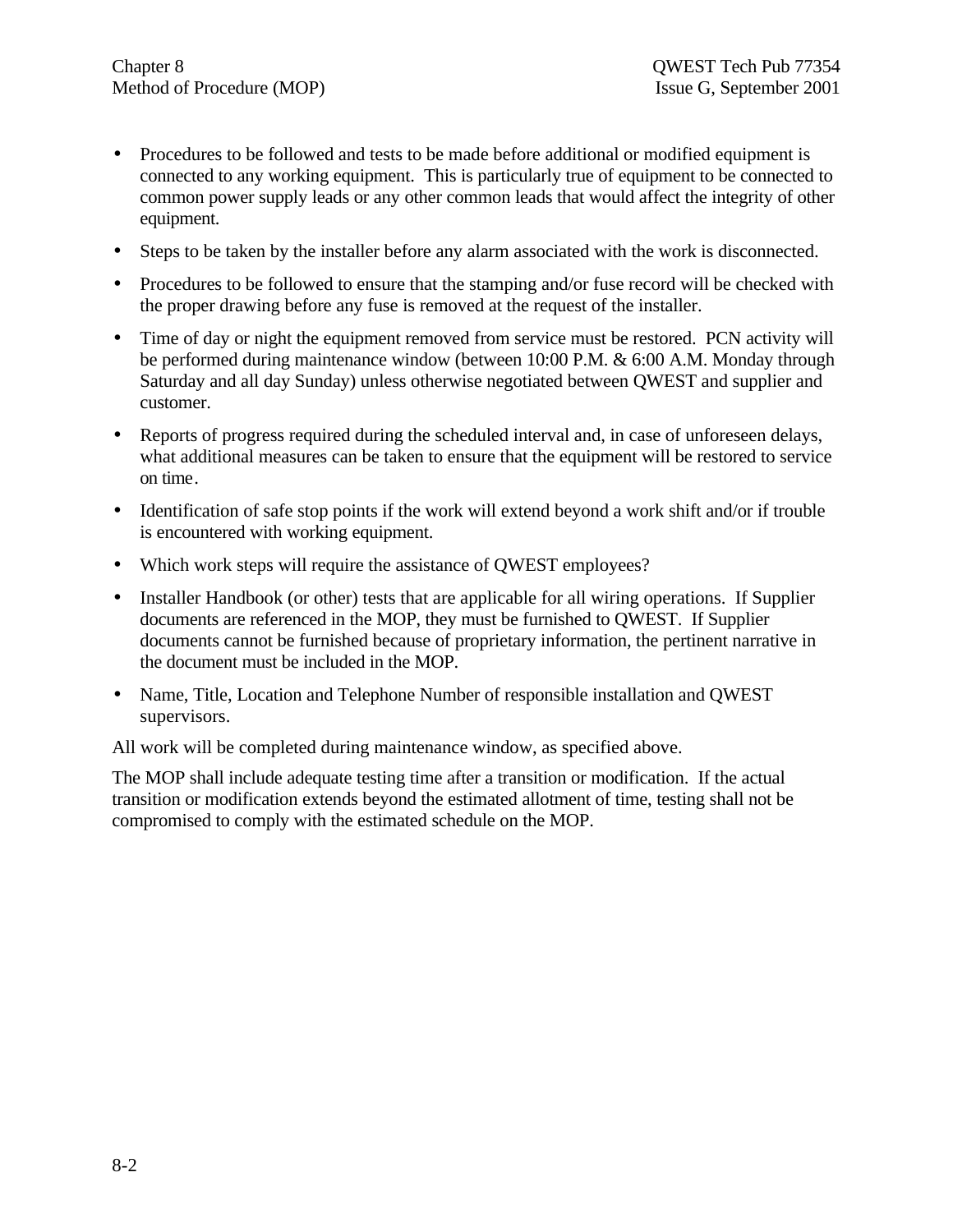|              | <b>Chapter and Section</b> | Page |
|--------------|----------------------------|------|
| $\mathbf{Q}$ |                            |      |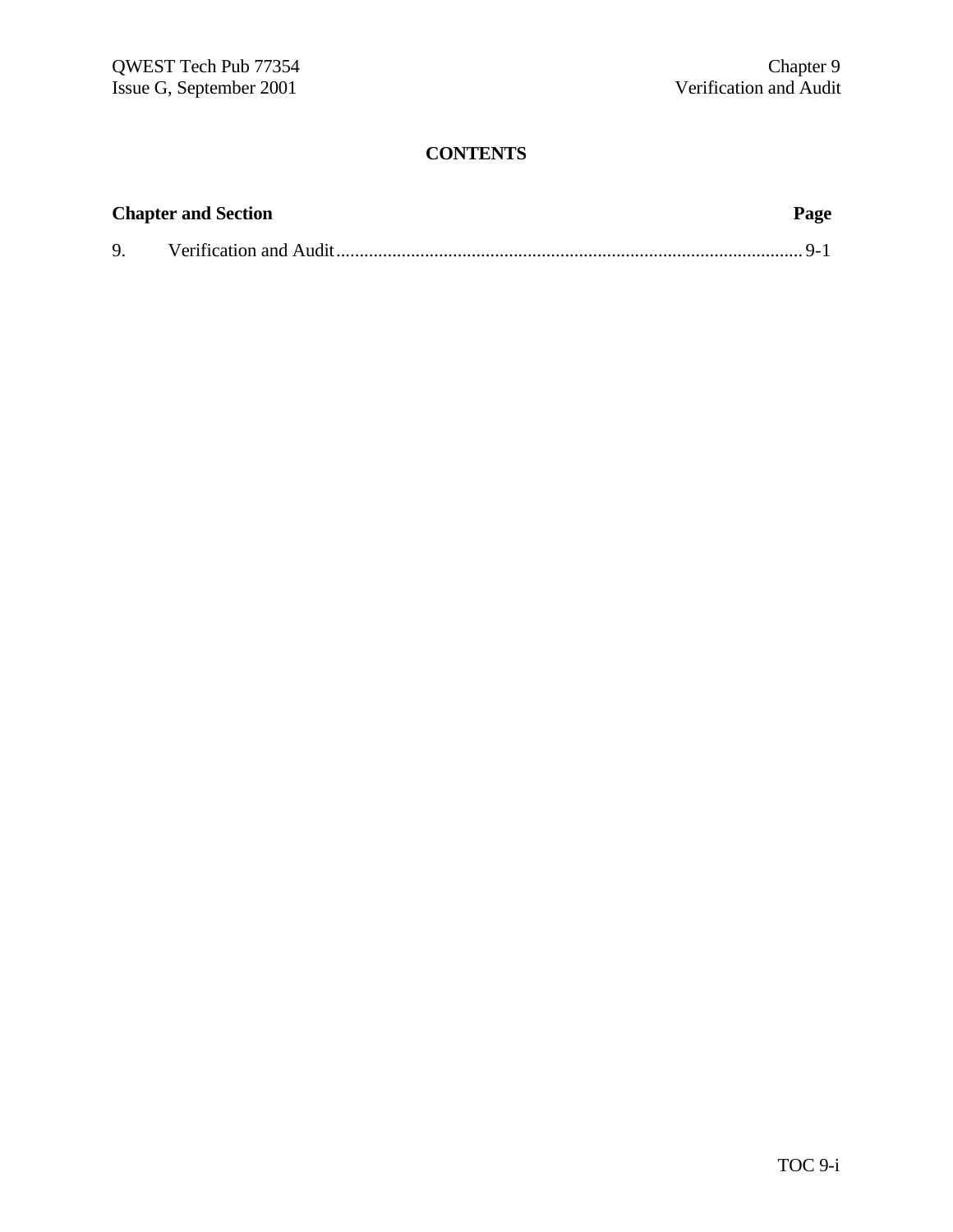#### **9. Verification and Audit**

The QWEST SME, or other organization designated by QWEST, will perform Quality Assurance Audits on the applied Product Change Notice. The audit will ascertain whether:

- A) The change has been applied according to the Product Change Notice and any associated drawings and documentation.
- B) Installation workmanship conforms to prescribed guidelines.
- C) The modified equipment is performing as documented.
- D) The proper bar code label with the correct CLEI<sup>TM</sup> code is affixed to the modified equipment.
- **Note:** Defects found by the audit will be corrected by the Supplier within thirty (30) days. Serious defects will be corrected immediately.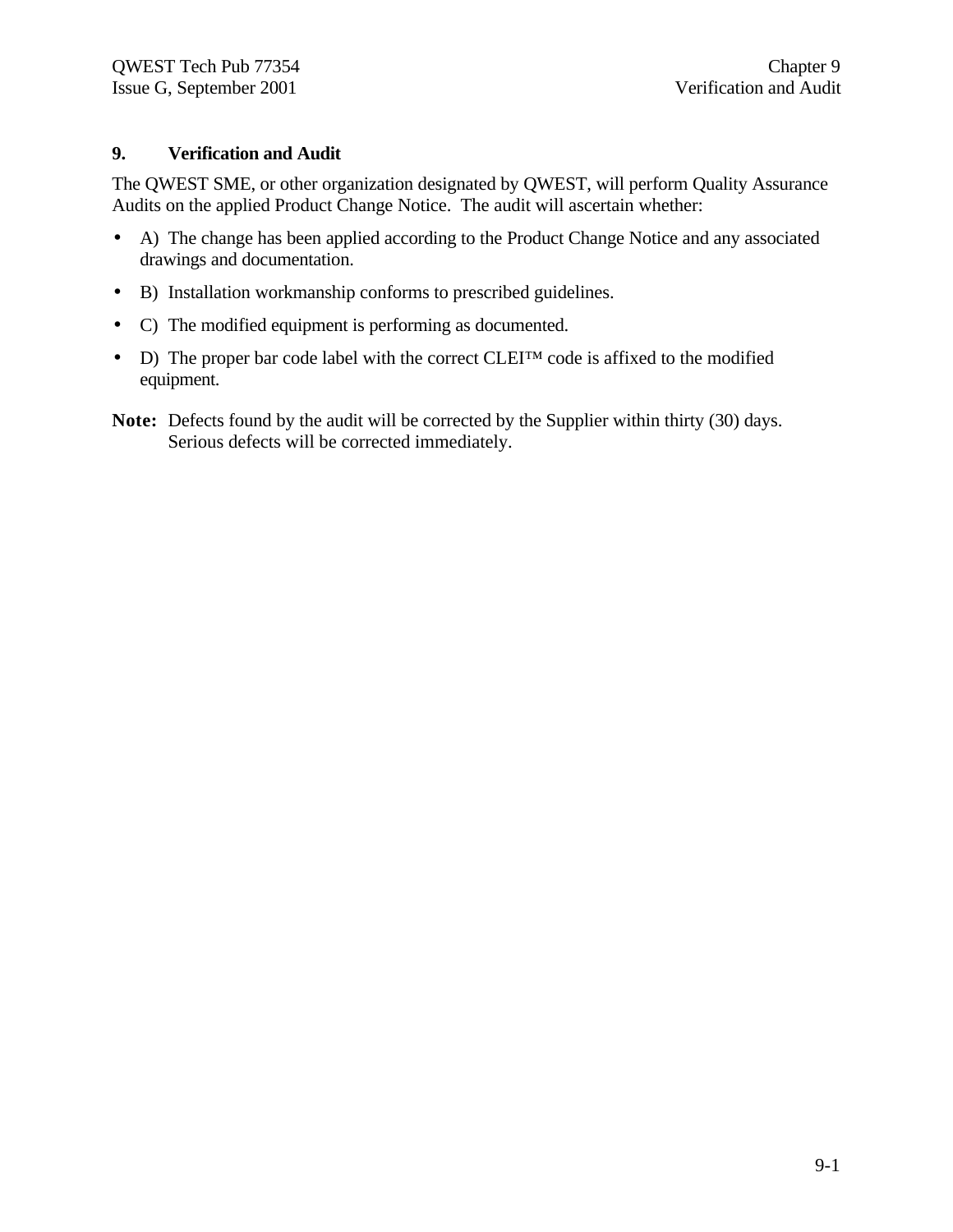|     | <b>Chapter and Section</b> | Page |
|-----|----------------------------|------|
| 10. |                            |      |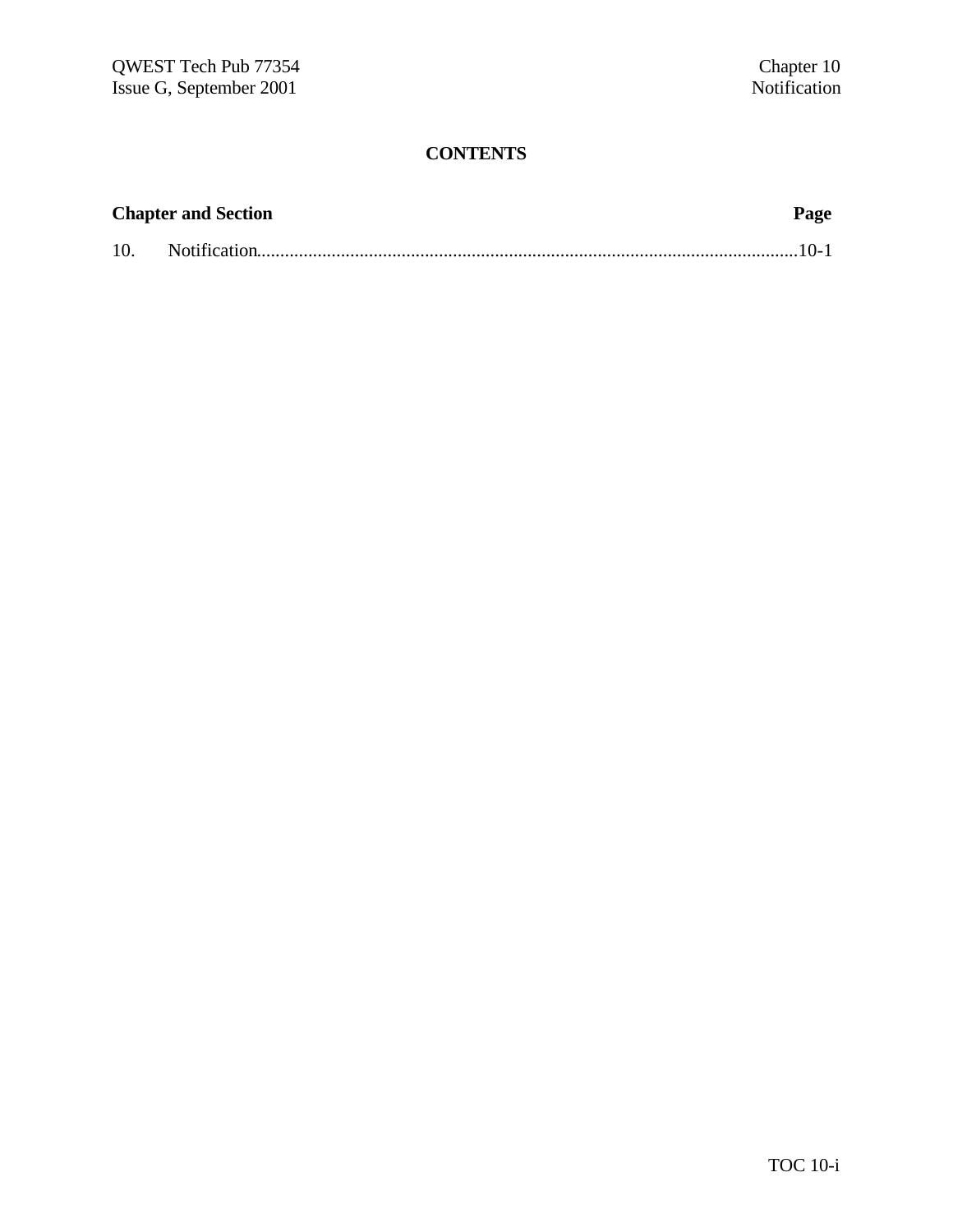#### **10. Notification**

Product Change Notices, Monthly Status Reports and Quarterly Summary Reports will be sent to QWEST electronically unless otherwise specified. Hard copies of PCNs will be accepted until Supplier has set up electronic means of delivery. They should be mailed to PCN Coordinator, 700 W. Mineral, Room MTOSC, Littleton, CO 80120.

Status and summary reports will be delivered by mechanized systems unless otherwise negotiated. All mechanized systems and outputs must be agreed upon and approved by QWEST.

A completion notification, by work location, will be sent to a location designated by QWEST. The completion notification shall be signed by both the Supplier's representatives responsible for making the change and the QWEST person designated as responsible for accepting and approving the change. This notification should be received within 7 working days of the change completion.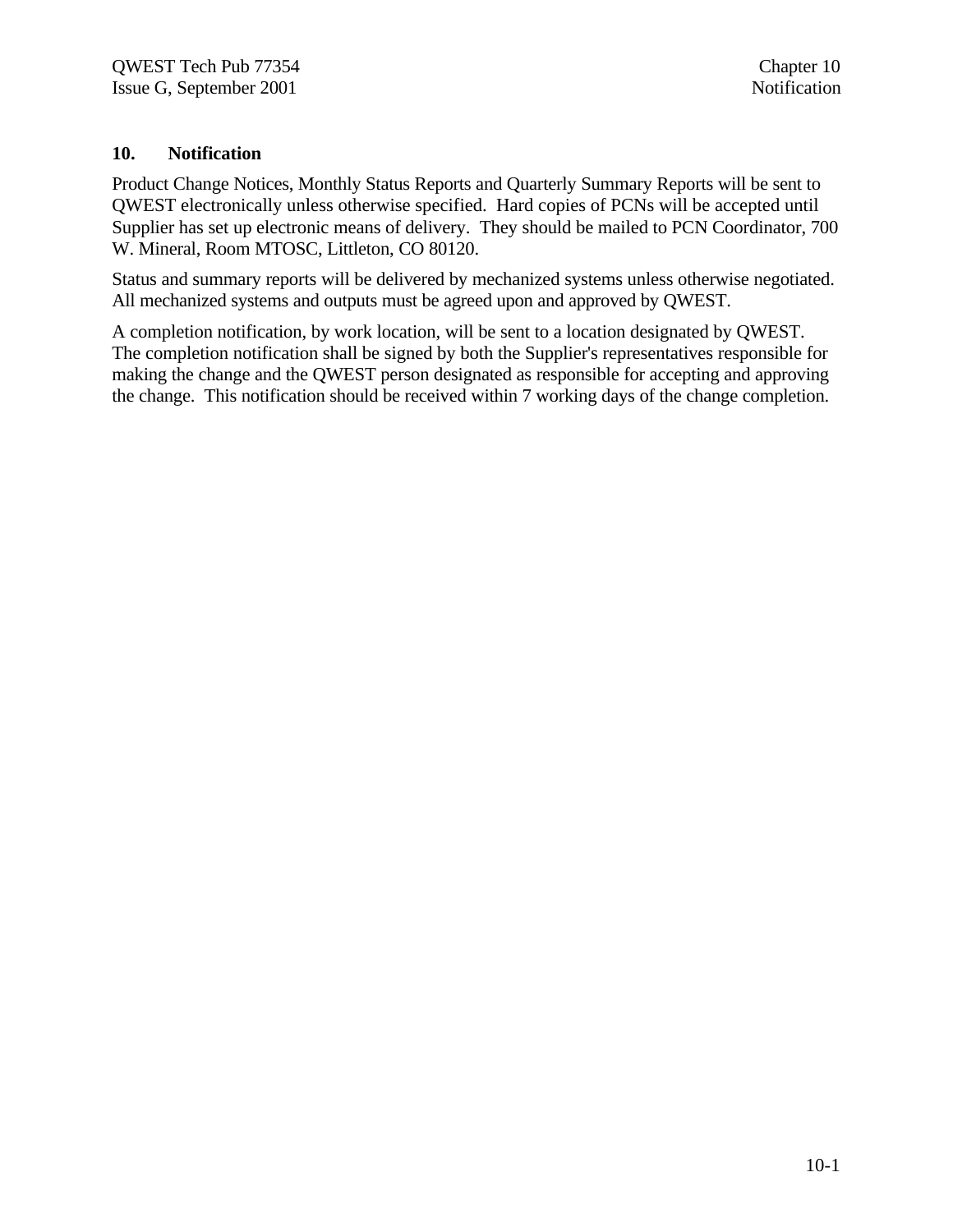|     | <b>Chapter and Section</b> | Page |
|-----|----------------------------|------|
| 11. |                            |      |
|     | 11.1                       |      |
|     |                            |      |
|     |                            |      |
|     |                            |      |
|     |                            |      |
|     |                            |      |
|     |                            |      |
|     |                            |      |
|     |                            |      |
|     |                            |      |

# **Tables**

# **Exhibits**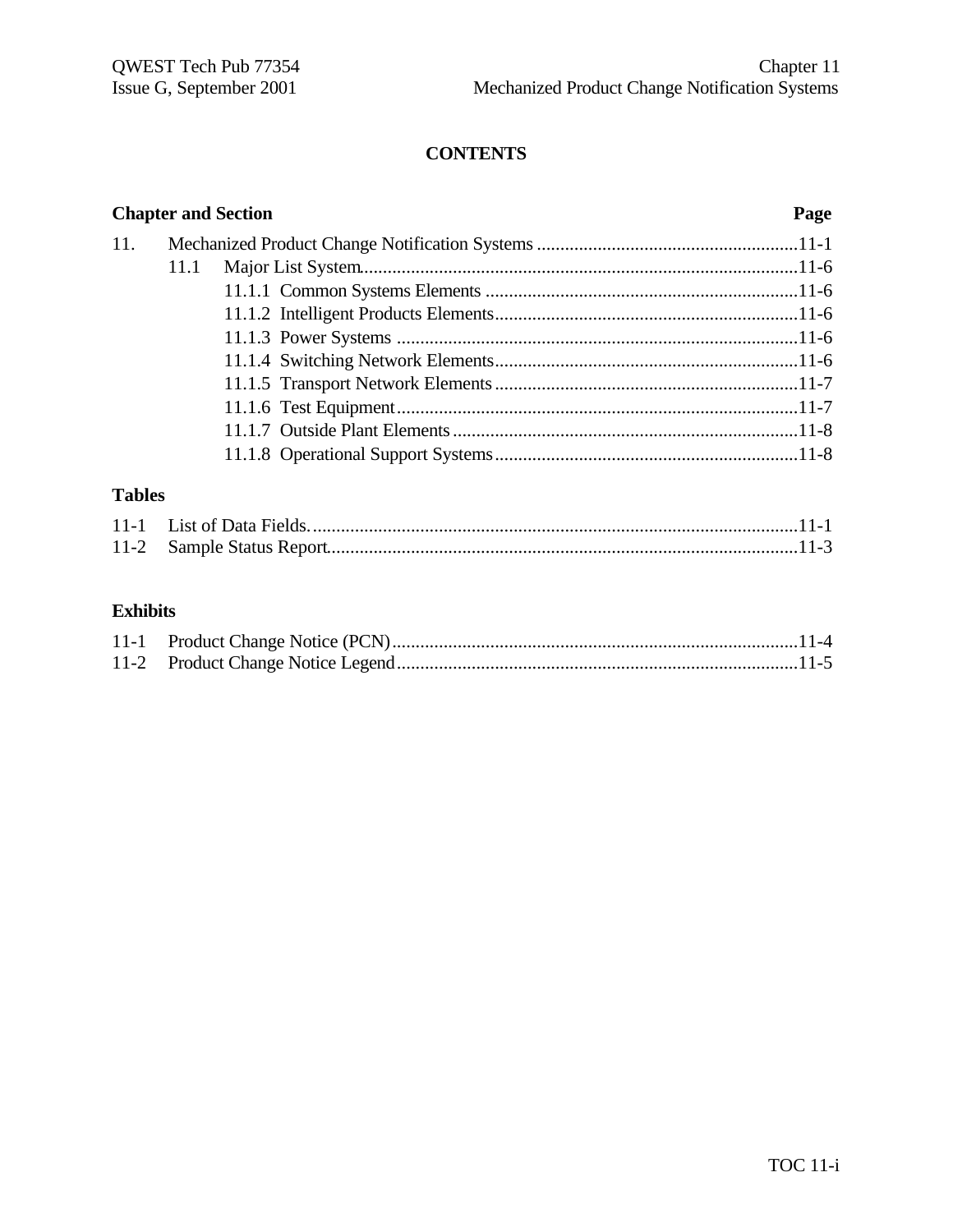#### **11. Mechanized Product Change Notification Systems**

PCNs and related Status Reports may be delivered via electronic systems, as agreed between a supplier and a customer. It is the desire of the customers that the delivery of PCNs and reports be totally electronic. If PCNs are (to be) provided by electronic means, then the following requirements apply:

CR19-1 [98] Electronic systems to provide PCNs to a customer shall first be approved by the customer for whom the PCNs are intended.

CR19-2 [99] PCNs provided by electronic means shall follow the same format as paper PCNs, and include all of the applicable PCN information specified in R6-7 [37], and the status information specified in R6-10 [40].

CR19-3 [100] Electronic transmission of PCNs shall be on a non-billable basis. The number of copies required shall be negotiated with customers.

CR19-4 [101] The data fields referenced in Table 19-1 shall be used for the electronic output of a PCN.

Note: Field descriptions are provided in R6-7 [37].

| GR-209 Item # | <b>Field Name</b> | <b>Field Description</b>                        |
|---------------|-------------------|-------------------------------------------------|
| 1.1           | <b>SUPNAME</b>    | Suppier's Company Name (30 char)                |
| 1.2           | SUPADDR1          | Suppier's Address (30 char)                     |
| 1.3           | SUPADDR2          | Suppier's City (30 char)                        |
| 1.4           | SUPADDR3          | Suppier's State (2 char)                        |
| 1.5           | SUPADDR4          | Suppier's Zip (10 char)                         |
| 1.6           | <b>SUPTECHNM</b>  | Suppier's Technical Contact Name (20 char)      |
| 1.7           | <b>SUPPHONE</b>   | Suppier's Technical Contact Phone No. (12 char) |
| 1.8           | <b>VENABB</b>     | Bellcore Vendor Abbreviation (4 char)           |
| 2.1           | PCN               | Product Change Notice Number (25 char)          |
| 2.2           | <b>PCNI</b>       | Product Change Notice Issue Number (3 char)     |
| 2.3           | VCI               | Vendor's Change Identification Number (20 char) |
| 2.4           | <b>SCP</b>        | Suppier's Change Procedures (20 char)           |
| 3.0           | Issued            | PCN Issue Date-MM/DD/YYYY (10 char)             |
| 4.1           | <b>MAJSYS</b>     | Major System Affected (6 char)                  |
| 4.2           | <b>SUBSYS</b>     | Sub System Affected (72 char)                   |
| 4.3           | WARETYPE          | Hardware y/n (1 char)                           |
| 4.4           | <b>WARETYPE1</b>  | Firmware y/n (1 char)                           |
| 4.5           | <b>WARETYPE2</b>  | Software y/n (1 char)                           |
| 4.6           | WARETYPE3         | Plug-in y/n (1 char)                            |
| 5.1x          | <b>NEWPROD</b>    | New Product Code (30 char)                      |
| 5.2x          | <b>NEWFIRM</b>    | New Firmware Code (30 char)                     |
| 6.1x          | OLDPROD           | Old Product Code (30 char)                      |

Table 11-1: List of Data Fields.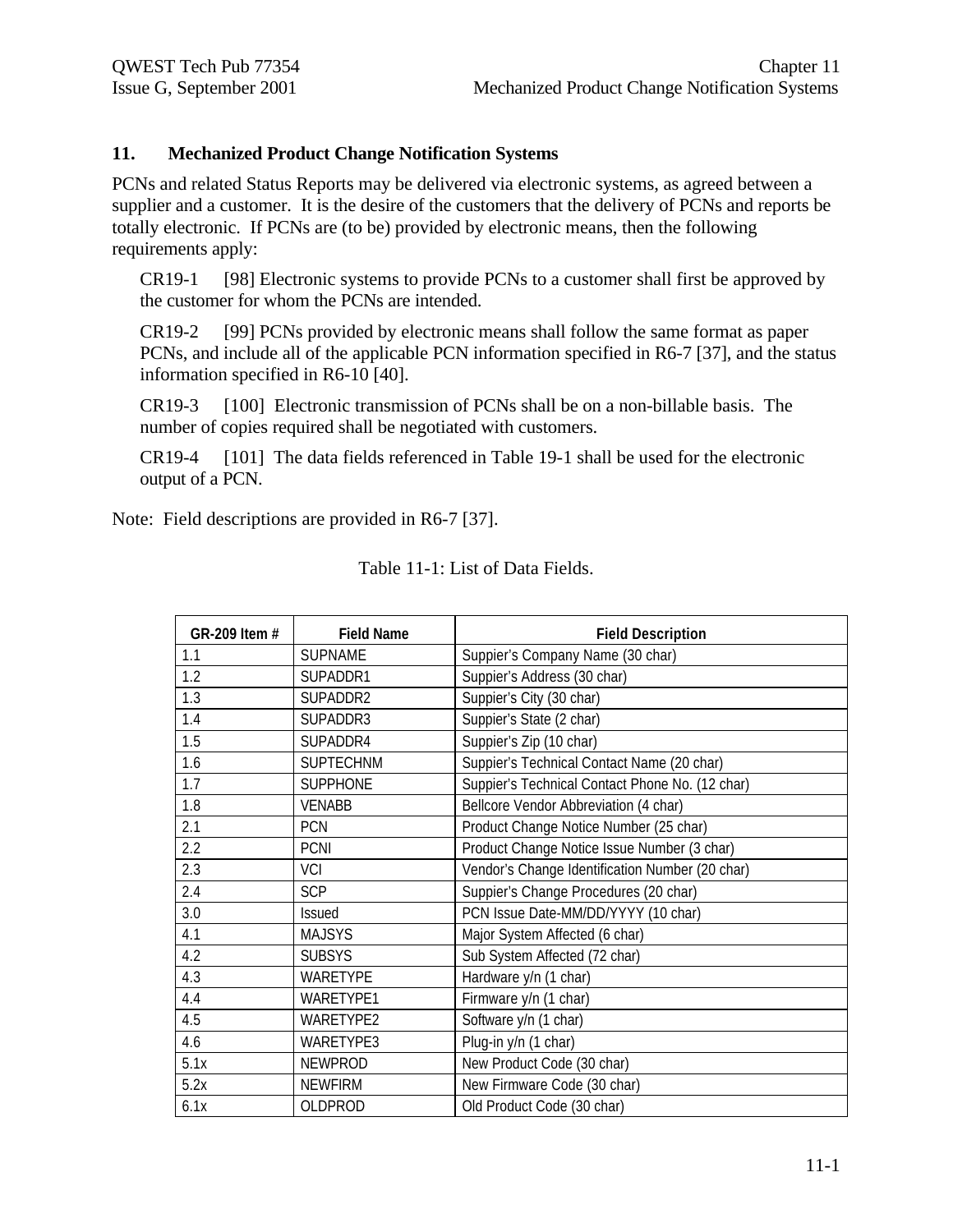| 6.2x              | <b>OLDFIRM</b>  | Old Firmware Code (30 char)                                                                       |
|-------------------|-----------------|---------------------------------------------------------------------------------------------------|
| 7.0x              | <b>NEWCLEI</b>  | New CLEI Code (10 char)                                                                           |
| 8.0x              | OLDCLEI         | Old CLEI Code (10 char)                                                                           |
| 9.0x              | ASSOCPROD       | Associated Products (72 char)                                                                     |
| 10.1x             | DRAWNBR*        | Drawing Number (72 char)                                                                          |
| 10.2x             | RFDDRW*         | Reference Drawing (72 char)                                                                       |
| 11.0x             | <b>CLASS</b>    | Classification of change (2 char)                                                                 |
| 12.1x             | CLASSREAS       | Reason for Classification (72 char)                                                               |
| 12.2x             | VACANT          | Vacant (8 char)                                                                                   |
| 13.0x             | CHGREASON       | Reason for Change (72 char)                                                                       |
| 14.1x             | CHGDESC*        | Description of Change (72 char)                                                                   |
| 14.2x             | CHGVER*         | Change Verification Procedures (72 char)                                                          |
| 15.1              | SAFETY          | Safety Notice y/n (1 char)                                                                        |
| 15.2              | <b>FIRE</b>     | Fire Notice y/n (1 char)                                                                          |
| 15.3              | <b>SERVICE</b>  | Service Affecting y/n (1 char)                                                                    |
| 15.4              | <b>TRANS</b>    | Transmission Affecting y/n (1 char)                                                               |
| 15.5              | <b>MTCE</b>     | Maintenance Affecting y/n (1 char)                                                                |
| 15.6              | <b>REL</b>      | Reliability Affecting y/n (1 char)                                                                |
| 15.7              | <b>POWER</b>    | Power Affecting y/n (1 char)                                                                      |
| 15.8              | <b>TRAFFIC</b>  | Traffic Affecting y/n (1 char)                                                                    |
| 15.9x             | <b>EFFDES</b>   | Describe the Effect of Change (72 char)                                                           |
| 16.0x             | MATERIAL*       | Material Affected: Apparatus, wiring, plug-in circuits, etc., affected<br>by the change (72 char) |
| 17.0x             | <b>DOCUM</b>    | Documentation Affected (72 char)                                                                  |
| 18.0              | <b>IMPL</b>     | Implementation Date-MM/DD/YYYY (10 char)                                                          |
| 19.0              | COMPL*          | Modification Completion Date-MM/DD/YYYY<br>$(10 \text{ char})$                                    |
| 20.1x             | MODLOC*         | Modification Location and disposition of customer controlled<br>equip units (72 char)             |
| 20.2              | TRIALED         | Field (F), Lab trialed (L) or None (N) (1 char)                                                   |
| $\overline{21.1}$ | <b>INSTHRS*</b> | Installation Hours (A,AC,&B) (Estimated Installation Time per                                     |
|                   |                 | Product Code) (15 char)                                                                           |
| 21.2              | MODCOST*        | Modification Cost (Material, Engineering and/or Labor - Class B<br>only) (15 char)                |
| 22.0              | LOCATION        | Title of Supplier's Location/Quantity Report (15 char)                                            |
| 23.0x             | <b>ATTCH</b>    | Attachment (72 char)                                                                              |
| 24.0x             | COMMENTS        | Comments (72 char)                                                                                |

(x) consists of multiple 72-character lines

(\*) not used for software changes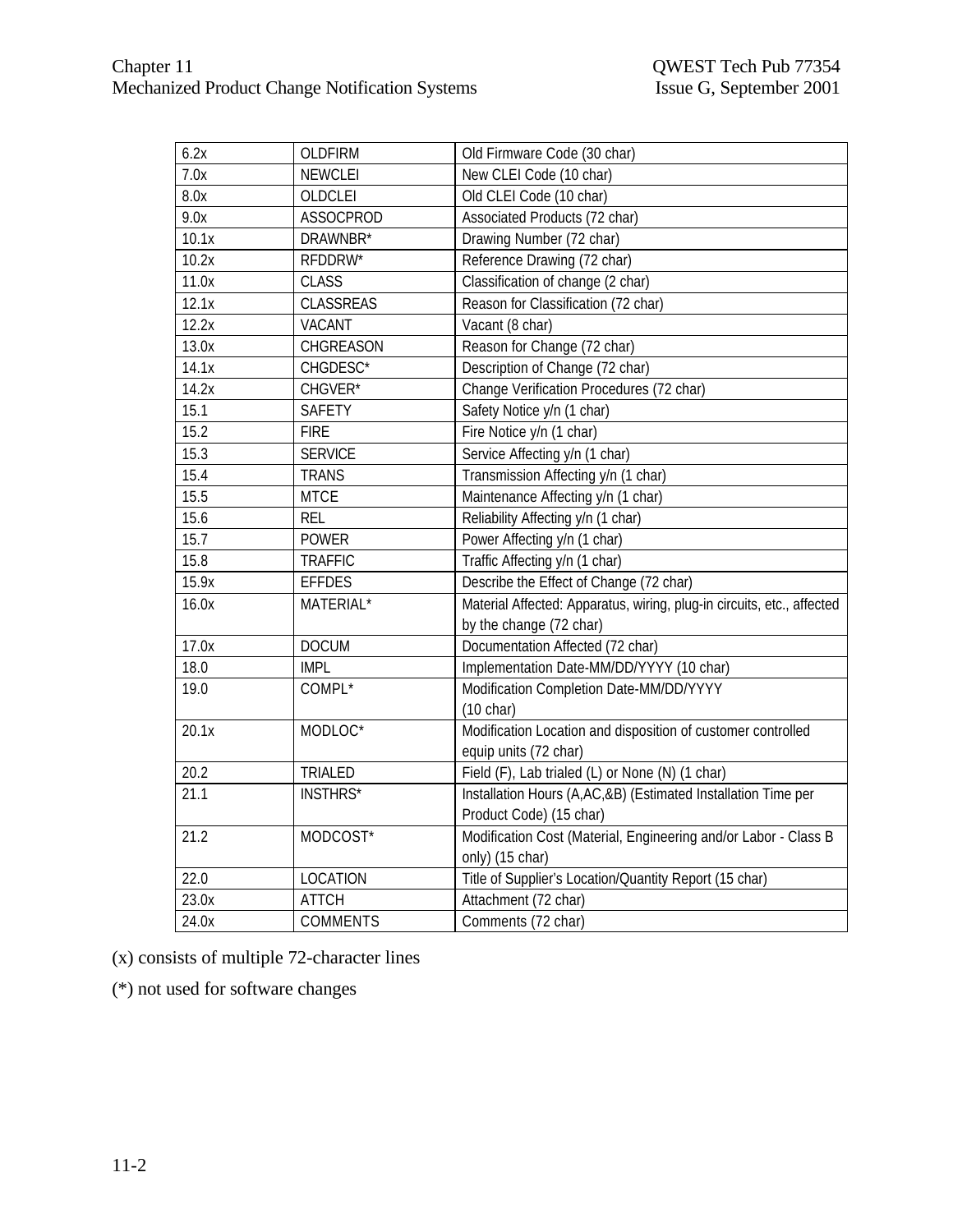R19-5 [102] It is a requirement that the information in Table 19-2 be downloaded monthly for the Status Report, by customer location.

| <b>Item Number</b> | <b>Field Name</b> | <b>Field Description</b>                 |
|--------------------|-------------------|------------------------------------------|
| 1.1                | <b>PCN</b>        | Product Change Number (25 Char)          |
| 1.2                | PCN <sub>1</sub>  | Product Change Notice Issue No. (3 Char) |
| 1.3                | <b>VCI</b>        | Vendor Change Identification (20 Char)   |
| 1.4                | <b>ISSUED</b>     | PCN Issue Date - MM/DD/YYYY (10 Char)    |
| 2.0                | <b>OTC</b>        | Operating Telephone Company (20 Char)    |
| 3.1                | <b>STATE</b>      | State (2 Char)                           |
| 3.2                | <b>CITY</b>       | City (20 Char)                           |
| 3.3                | <b>BASE_NO</b>    | Office Base Number (6 Char)              |
| 3.4                | SUP_OFFICE        | Supplier's Office Name (15 Char)         |
| 3.5                | CLLI              | Bellcore CLLI Code (11 Char)             |
| 4.0                | SUP_ORD           | Supplier's Order Number (7 Char)         |
| 5.1                | <b>STATUS</b>     | Current Status (1 Char)                  |
|                    |                   | N-Not Working-Awaiting Material          |
|                    |                   | H-Telco Hold (signed waiver)             |
|                    |                   | S-Supplier Hold                          |
|                    |                   | W-Workable-Material Has Shipped          |
|                    |                   | C-Completed                              |
|                    |                   | X-Cancelled                              |
| 5.2x               | STAT-EXP          | Status Explanation (72 Char)             |
| 6.0                | STAT_DATE         | Status Date-MM/DD/YYYY (8 Char)          |
| 7.0                | <b>INST_RESP</b>  | Installation Responsibility (3 Char)     |
|                    |                   | IC-Installers Change                     |
|                    |                   | TC-Telco Responsible For Change          |
|                    |                   | <b>DD-Document Distribution</b>          |
| 8.0x               | <b>REMARKS</b>    | Remarks (72 Char)                        |

#### Table 11-2: Sample Status Report

(x) Consists of multiple 72-character lines

R19-6 [103] Although the format is different, it is a requirement that all of the information required for Status Reports, as specified in R6-10 [40], shall be contained in the above and previous downloads from the supplier.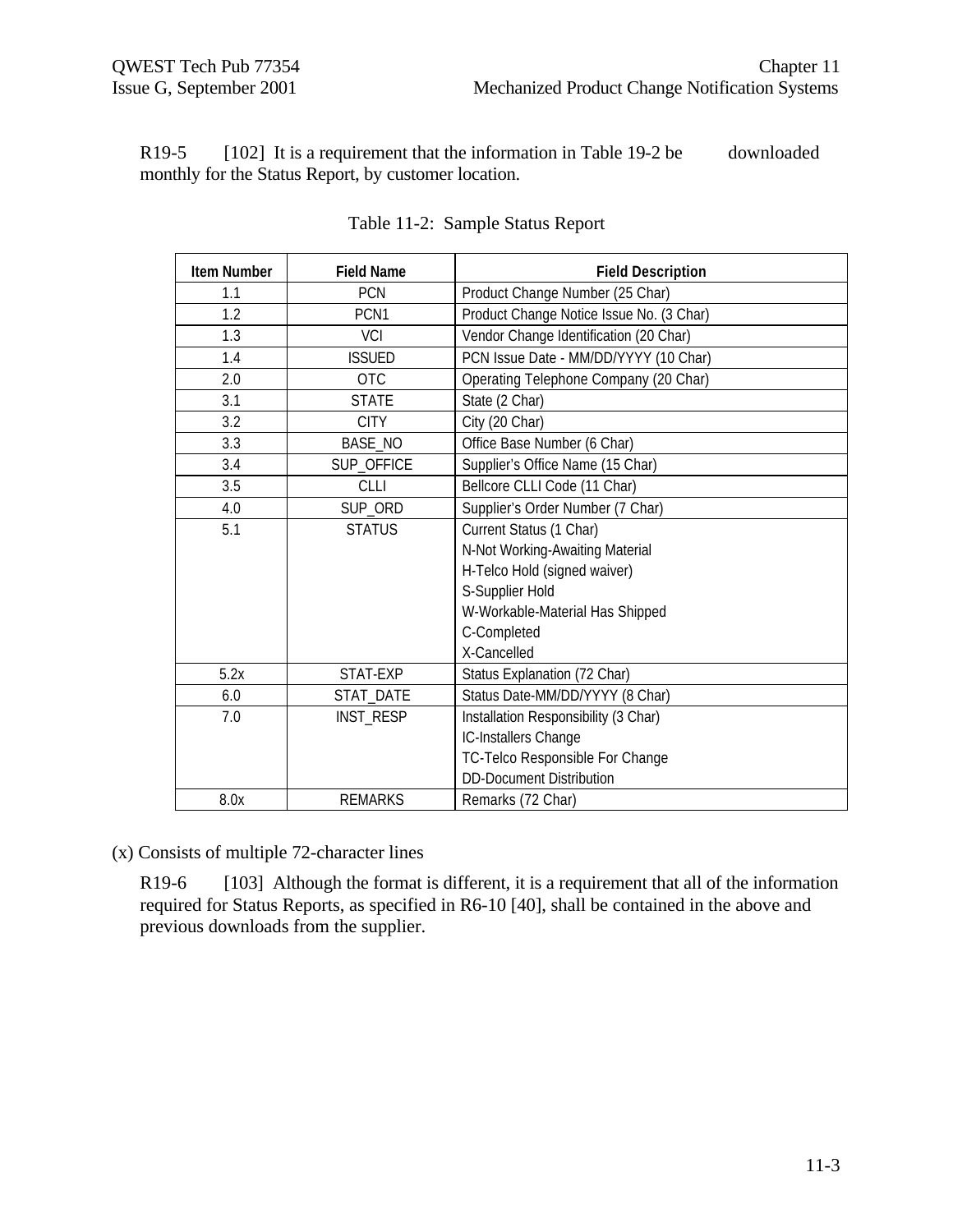Although the format is different, all of the information required for status reports as outlined in the paragraph in Chapter 5 starting with, The Supplier will furnish monthly... should be contained in this and previous downloads from the vendor.

|                                           |                                  | ReferTo TREOP000209          |
|-------------------------------------------|----------------------------------|------------------------------|
| 1. Supplie rhform a tion                  |                                  | 2. ProductChange No tice No. |
| 3. Issue Date Of Change                   | 4. Product bentity               |                              |
| 5. New Product Code                       | 6. Old Product Code              |                              |
| 7. New CLEICode(s)                        | 8. Old CLEICodes                 |                              |
| 9. Associated Products OrChanges Affected |                                  |                              |
|                                           |                                  |                              |
| 10. Drawing No.                           | 11. Change Classification        |                              |
| 12. Classification Substantiation         |                                  |                              |
|                                           |                                  |                              |
| 13. Reason For Change                     |                                  |                              |
| 14. Description Of Change                 |                                  |                              |
|                                           |                                  |                              |
| 15. Effect Of Change                      |                                  |                              |
|                                           |                                  |                              |
| 16. Material Affected                     |                                  |                              |
| 17. Documentation Affected                |                                  |                              |
| 18. Supplier Implementation Date          | 19. Modification Expiration Date |                              |
| 20. Modification Location                 |                                  |                              |
| 21. Modification Cost                     |                                  |                              |
| 22. Location And Quantity Of Equipment    |                                  |                              |
|                                           |                                  |                              |
|                                           |                                  |                              |
| 23. Attachments                           |                                  |                              |
| 24. Comments                              |                                  |                              |
|                                           |                                  |                              |
|                                           |                                  |                              |
|                                           |                                  |                              |
|                                           |                                  |                              |
|                                           |                                  |                              |

CO MMON LANG UAG EIsA Re g iste re d Tra d e ma rkAnd CLEI,CLLI,CLCI,And CLFIAre Tra d e ma rksO fBe llCo mmunica tio nsRe se a rch,Inc.

**Exhibit 11-1:** Product Change Notice (PCN)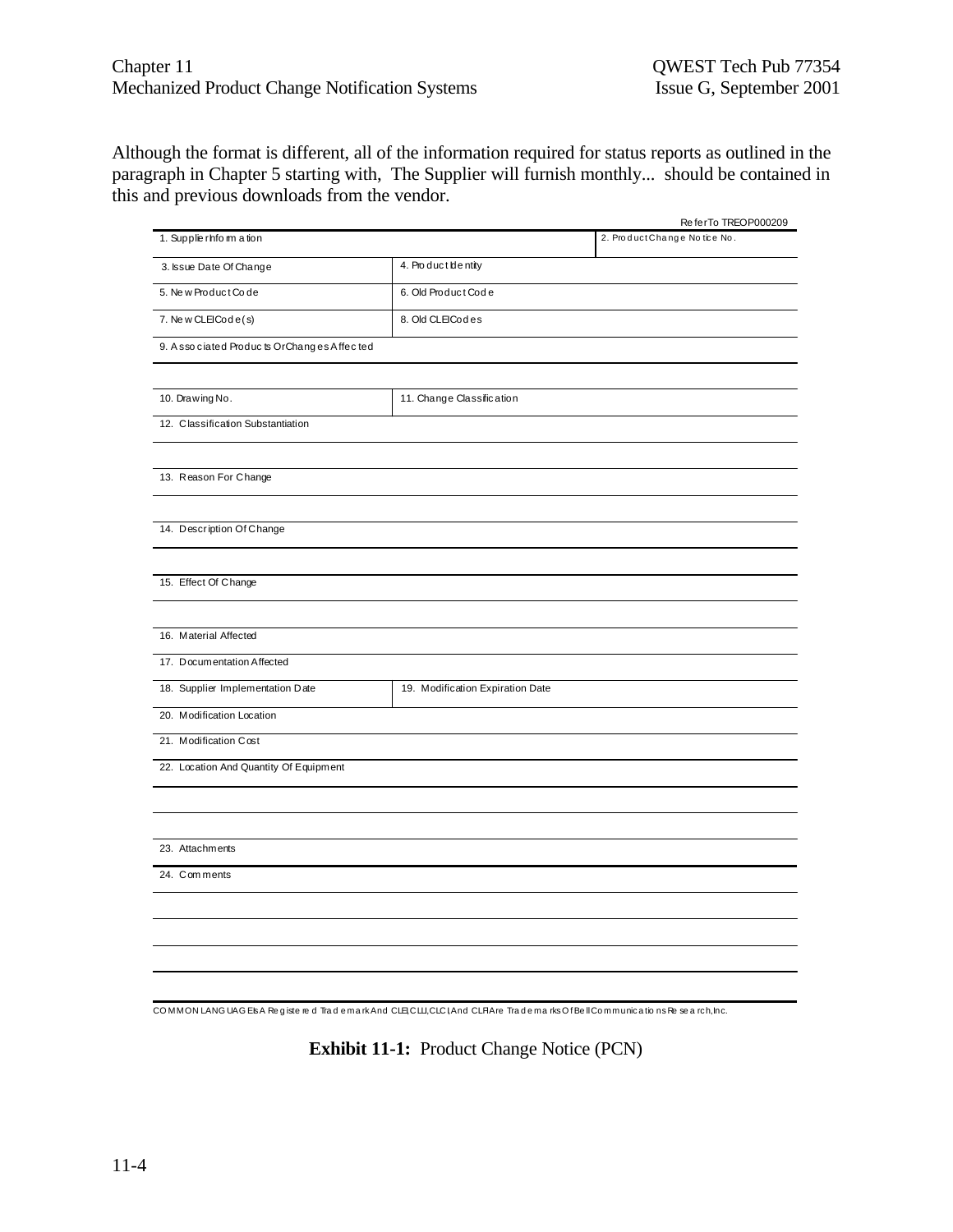#### CHANGE NOTIFICATION LEGEND

|                          | 1. Supplier Information                                                                                                                                                                        | Supplier's Name, Address, Technical Contact Name and Tel. No.                                                                                                                                                                                                                                                                                                                                                                                                          |
|--------------------------|------------------------------------------------------------------------------------------------------------------------------------------------------------------------------------------------|------------------------------------------------------------------------------------------------------------------------------------------------------------------------------------------------------------------------------------------------------------------------------------------------------------------------------------------------------------------------------------------------------------------------------------------------------------------------|
|                          | 2. Product Change<br>Notice No.                                                                                                                                                                | Number Conforming To A Single Sequential Numbering Scheme Used by Supplier.                                                                                                                                                                                                                                                                                                                                                                                            |
|                          | 3. Issue Date of Change                                                                                                                                                                        | Date Product Change Notice is Transmitted.                                                                                                                                                                                                                                                                                                                                                                                                                             |
|                          | 4. Product Description                                                                                                                                                                         | Description Of The Product Affected; e.g., BMS 700, 2W Line Card; Or 24 Foot Aluminum Ladder.                                                                                                                                                                                                                                                                                                                                                                          |
|                          | 5. New Product Code                                                                                                                                                                            | Unique Identity Of The Changed Product; e.g., Circuit Pack CP 11101, Series 1, List 4.                                                                                                                                                                                                                                                                                                                                                                                 |
|                          | 6. Old Product Code                                                                                                                                                                            | Unique Identity Of The Product Being Changed; e.g., Circuit Pack CP 11101 Series 1, List 3.                                                                                                                                                                                                                                                                                                                                                                            |
|                          | 7. New CLEI™ Code                                                                                                                                                                              | The Alpha-Numeric CLEI™ Code Assigned To The Changed Product.                                                                                                                                                                                                                                                                                                                                                                                                          |
|                          | 8. Old CLEI™ Code                                                                                                                                                                              | CLEI™ Code Of All Equipment Associated With This Change (See Item 9).                                                                                                                                                                                                                                                                                                                                                                                                  |
|                          | 9. Associated Products<br><b>Or Changes Affected</b>                                                                                                                                           | Coordinated Product Changes That Must Be Applied in Conjunction With, Or Prior To, This Change.                                                                                                                                                                                                                                                                                                                                                                        |
| 10.                      | <b>Drawing Number</b><br>Issue 11.                                                                                                                                                             | The Circuit (Schematic) Drawing Number And Issue That Incorporates The Change; e.g., SD-11101-01                                                                                                                                                                                                                                                                                                                                                                       |
| 11.                      | <b>Change Classification</b>                                                                                                                                                                   | Classification Of The Change (A/AC, B, or D).                                                                                                                                                                                                                                                                                                                                                                                                                          |
| 12.                      | <b>Classification</b><br>Substantiation                                                                                                                                                        | Details Of Why The Proposed Classification is Appropriate.                                                                                                                                                                                                                                                                                                                                                                                                             |
| 13.                      | <b>Reason for Change</b>                                                                                                                                                                       | Detailed Explanation Of Why The Change is Necessary, For Example:<br>a. Is Change a Manufacturing Change Or Does it Fix a Service Trouble Condition?<br>b. What Are The Symptoms Of The Condition Being Corrected?                                                                                                                                                                                                                                                     |
|                          |                                                                                                                                                                                                |                                                                                                                                                                                                                                                                                                                                                                                                                                                                        |
| 14.                      | <b>Description of Change</b>                                                                                                                                                                   | Installation Details Of Change, For Example:<br>a. What is To Be Changed?<br>b. How is it To Be Changed?<br>c. How Can Change Be Tested/Verified?                                                                                                                                                                                                                                                                                                                      |
| 15.                      | <b>Effect Of Change</b>                                                                                                                                                                        | Description Of The Effect Of The Change On:<br>a. Service<br>b. Transmission<br>c. Traffic<br>d. Maintenance<br>e. Reliability<br>f. Commercial Specifications<br>g. Control Specifications<br>h. Safety                                                                                                                                                                                                                                                               |
| 16.                      | <b>Material Affected</b>                                                                                                                                                                       | Apparatus, Wiring, Plug-In Circuits, Etc., That Are Affected By The Change.                                                                                                                                                                                                                                                                                                                                                                                            |
| 17.<br>18.               | <b>Documentation Affected</b><br>Change.<br><b>Supplier</b>                                                                                                                                    | List Of Associated Drawings, Programs, Practices, Manuals, Nomenclature, Etc., Affected By The<br>Date After Which All Newly Manufactured Products Will Incorporate The Change.                                                                                                                                                                                                                                                                                        |
| 19.<br>20.<br>21.<br>22. | <b>Implementation Date</b><br><b>Modification</b><br><b>Expiration Date</b><br><b>Modification Location</b><br><b>Modification Cost</b><br><b>Location And</b><br><b>Quantity Of Equipment</b> | For Class A/AC Changes Only - Date After Which Supplier Terminates Responsibility For Applying The<br>Change, Providing Modification Material, Etc., On A Non-Billable Basis.<br>Supplier's Recommendation For Field Or Factory Installation Of The Change.<br>Class B And D Only - Cost Per Circuit, Unit Or Other Pricing Information.<br>(If Supplier Has These Records) The Location And Quantity Of Equipment, In The Hands Of QWEST<br>That Requires The Change. |

CLEI™ is a Trademark of Bell Communications Research, Inc.

**Exhibit 11-2** Product Change Notice Legend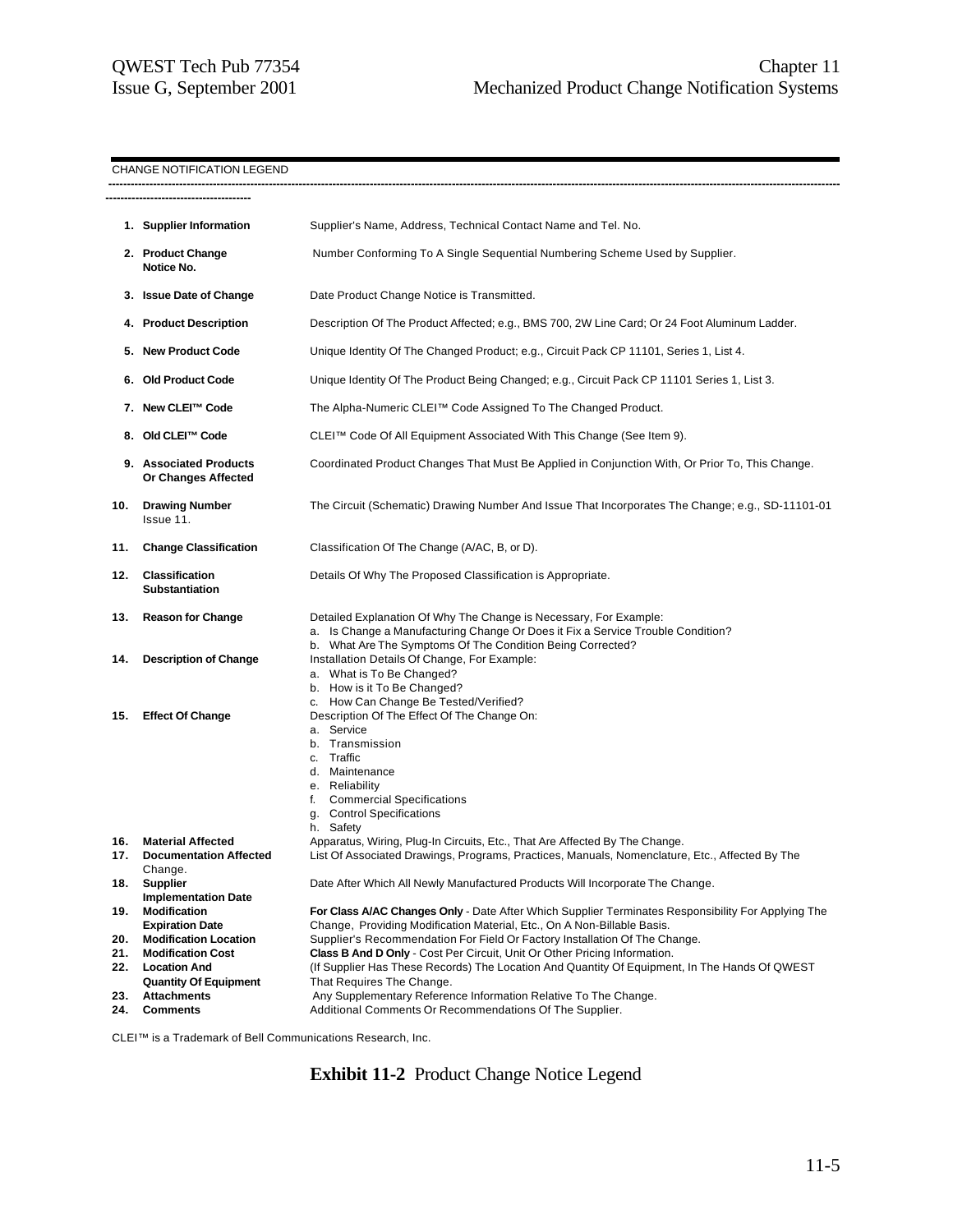### **11.1 Major List System**

Major System Category (Field 4.1)

#### **11.1.1 Common Systems Elements**

CSALRM - Alarm Systems

CSANNC - Announcement Systems

CSBLDG - Building Structures Real Estate

CSE911 - Emergency Reporting System

CSFRMS - Frame Blocks and Protector

CSBGRD - Bonding and Grounding

CDOTHR - Other

#### **11.1.2 Intelligent Products Elements**

IPVADG - Voice Activated Dialing IPVOMS - Voice Messaging System IPISPE - Intelligent Services Peripherals IPOTHR - Other

#### **11.1.3 Power Systems**

PSACSW - AC Switch Gear, Distribution and Protection

PSBATR - Batteries

PSRECT - Rectifier

PSCONT - Controller

PSDIST - Distribution

PSEMPS - Emergency AC Power Systems

PSRING - Ringing Plants

PSRMSW - Remote

PSUPSS - Uninterruptible Power Supply Systems

PSOTHER - Other

#### **11.1.4 Switching Network Elements**

SNSNSW - Analog Switch

SNBBSW - Broadband Switch, ATM, Frame Relay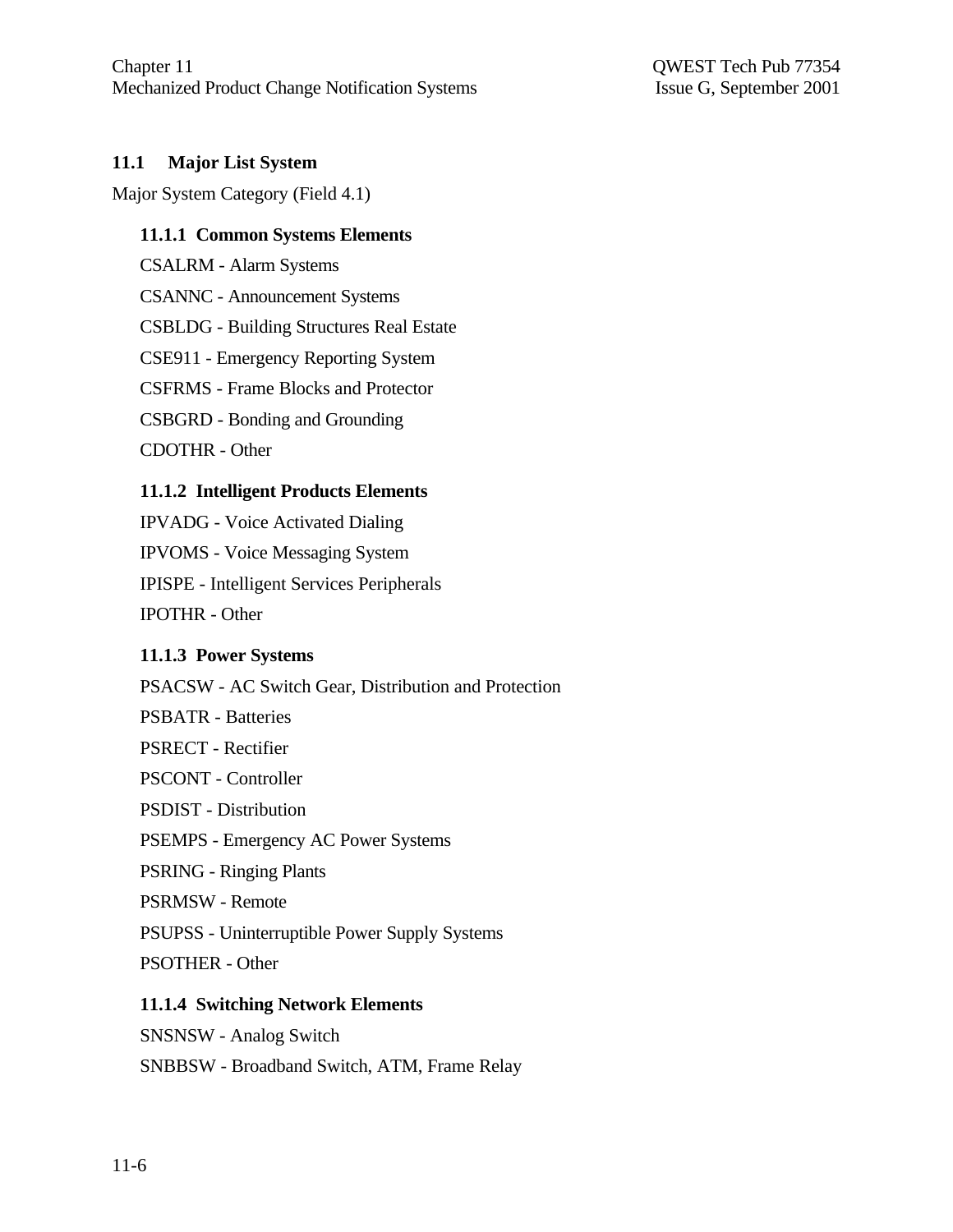- SNDGSW Digital Switch
- SNLANS Local Area Networks
- SNOPTR Operator or TOPS
- SNPPSN Packet Switching Network, Data Switches
- SNRMSW Remote Switch
- SNSCPS Service Control Points
- SNSS7N Out of Band Network Control
- SNSTPS Signaling Transfer Points
- SNTTSW Toll or Tandem Switch
- SNOTHER Other

#### **11.1.5 Transport Network Elements**

- TNADMX Add Drop Muliplexer
- TNDIGS Digital Transport Systems, D4, D5
- TNDCCS Digital Cross Connect Systems
- TNDLCS Digital Loop Carrier, Pair Gain System
- TNLWGS Lightwave System, Fiber Electronics
- TNNCTE Network Channel Terminating Equipment
- TNRADS Radio Systems
- TNRPTR Repeaters
- TNSONT SONET
- TNSYNC Synchronization, BITS
- TNTMTS Transmission Measuring Test System
- TNXDSL Digital Subscriber Loop Systems
- TNOTHR Other

# **11.1.6 Test Equipment**

- TSTLMS Telemetry System
- TSPTST Portable Test Sets, Equipment and Methods
- TSOTHR Other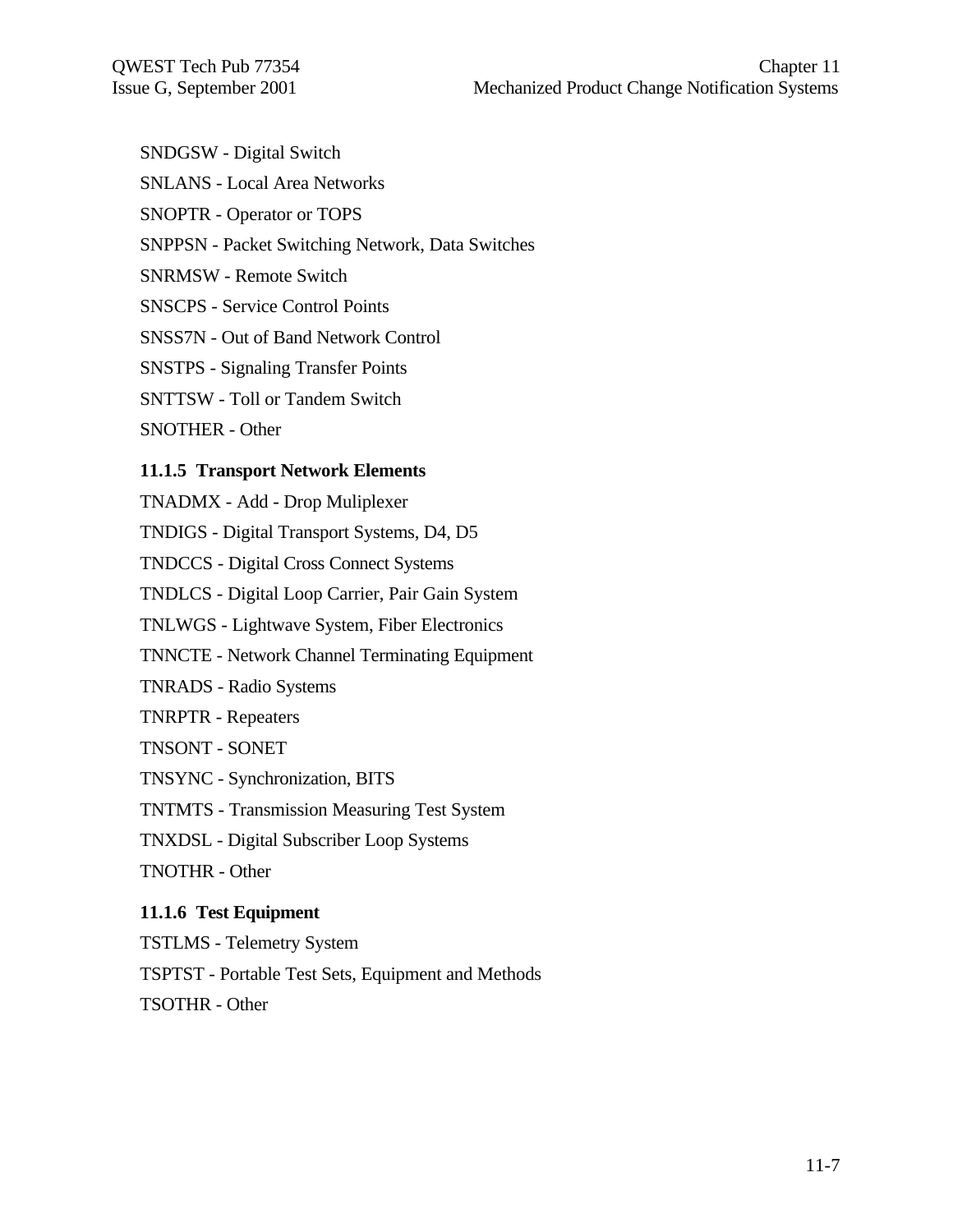#### **11.1.7 Outside Plant Elements**

OPPLHW - Poll Line Hardware, Clamps OPSTRT - Structures - Cabinets, CEVs OPCABL - Cable - Copper, Fiber OPTOOL - Tools, OSP Test Sets, Cable Locator, VOM, etc. OPOTHR - Other

### **11.1.8 Operational Support Systems**

OSAMAT - Automatic Message Accounting System OSMLT - Mechanized Loop Testing OSTNM - Total Network Management OSNMAS - Network Monitoring and Analysis System OSEADS - Engineering Data Acquisition System OSOTHR - Other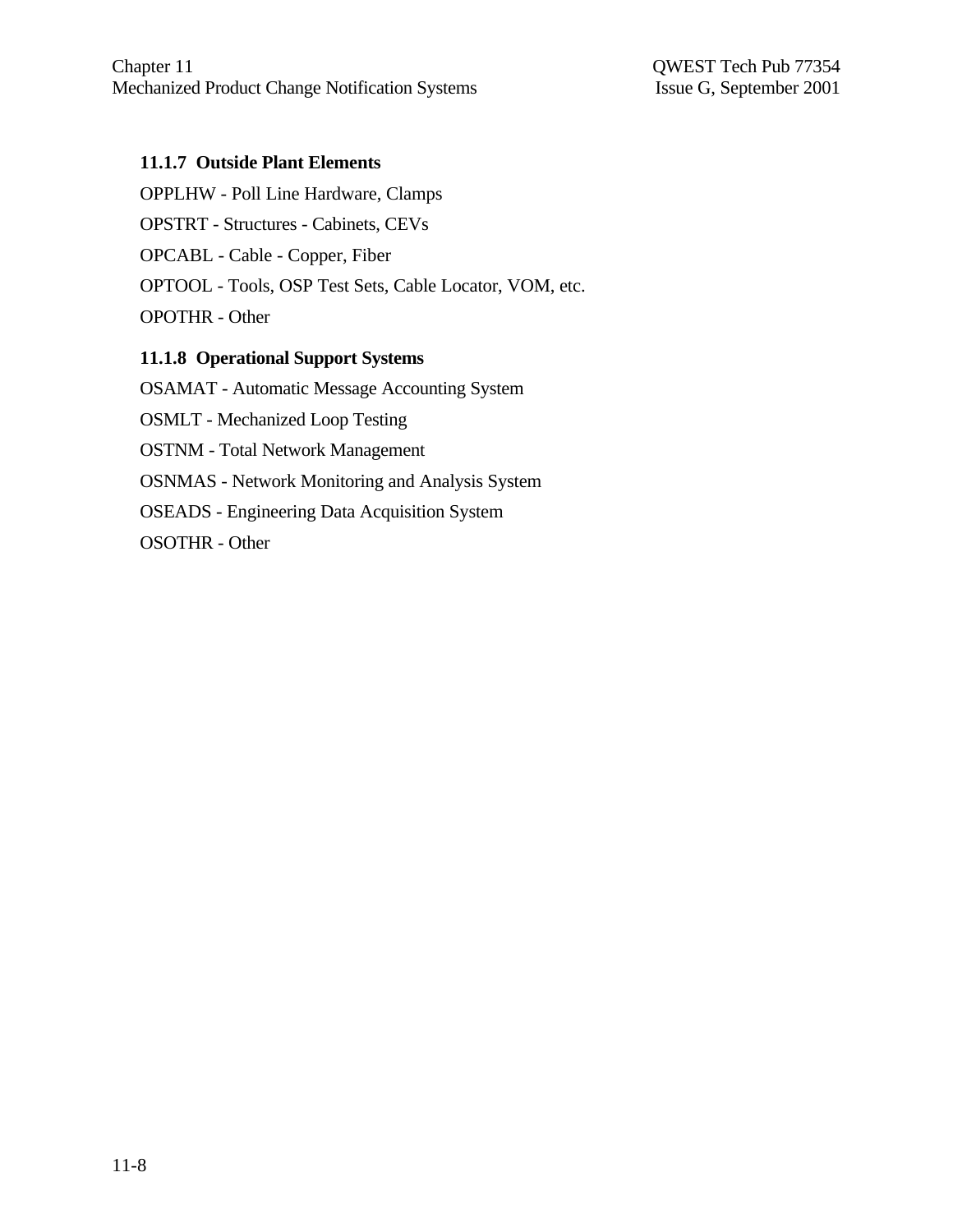# **Chapter and Section**

#### Page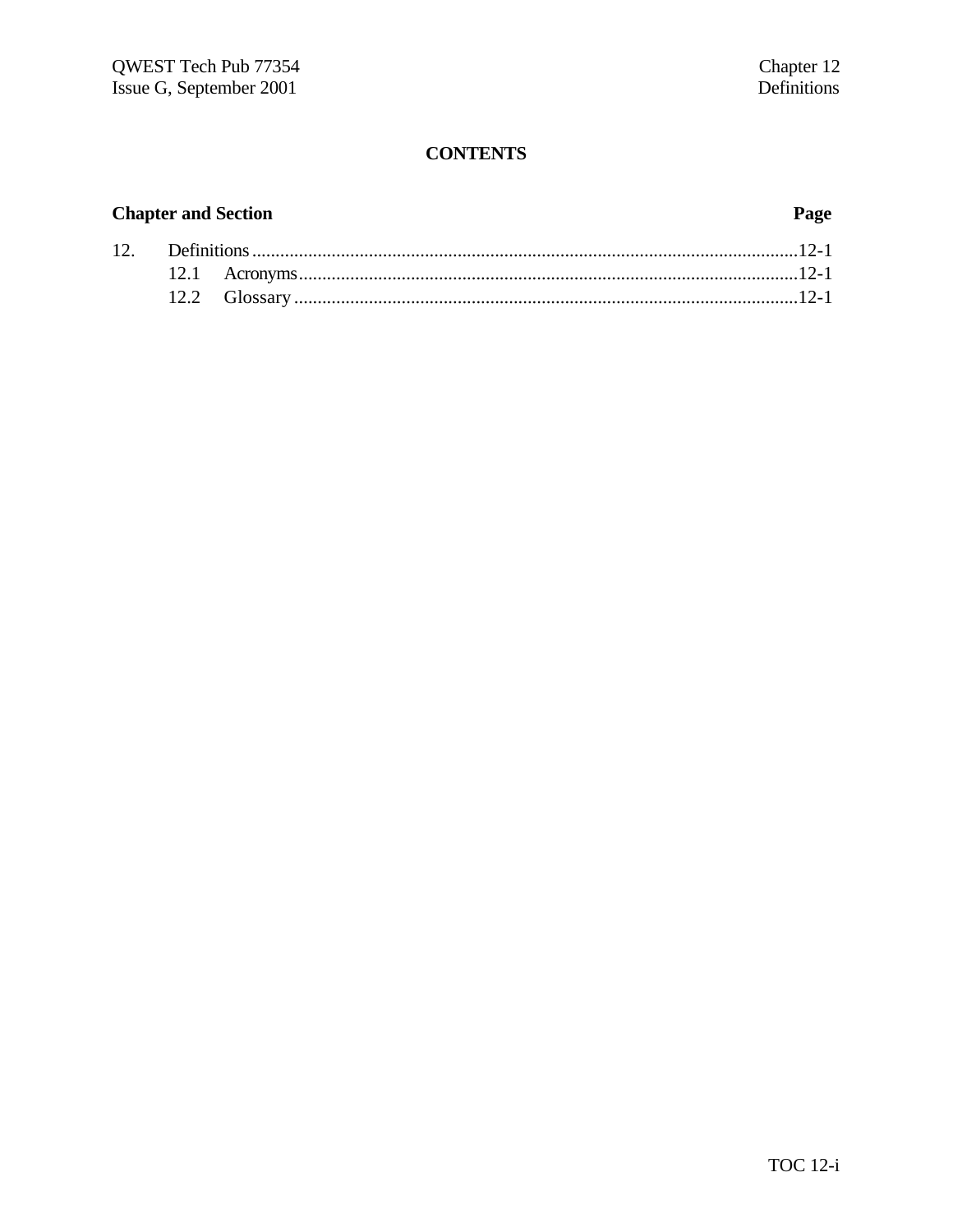#### **12. Definitions**

#### **12.1 Acronyms**

| A&M           | <b>Additions and Maintenance</b>                      |
|---------------|-------------------------------------------------------|
| AC            | <b>Alternating Current</b>                            |
| <b>CLEITM</b> | <b>COMMON LANGUAGE® Equipment Identification</b>      |
| <b>COEFM</b>  | <b>Central Office Equipment Facilities Management</b> |
| DA            | Discount Availability                                 |
| DC            | Direct Current                                        |
| <b>EFI</b>    | <b>Engineer Furnish and Install</b>                   |
| F             | Furnish                                               |
| FI            | <b>Furnish and Install</b>                            |
| <b>LSSGR</b>  | <b>LATA Switching Systems Generic Requirements</b>    |
| <b>MD</b>     | <b>Manufacturer Discount</b>                          |
| <b>MOP</b>    | <b>Method of Procedure</b>                            |
| <b>PCN</b>    | <b>Product Change Notice</b>                          |
| <b>ROM</b>    | <b>Read Only Memory</b>                               |
| SME           | <b>Subject Matter Expert</b>                          |
|               |                                                       |

#### **12.2 Glossary**

CUSTOMER, as defined in this document, means the customer of QWEST or end equipment user.

COMMERCIAL SPECIFICATIONS are specification or documentation requirements, which are placed on a product by the Supplier.

COMMON LANGUAGE® Equipment Identification (CLEI™ ) Code is a standard method of identifying circuit equipment or products by means of a specific ten character identification code. The CLEI™ is a trademark and COMMON LANGUAGE® is a registered trademark of Bell Communications Research, Inc. A bar code label identifying the CLEI™ code must be located on the front facing side of all plug-in apparatus. These codes provide a uniform, function-oriented language, and are intended to be used in QWEST for circuit design, circuit layout, circuit updating, assignment, and inventory control, as well as ordering and estimating functions. The CLEI™ codes are also used when interfacing various mechanized inventory and assignment information systems. The initial assignment of a CLEI™ code to Supplier equipment can be accomplished in the following way: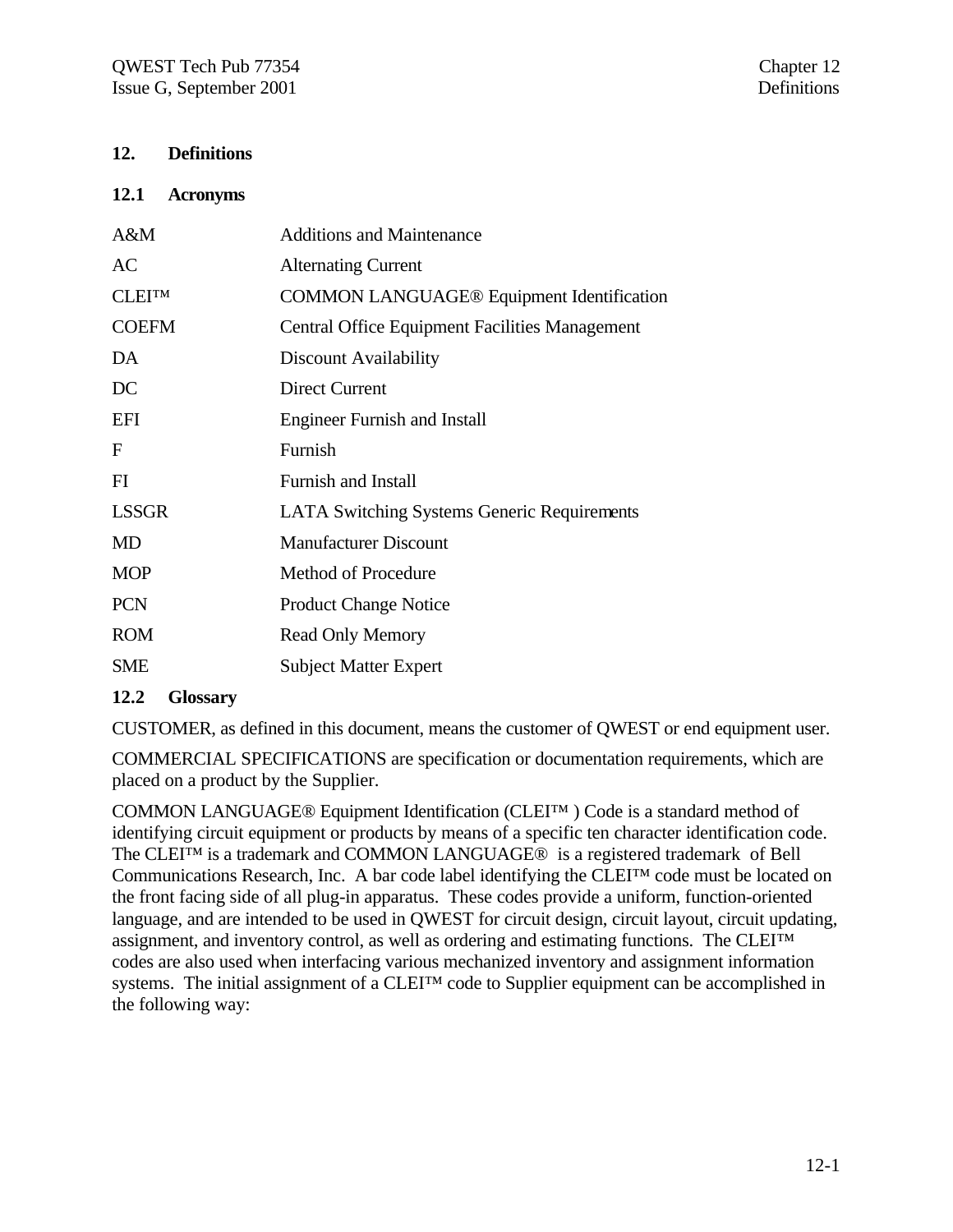SUBJECT MATTER EXPERT is the technical expert for a particular technology.

- The Supplier is required to negotiate a contract with Bell Communications Research for initial and ongoing CLEI™ code assignment. Information on this can be obtained by calling the District Manager, Marketing and Customer Support, Bell Communications Research, Inc. Language Standards Division, on (201) 699-3026.
- Additional information on CLEITM codes can be found in the following QWEST and Bell Communications Research, Inc. Technical References:
- TR-ISD-000325, Equipment Information Required from Suppliers for Operations Systems
- GR-485-CORE, COMMON LANGUAGE® CLEITM Code Assignment and Equipment Marking Requirements
- TR-STS-000383, Generic Requirements for COMMON LANGUAGE® Bar Code Labels

CONTROL SPECIFICATIONS are mandatory requirements imposed by QWEST upon a particular product due to its critical nature and risk factor. These specifications must be clearly stated by QWEST and agreed to by the Supplier.

FORM, FIT, OR FUNCTIONS is defined as follows:

- Form: The weight, density, chemical or material composition, size, shape, structure, appearance, protocol, pattern, composition, configuration, and marking/identification of a product.
- Fit: The suitability or readiness of a product for a particular application, including environmental extremes, marginal parameters, physical and signal compatibility with interfacing systems and surroundings, level of performance, safety margins, reliability, maintainability, and installability.
- Function: The set tasks or purposes for which a product is used by the customer, including all the tasks generally accepted for the product the specifically designated by the customer.

#### EQUIPMENT TYPES

• HARDWIRED EQUIPMENT: This is equipment that is permanently mounted in central office bays, such as a T-Carrier Channel Banks or switching equipment bay. To make a change or modification on this equipment one must go to the equipment location to perform a Product Change on it.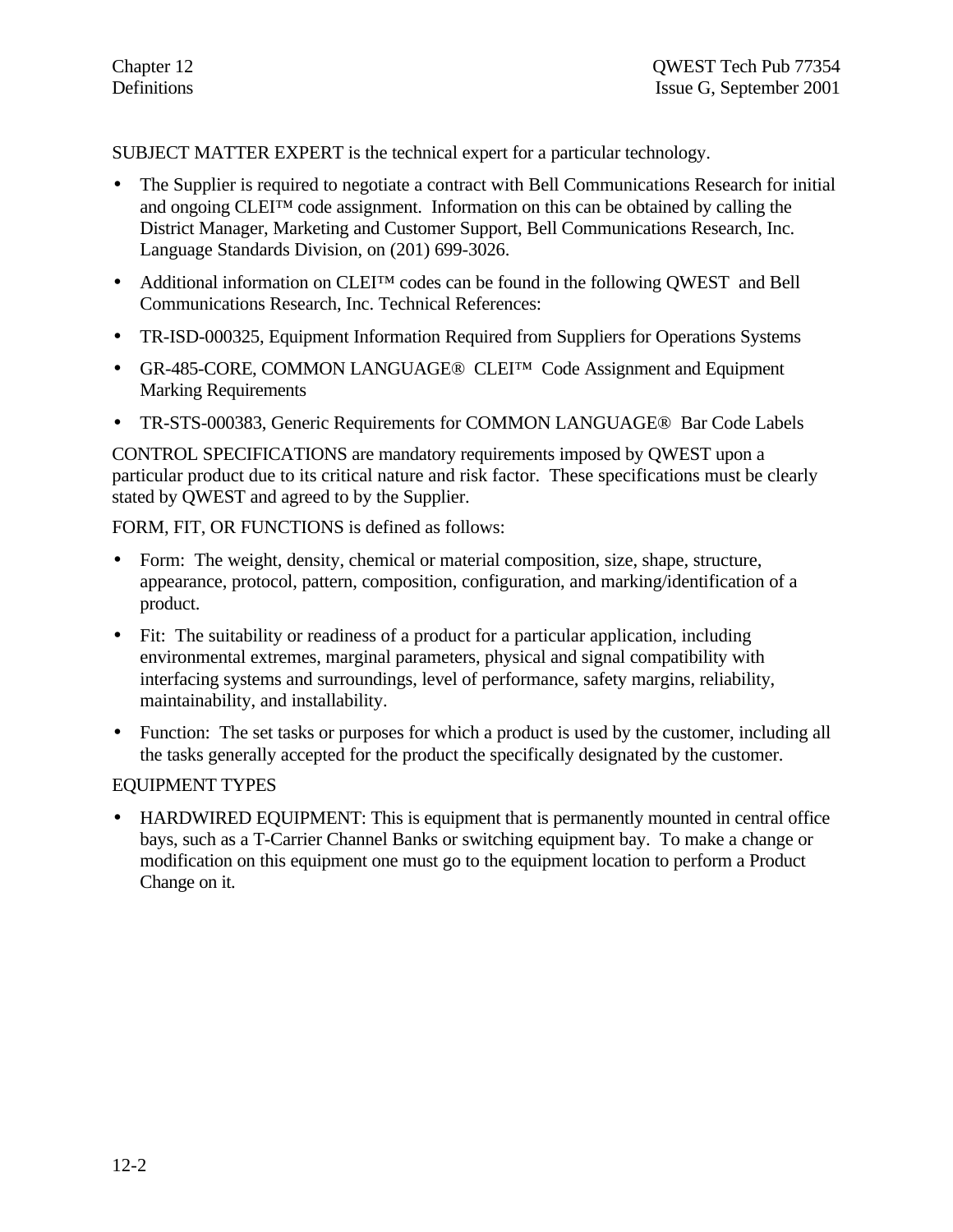- NON-DEFERRABLE PLUG-IN: This is a plug-in circuit that is basic to the operation of the hardwired equipment into which it plugs and is usually provided as part of the hardwired equipment. Examples are a power supply circuit pack for a T-Carrier Channel Bank or a circuit pack for common equipment in a switching machine. Changes on non-deferrable plugins can be made by modifying the circuit packs on-site or by replacing the old circuit packs with new ones, or ones which were modified in the factory.
- DEFERRABLE PLUG-IN: This is a circuit pack, such as a T-Carrier Channel Unit or a switching machine trunk circuit, that is not mounted in the hardwired equipment initially, but is deferred until an equipment or circuit order is processed that requires the circuit pack. Deferrable plug-ins requires additional effort in administering Product Change Notices (see Chapter 8).
- PORTABLE TEST EQUIPMENT: Transportable (as opposed to permanently installed) equipment that is used to perform such functions as diagnostic or analytical testing fault locating and clearing, etc., on telecommunications equipment. For purposes of Product Change Notice requirements, this equipment is administrated in the same manner as deferrable plugins.

FIRMWARE is a term that defines a circuit pack product when it contains a Read Only Memory (ROM) device into which a micro-code program has been embedded.

SOFTWARE is the computer or switching system program containing the operating instructions, procedures, rules and associated parameters pertaining to all operations of the system. Software is usually supplied on a disk or tape.

HARDWARE is a term that defines a physical piece of telecommunication equipment.

PCN Coordinator, as used in this document, defines QWEST personnel responsible for interfacing with the Supplier on all PCN issues.

NEW PRODUCT ANNOUNCEMENTS are required for certain equipment changes. Some Product Changes are of such magnitude that it is impractical to update existing products either in the field or at the manufacturer's location. In such cases, the manufacturer may either discontinue manufacture of the old product and make only the new one or continue making both products. In either case, the Supplier must notify QWEST of such a new product existence by means of a New Product Announcement rather than a PCN. New Product Announcements are not reviewed in depth in this PUB and are mentioned only to clarify the distinction between the two types of notifications.

PRODUCT CHANGE NOTICES (PCN) is a term that defines the document or documentation that describes a Product Change. Chapter 6 of this PUB thoroughly defines the information requirements of a PCN.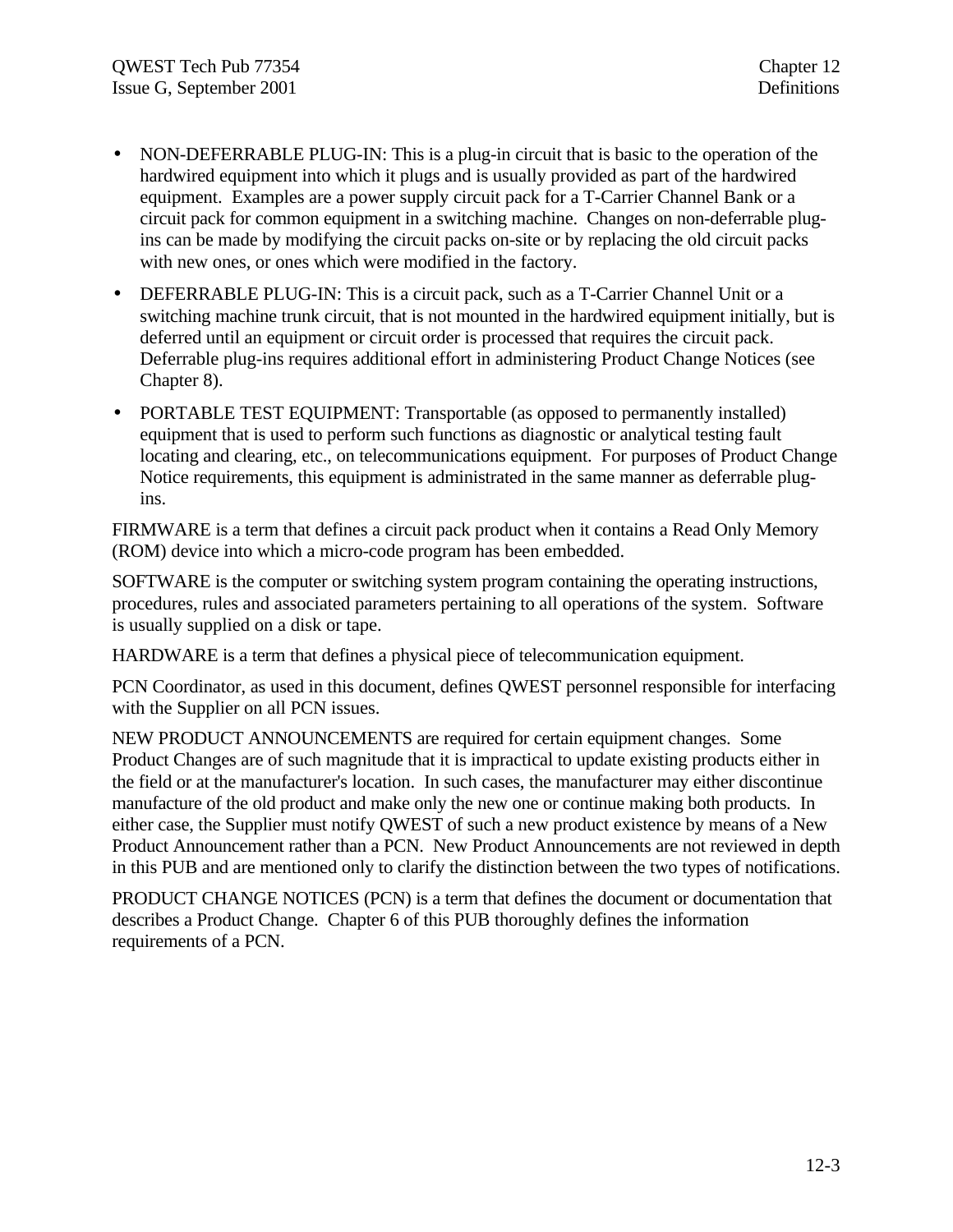SUPPLIER, as used in this document, is the manufacturer or supplier from whom the product was purchased. Usually, this will also be the company that warrants the product.

STATUS/AVAILABILITY The two general categories in which products are considered to be, which are:

- STANDARD: The product is currently orderable (CO).
- ADDITIONS AND MAINTENANCE Only (A&M): The product has a limited availability and is only for additions to and maintenance of previously installed products.

MANUFACTURE DISCONTINUED (MD) is a term for equipment or products for which a Supplier plans to terminate or has terminated production. Another term used to describe MD equipment is DISCONTINUED AVAILABILITY (DA). In either case, the Supplier must change its Commercial and Material Specification for that equipment or product to reflect the MD or DA status.

• The status/availability of a product is typically provided in the appropriate specification, maintenance, and engineering documents for the product. There may be instances where the above terms are not applicable, particularly when the supplier does not manufacture an item. Terms such as, not orderable", "discontinued availability," "currently orderable," etc., may be applicable. The meaning of each should be clearly understood and written into individual contracts.

PRODUCT TECHNICAL SPECIFICATION is a term defining the Supplier's published literature that describes the operating parameters, environmental considerations and features of the product. The literature should also include power, space, and memory requirements as well as any maintenance necessary for the operation of the product.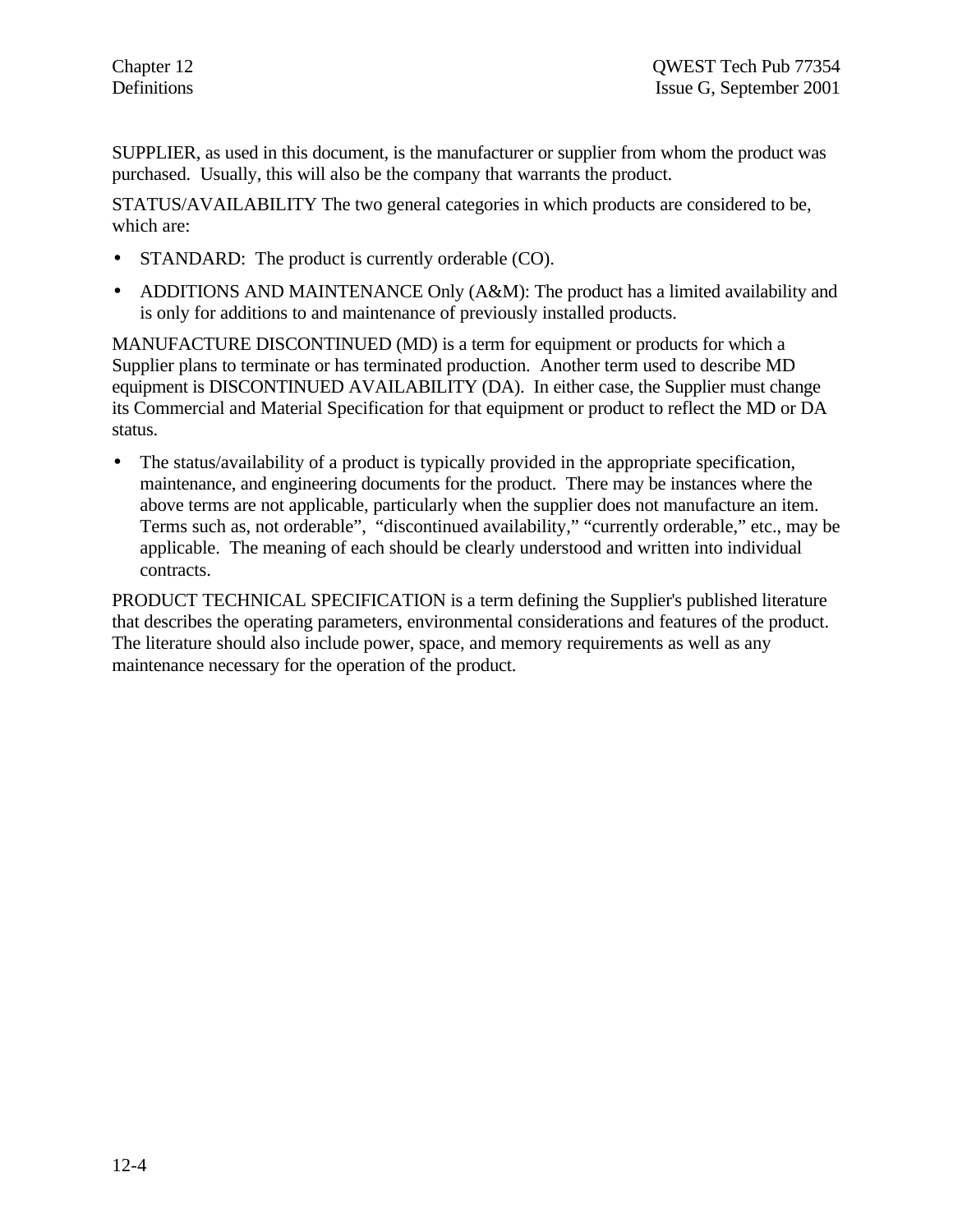# **Chapter and Section**

#### Page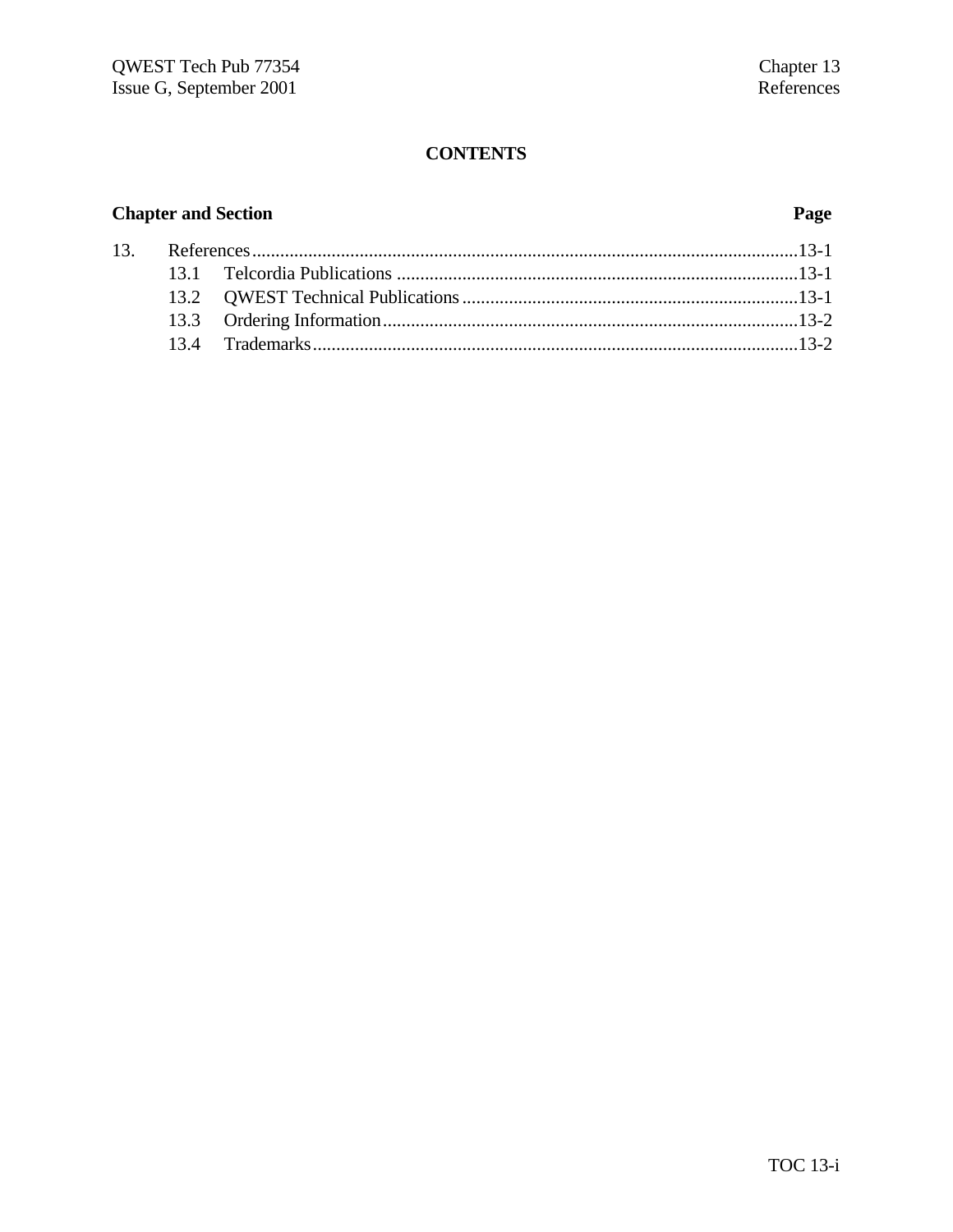#### **13. References**

#### **13.1 Telcordia Publications**

| FR-64              | LATA Switching Systems Generic Requirements (LSSGR), Issue 98,<br>February 1998.                                                             |
|--------------------|----------------------------------------------------------------------------------------------------------------------------------------------|
| GR-230             | Generic Requirements For Engineering Complaints, Issue 2, December<br>1997.                                                                  |
| TR-EOP-000208      | Stored Program Control Proposed Software Documentation Requirements<br>Issue 1, September 1987.                                              |
| TR-ISD-000325      | Equipment Information Required from Suppliers for Operations Systems                                                                         |
| GR-383             | Generic Requirements for COMMON LANGUAGE® Bar Code Labels,<br>Issue 1, July 1997                                                             |
| <b>GR-485-CORE</b> | <b>COMMON LANGUAGE® Equipment Coding Processes and Guidelines,</b><br>Issue 2, October 1995.                                                 |
| TR-TSY-000519      | LSSGR: Documentation, Common Section 19, Issue 2, July 1987.                                                                                 |
| GR-209-Core        | Generic Requirements for Product Change Notices, Electronic Product<br>Change Notices and Reports-Hardware/Software. Issue 3, September 1998 |
| 13.2               | <b>QWEST Technical Publications</b>                                                                                                          |
| 77350              | Central Office Telecommunications Equipment Installation and Removal<br>Guidelines, Issue K, June 2001.                                      |

77351 Module 1, QWEST Communications International Inc. Engineering Standards General Equipment Requirements, Issue F, June 2001

> Module 2, QWEST Communications International Inc. Central Office Records Engineering Standards Requirements, Issue C, January 1993

Module 3, QWEST Communications International Inc. Engineering Standards General Output Requirements for Engineering Services Suppliers, Issue C, January 1993